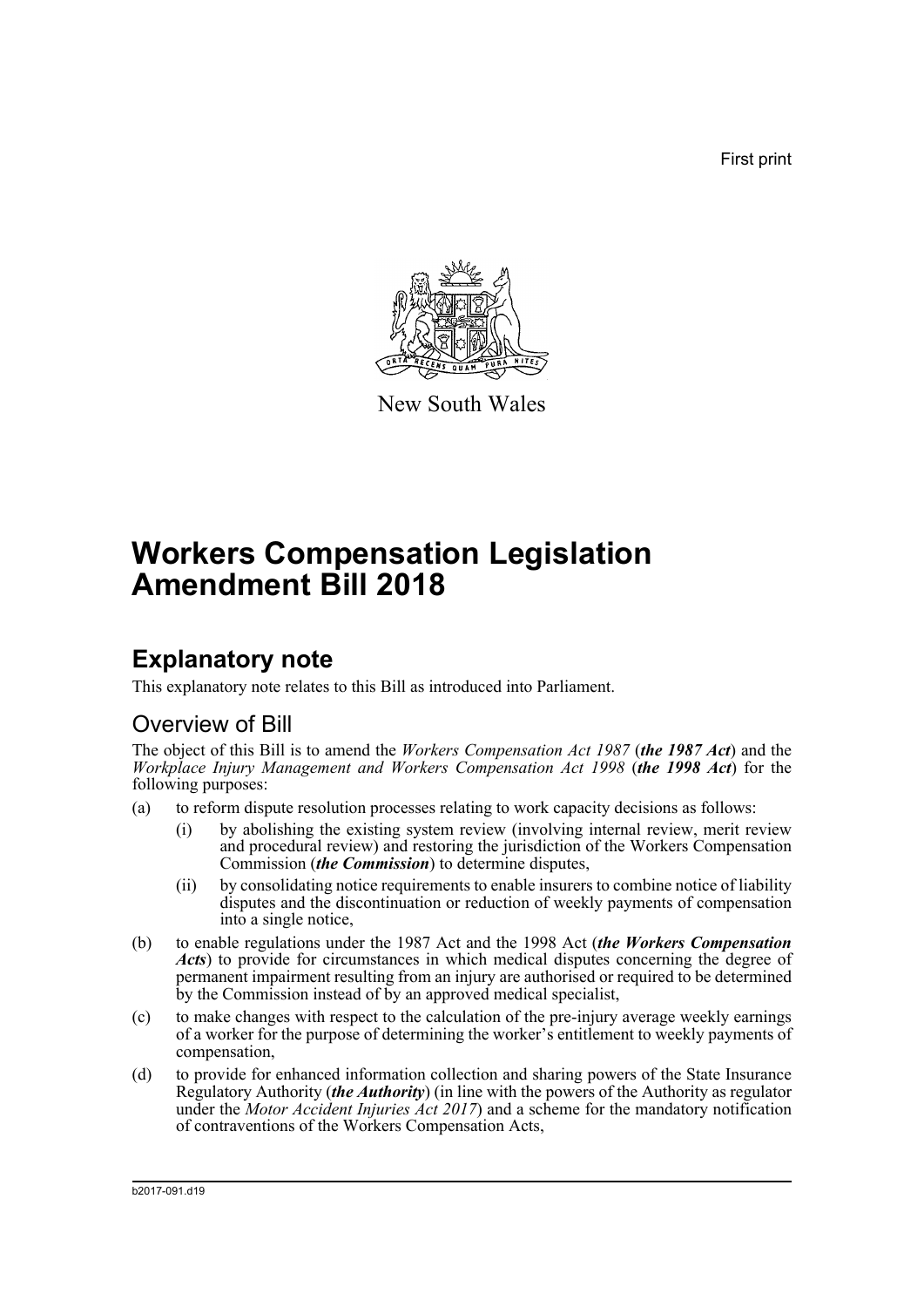- (e) to standardise provisions dealing with the notification of increases in indexation for the purposes of the Workers Compensation Acts by requiring all notifications to be made by the Authority by order published on the NSW legislation website,
- (f) to increase, from 3 to 5, the number of members of the Board of the Authority who may be appointed by the Minister for Finance, Services and Property,
- $(g)$  to prohibit commutation to a lump sum of a liability to pay medical expenses compensation in respect of an injury that satisfies the criteria of a catastrophic injury specified in the Workers Compensation Guidelines,
- (h) to enable an employer to provide information to workers relating to various procedural matters under the Act by publication on a website, or by any other method authorised by regulations, instead of by posting the information at the place of work,
- (i) to make provisions of a savings or transitional nature consequent on the enactment of the proposed Act.

The Bill also makes amendments consequent on the enactment of the *Motor Accident Injuries Act 2017* to align entitlements to compensation and damages under the 1987 Act for workers injured in a motor accident with the entitlements applicable to all other injured workers.

The amendments referred to in paragraphs (a), (c) and (d) implement recommendations in the Report on the First Review of the Workers Compensation Scheme, which is a Report of the Standing Committee on Law and Justice of the Legislative Council, published in March 2017.

## Outline of provisions

**Clause 1** sets out the name (also called the short title) of the proposed Act.

**Clause 2** provides for the commencement of the proposed Act.

### **Schedule 1 Amendments relating to dispute resolution**

**Schedule 1** makes the amendments referred to in paragraph (a) of the Overview.

**Schedule 1.1 [3]** abolishes the system of review of work capacity decisions by insurers under the 1987 Act (including any decision of an insurer that affects a worker's entitlement to weekly payments of compensation). The existing system involves an initial internal review of the decision by the insurer, followed by merit review by the Authority and procedural review by the Workers Compensation Independent Review Officer (*the WIRO*). **Schedule 1.1 [1] and 1.2 [2]–[4]** make consequential amendments.

**Schedule 1.1 [2]** restores the jurisdiction of the Workers Compensation Commission (*the Commission*) to determine disputes about work capacity decisions. The amendment will enable disputes to be referred to the Commission for determination under the 1998 Act. **Schedule 1.2 [1], [8], [13], [14] and [17]** make consequential amendments.

**Schedule 1.2 [15]** provides that the referral to the Commission of a dispute about a work capacity decision operates to stay the decision, but only if the referral is made before the expiry of the period within which the insurer is required under the Act to give notice of the decision (*the required period of notice*). The Commission may order that the stay ceases to have effect if it considers that a party is unreasonably delaying the dispute proceedings.

**Schedule 1.2 [6]** inserts proposed **Division 3** into Part 2 of Chapter 4 of the 1998 Act. The proposed Division consolidates existing provisions of the Workers Compensation Acts requiring insurers to give notice of decisions disputing liability for a claim and specifying the period of notice that must be given before weekly payments of compensation may be discontinued or reduced. The proposed Division includes the following provisions:

(a) **Section 76** defines certain terms used for the purposes of the Division, including *internal review* (meaning a review by an insurer of a work capacity decision), *original decision* (meaning a work capacity decision that is the subject of a review by the insurer or dispute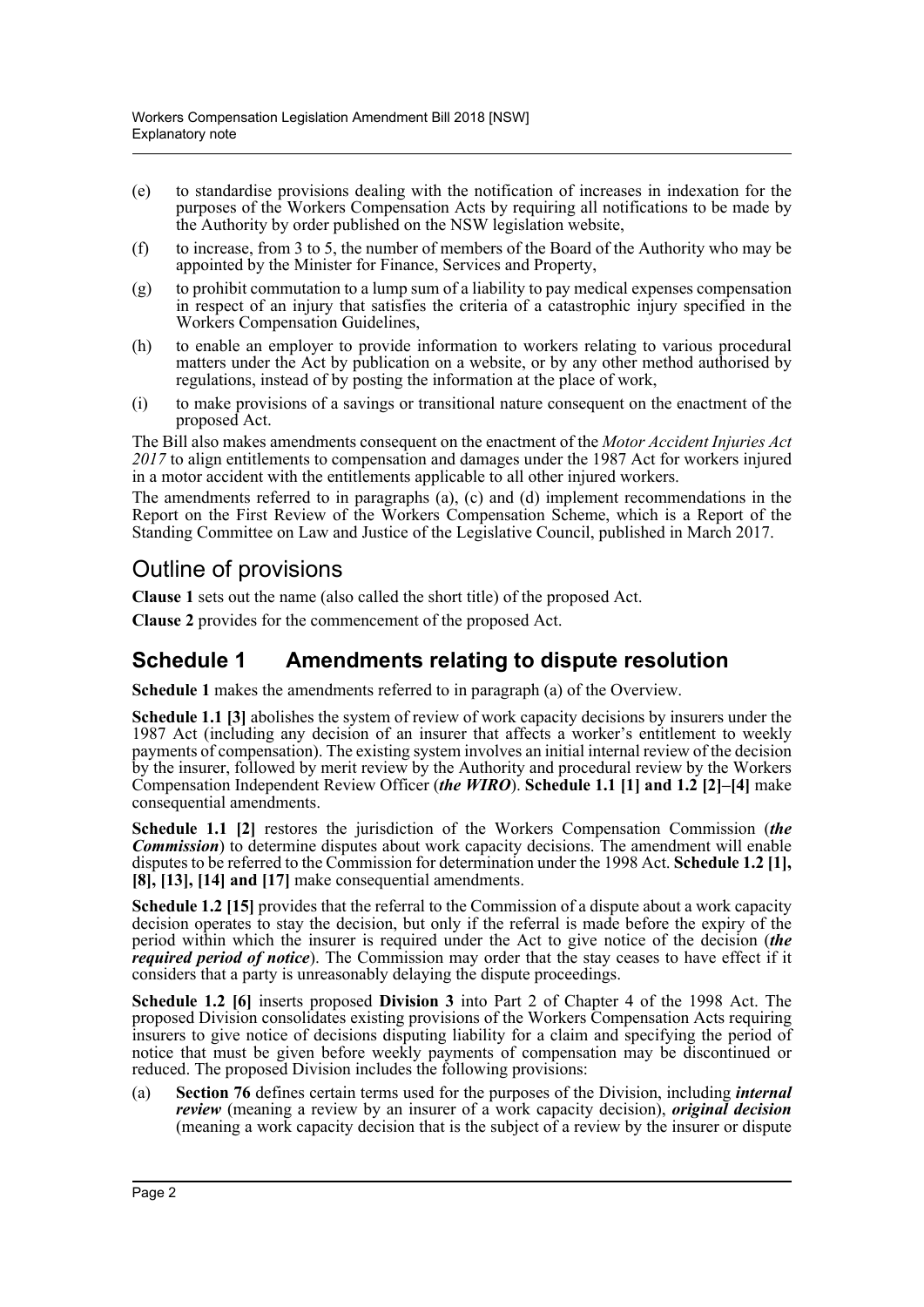referred for determination by the Commission) and *review decision* (meaning a work capacity decision made as a result of an internal review or a decision of the Commission determining a dispute about a work capacity decision).

- (b) **Section 78** consolidates existing requirements for an insurer to give notice of decisions to dispute liability or to discontinue or reduce weekly payments of compensation. A notice involving both a liability dispute and the discontinuation or reduction of weekly payments of compensation may be combined into a single notice.
- (c) **Section 79** specifies whom the notice is to be given to and what it is to contain. The regulations may make further provision for the form of the notice and the manner in which it is to be given.
- (d) **Section 85** creates an offence for failure to comply with the proposed Division.

**Schedule 1.1 [4] and 1.2 [5]** omit existing provisions of the Workers Compensation Acts dealing with notice requirements. **Schedule 1.2** [7], [9] and [10] make consequential amendments.

**Schedule 1.2 [12]** inserts proposed **Division 2** into Part 4 of Chapter 7 of the 1998 Act, which provides for internal review of work capacity decisions by insurers at the request of a worker. The review must be conducted, and the worker notified of the result, within 14 days after the request. In addition, the regulations may require insurers to conduct internal reviews of decisions referred to the Commission for dispute determination. **Schedule 1.2 [11] and [16]** make consequential amendments.

**Schedule 1.3** makes consequential amendments to the *Workers Compensation Regulation 2016*.

### **Schedule 2 Amendments relating to medical assessments for permanent impairment**

**Schedule 2** makes the amendments referred to in paragraph (b) of the Overview.

**Schedule 2.1 [2]** removes a limitation that prevents the Commission awarding permanent impairment compensation unless the degree of permanent impairment resulting from the injury has been assessed under the 1998 Act by an approved medical specialist.

**Schedule 2.2 [5]** enables the regulations to specify circumstances in which a medical dispute concerning permanent impairment of an injured worker is authorised, required or not permitted to be referred for medical assessment by an approved medical specialist. The Commission will have the jurisdiction to determine a dispute concerning permanent impairment unless the dispute is required by the regulations to be referred for medical assessment. **Schedule 2.2 [1]** makes a related amendment to confirm that the power of the Registrar to refer a medical dispute for medical assessment is subject to the regulations. **Schedule 2.1 [1] and 2.2 [2]–[4]** make other consequential amendments.

**Schedule 2.2 [6]** provides that an assessment of the degree of permanent impairment of an injured worker made by the Commission in determining a dispute is an assessment for the purposes of a provision that prevents more than one assessment being made of the degree of permanent impairment resulting from the injury. **Schedule 2.2 [7] and [8]** make consequential amendments.

**Schedule 2.2 [9]** makes it clear that, on the appeal of a decision about the degree of permanent impairment of an injured worker, the directions given by the Commission when remitting the decision to an Arbitrator of the Commission may include a direction to refer the matter for medical assessment by an approved medical specialist.

### **Schedule 3 Amendments relating to pre-injury average weekly earnings**

**Schedule 3** makes the amendments referred to in paragraph (c) of the Overview.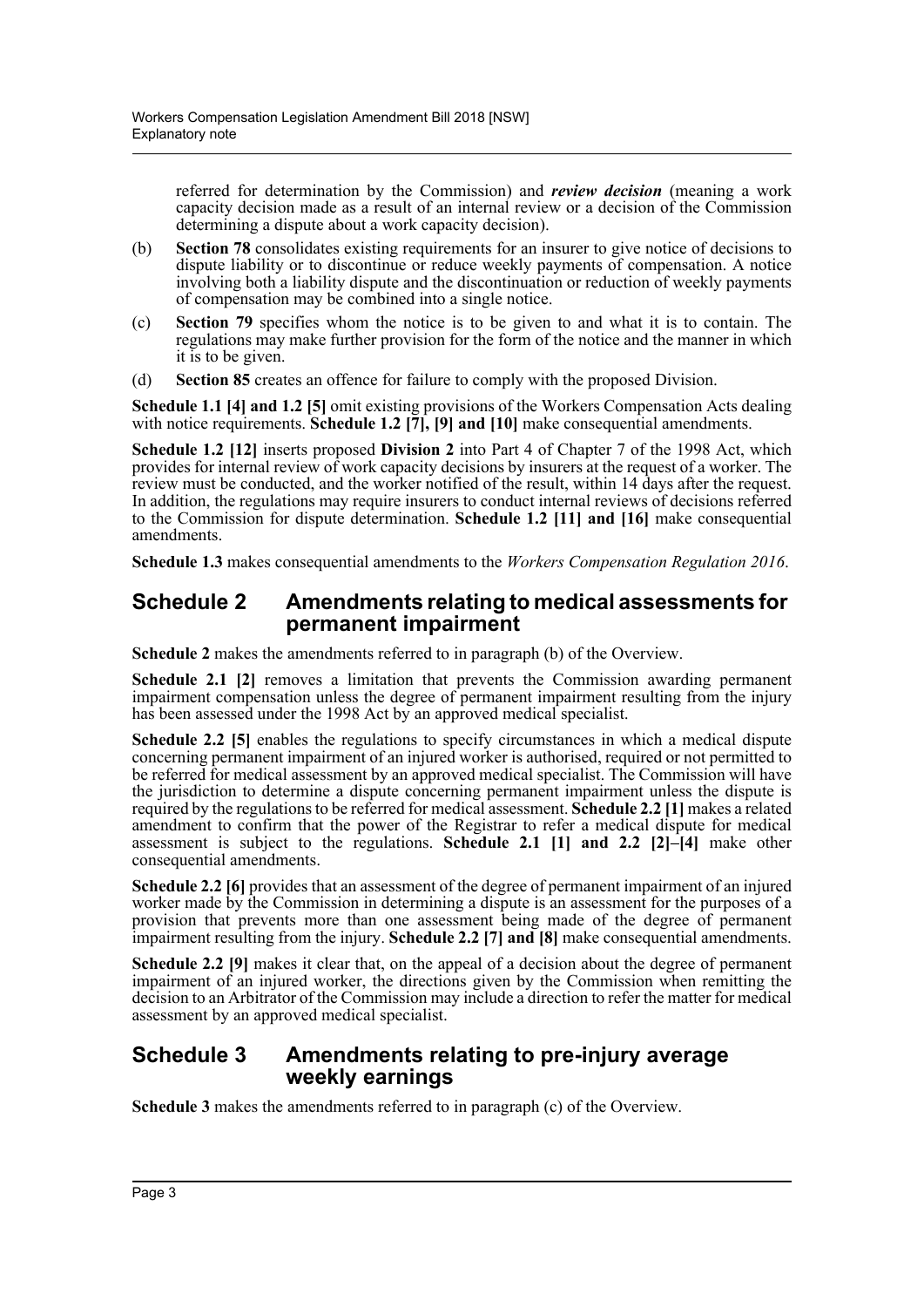**Schedule 3.1 [5]** substitutes the method for calculating weekly payments of compensation payable to an injured worker during the first 130 weeks of incapacity. The new method is based on factors set out in **proposed new Schedule 3** to the 1987 Act. **Schedule 3.1 [1], [3], [4], [8] and [10]** make consequential amendments.

**Schedule 3.1 [6]** provides for the method of calculating the amount of weekly payments of compensation to which an injured worker is entitled after the second entitlement period. A worker is generally entitled to payments at the rate of 80% of the worker's pre-injury average weekly earnings (less the amount of the worker's current weekly earnings in employment).

**Schedule 3.1** [7] enables the regulations to provide for the procedures to be followed by insurers in connection with the making of work capacity decisions, including the adjustment of weekly payments as a result of a work capacity decision.

**Schedule 3.1 [2]** gives effect to **proposed new Schedule 3** to the 1987 Act, which defines words and expressions used for the purposes of calculating weekly payments of compensation. **Schedule 3.1 [9]** makes a consequential amendment to remove interpretive provisions made redundant by **proposed new Schedule 3**.

**Schedule 3.1 [11]** inserts **proposed new Schedule 3**, which makes the following significant changes relating to earnings for the purposes of the calculation of weekly payments of compensation:

- (a) **Clause 2** defines *pre-injury average weekly earnings* as the weekly average of the gross pre-injury earnings received by the worker during the period of 52 weeks before the injury for work in any employment in which the worker was engaged at the time of the injury. Regulations may provide for the adjustment of the 52-week period to reflect any change in earnings circumstances of the worker or to align the period with the regular pay period of the worker. The regulations may also specify a minimum amount of pre-injury average weekly earnings that is to apply in respect of a class of worker.
- (b) **Clause 3** establishes a mechanism for a worker and the employer to agree as to the amount of pre-injury average weekly earnings that is to apply for the purposes of the calculation of weekly payments of compensation.
- (c) **Clause 6** defines *earnings* by reference to the actual amount of weekly income of the worker earned in any employment, rather than by reference to ordinary earnings (which currently exclude overtime and shift allowances).

**Schedule 3.2** makes a consequential amendment to the 1998 Act.

## **Schedule 4 Amendments relating to information sharing**

**Schedule 4** makes the amendments referred to in paragraph (d) of the Overview.

**Schedule 4 [2]** inserts **proposed Part 7** into Chapter 2 of the 1998 Act. The proposed Part contains provisions relating to the collection, use and disclosure by the Authority, insurers and relevant insurance or compensation authorities of data relating to policies of insurance, claims for compensation or work injury damages and other related matters under the workers compensation legislation. It includes a provision that authorises the Authority to obtain data from insurers, relevant insurance or compensation authorities, hospitals and government agencies and that authorises the exchange of data between those entities.

The proposed Part also authorises the regulations to establish a scheme for requiring any contravention of the Workers Compensation Acts to be notified to the Authority by insurers and other specified persons having functions under those Acts.

**Schedule 4 [3]** extends the power of the Authority to disclose information obtained in the administration or execution of the 1987 Act or the 1998 Act to enable the Authority to disclose information to the Australian Prudential Regulation Authority or the Australian Securities and Investments Commission.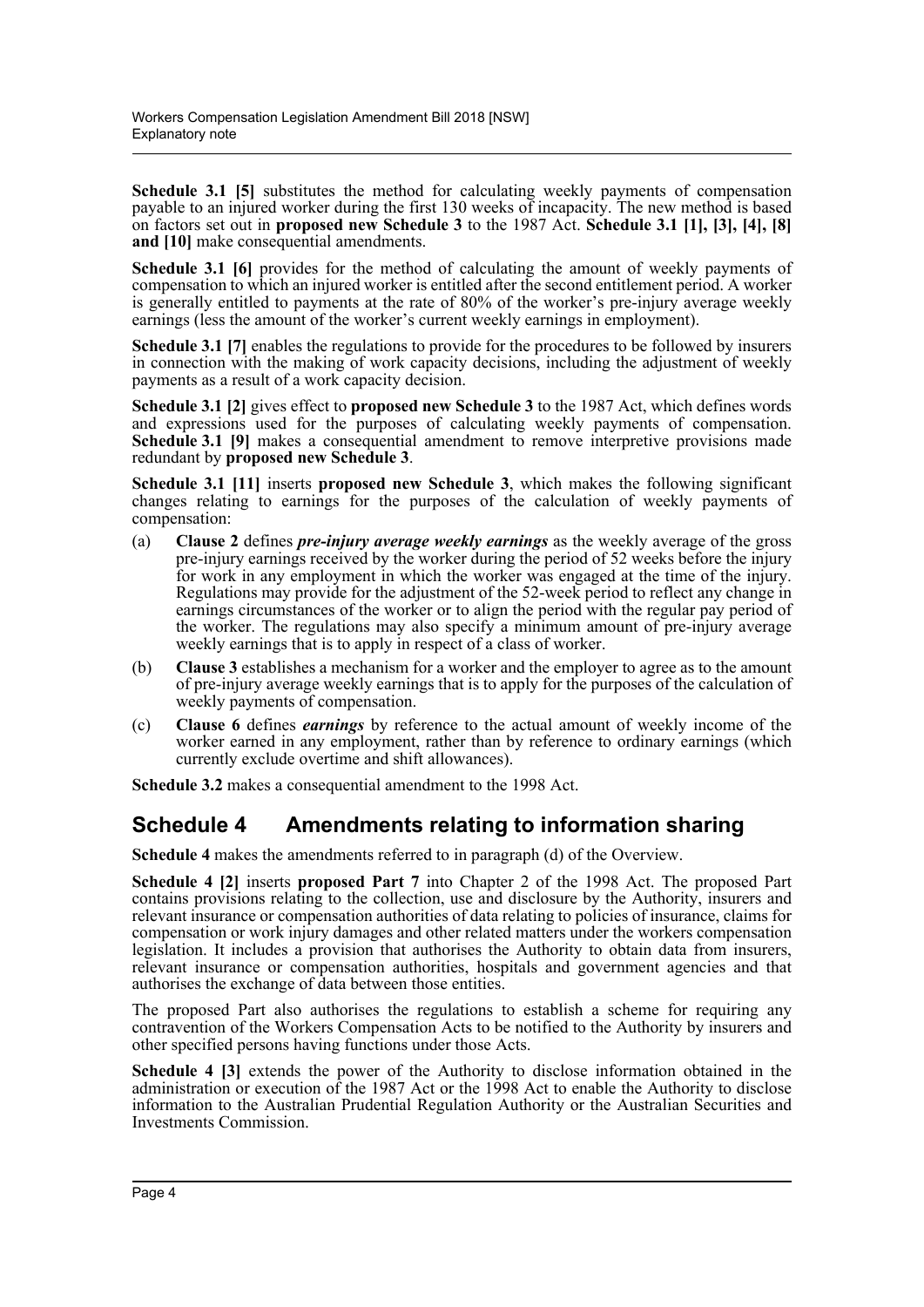**Schedule 4 [4]** removes information collection and sharing powers of the Nominal Insurer as a consequence of recent changes in the functions of the Nominal Insurer.

**Schedule 4 [1]** makes a consequential amendment.

## **Schedule 5 Amendments relating to indexation**

**Schedule 5** makes the amendments referred to in paragraph (e) of the Overview.

**Schedule 5.1** removes existing requirements to publish by regulation, notice in the Gazette or Ministerial order notification of increases in index numbers and indexed amounts for the purposes of calculating various entitlements to compensation under the Workers Compensation Acts. The increases will instead be notified by the Authority by order published on the NSW legislation website. **Schedule 5.2** makes consequential amendments to the *Workers Compensation Regulation 2016*.

### **Schedule 6 Amendments relating to motor accidents scheme**

**Schedule 6** makes amendments to the *Motor Accident Injuries Act 2017* (*the MAI Act*) and the Workers Compensation Acts with respect to entitlements to compensation and damages applicable to workers injured in motor accidents in the course of employment.

**Schedule 6.1 [1]** provides that a worker who has been injured in a motor accident and whose entitlement to medical expenses compensation under the 1987 Act has ceased is not subject to the limitation on entitlement to statutory benefits for treatment and care under the MAI Act in respect of the injury. **Schedule 6.1 [2]** makes a related amendment to remove a limitation on entitlement to statutory benefits for treatment and care under the MAI Act where the claimant has recovered damages from the employer in respect of the injury.

**Schedule 6.1 [4]** extends the time limit for making a claim under the MAI Act for statutory benefits for treatment and care where medical expenses compensation under the 1987 Act has ceased to be payable in respect of the injury. In those circumstances, the injured worker may make the claim within 3 months after the compensation ceases to be payable. The amendment does not affect the time limit in circumstances where there is a full and satisfactory explanation for a delay in making the claim.

**Schedule 6.2** [2] provides that if a person recovers motor accident damages (in accordance with the MAI Act) in respect of an injury from the employer liable to pay workers compensation, the person ceases to be entitled to any further workers compensation. The amount of weekly payments of compensation, and permanent impairment compensation and pain and suffering compensation (limited to the amount of damages recovered for non-economic loss), is to be deducted from the compensation and paid to the employer or insurer who paid the compensation. **Schedule 6.2 [1]** makes a consequential amendment.

**Schedule 6.2 [5]** provides that the requirement for an injured worker to repay out of motor accident damages (awarded in accordance with the MAI Act) any amount of workers compensation paid in respect of the injury does not apply to medical expenses compensation paid in respect of the injury. The liability of the worker to repay the amount of any permanent impairment compensation and pain and suffering compensation already paid is limited to the amount of damages recovered for non-economic loss. The person who paid the compensation is not entitled to be indemnified (by the person liable to pay the compensation) with respect to any amount of damages that is not required to be repaid by the worker. **Schedule 6.2 [4]** makes a related amendment to insert a note referring to provisions of the 1987 Act and the *Law Reform (Miscellaneous Provisions) Act 1965* relating to contributory negligence.

**Schedule 6.1 [3], 6.2 [3] and 6.3** make law revision amendments.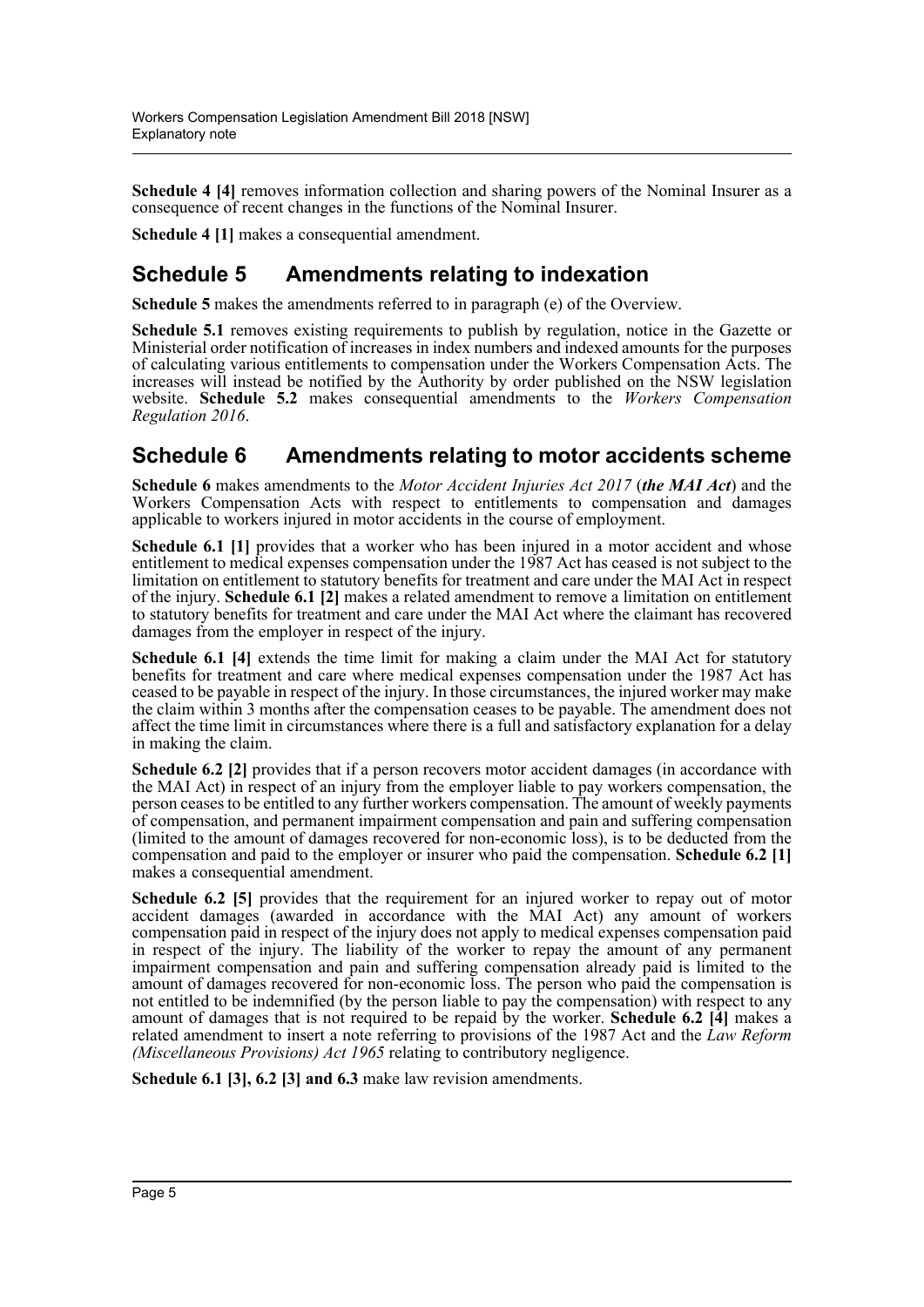## **Schedule 7 Miscellaneous amendments**

**Schedule 7.1** makes the amendment referred to in paragraph (f) of the Overview.

**Schedule 7.2** makes the amendment referred to in paragraph (g) of the Overview. The amendment makes the workers compensation scheme consistent with minimum benchmarks set for injured workers to be covered under the National Injury Insurance Scheme, in line with Heads of Agreement entered into between the Commonwealth and NSW Governments in December 2012.

**Schedule 7.3** makes the amendments referred to in paragraph (h) of the Overview. The new notification arrangements apply to information relating to return to work programs, the notification of injuries, the making of claims and the employer's insurance details.

### **Schedule 8 Amendments relating to savings and transitional provisions**

**Schedule 8** makes the amendments referred to in paragraph (i) of the Overview.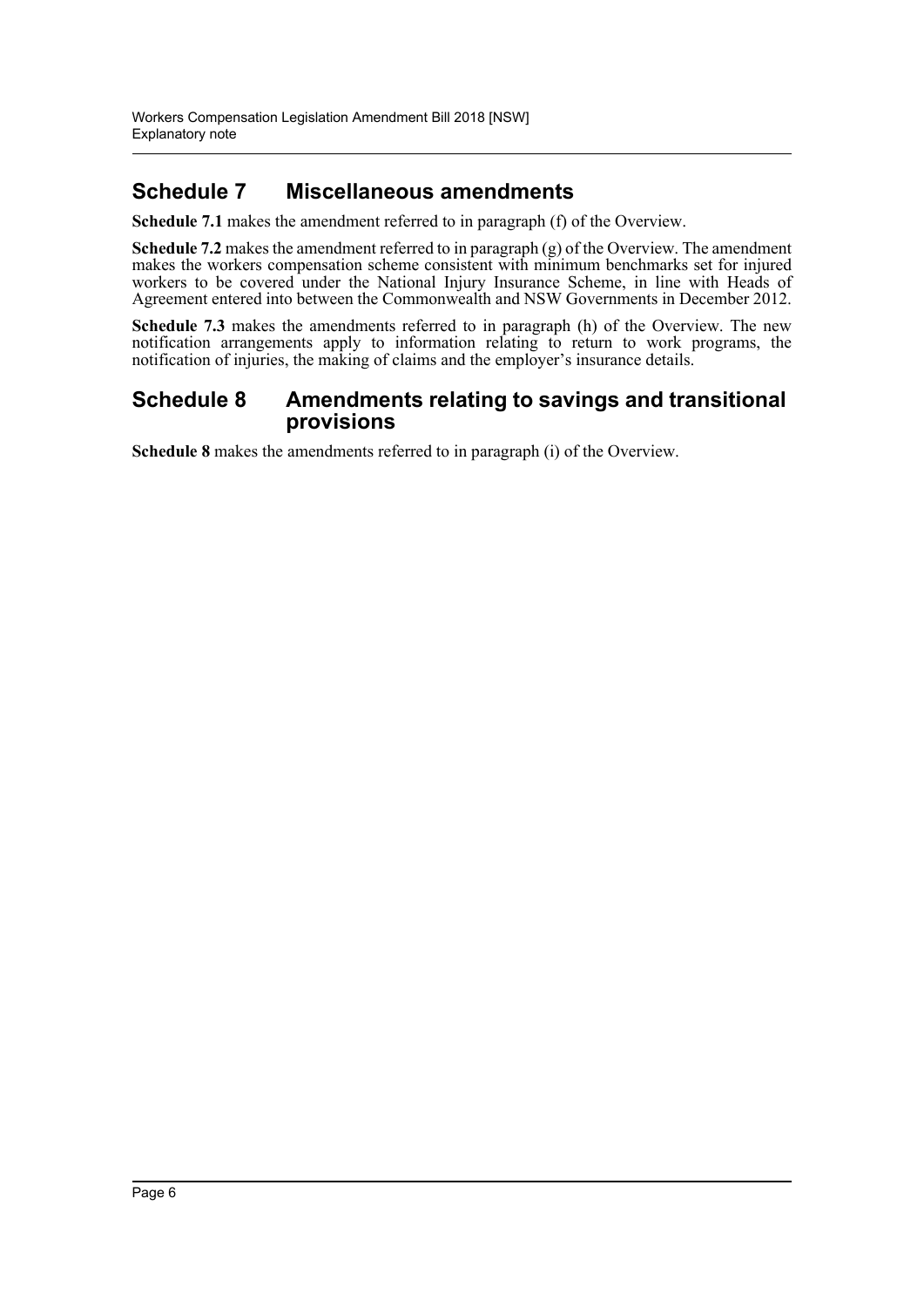First print



New South Wales

# **Workers Compensation Legislation Amendment Bill 2018**

# **Contents**

|                   |   |                                                            | Page           |
|-------------------|---|------------------------------------------------------------|----------------|
|                   |   | Name of Act                                                | $\overline{2}$ |
|                   | 2 | Commencement                                               | 2              |
| Schedule 1        |   | Amendments relating to dispute resolution                  | 3              |
| <b>Schedule 2</b> |   | Amendments relating to medical assessments for permanent   |                |
|                   |   | impairment                                                 | 10             |
| Schedule 3        |   | Amendments relating to pre-injury average weekly earnings  | 12             |
| Schedule 4        |   | Amendments relating to information sharing                 | 18             |
| Schedule 5        |   | Amendments relating to indexation                          | 21             |
| Schedule 6        |   | Amendments relating to motor accidents scheme              | 23             |
| Schedule 7        |   | Miscellaneous amendments                                   | 25             |
| Schedule 8        |   | Amendments relating to savings and transitional provisions | 27             |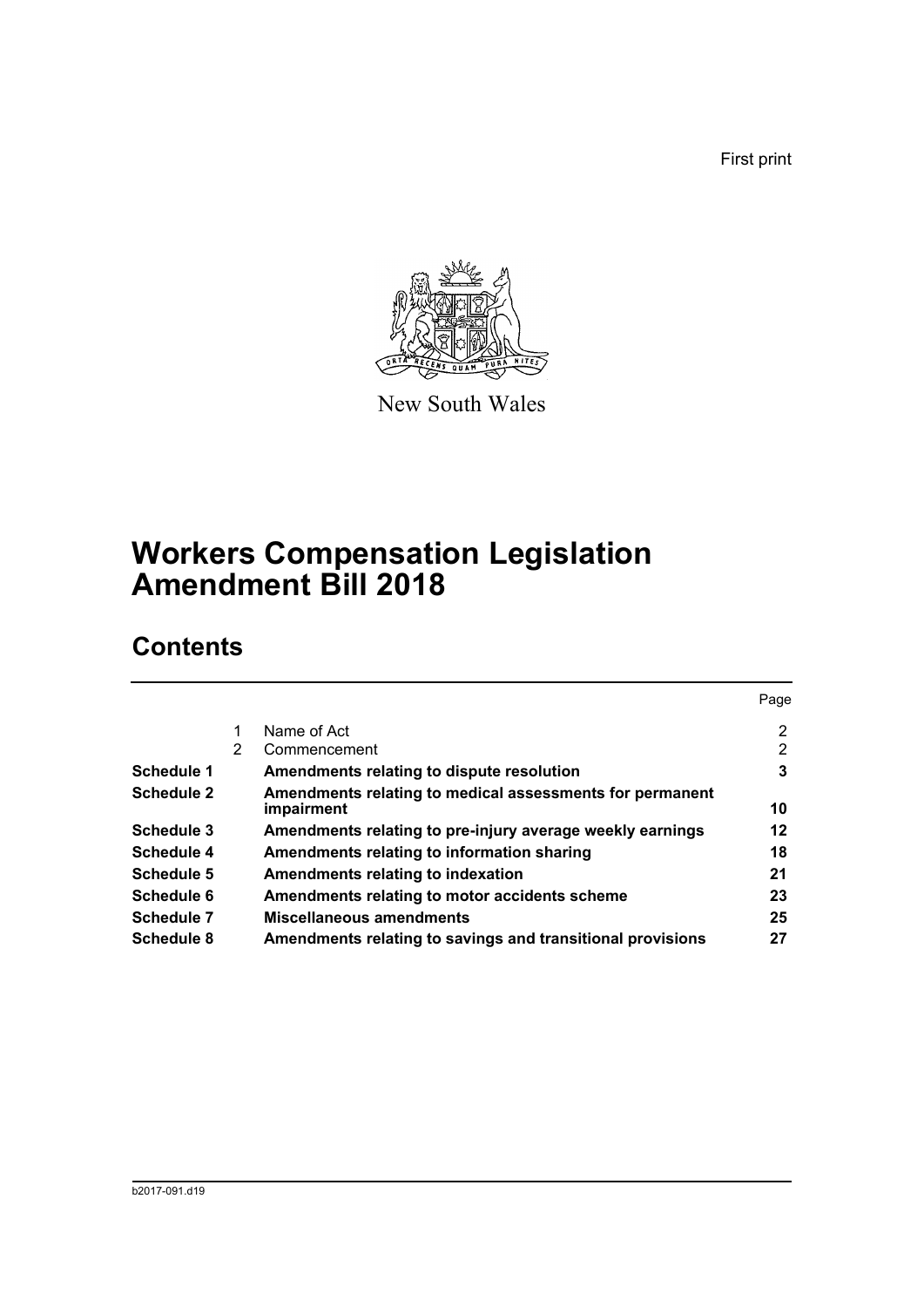

New South Wales

# **Workers Compensation Legislation Amendment Bill 2018**

No , 2018

### **A Bill for**

An Act to amend the *Workers Compensation Act 1987* and other Acts with respect to the reform of the NSW workers compensation scheme.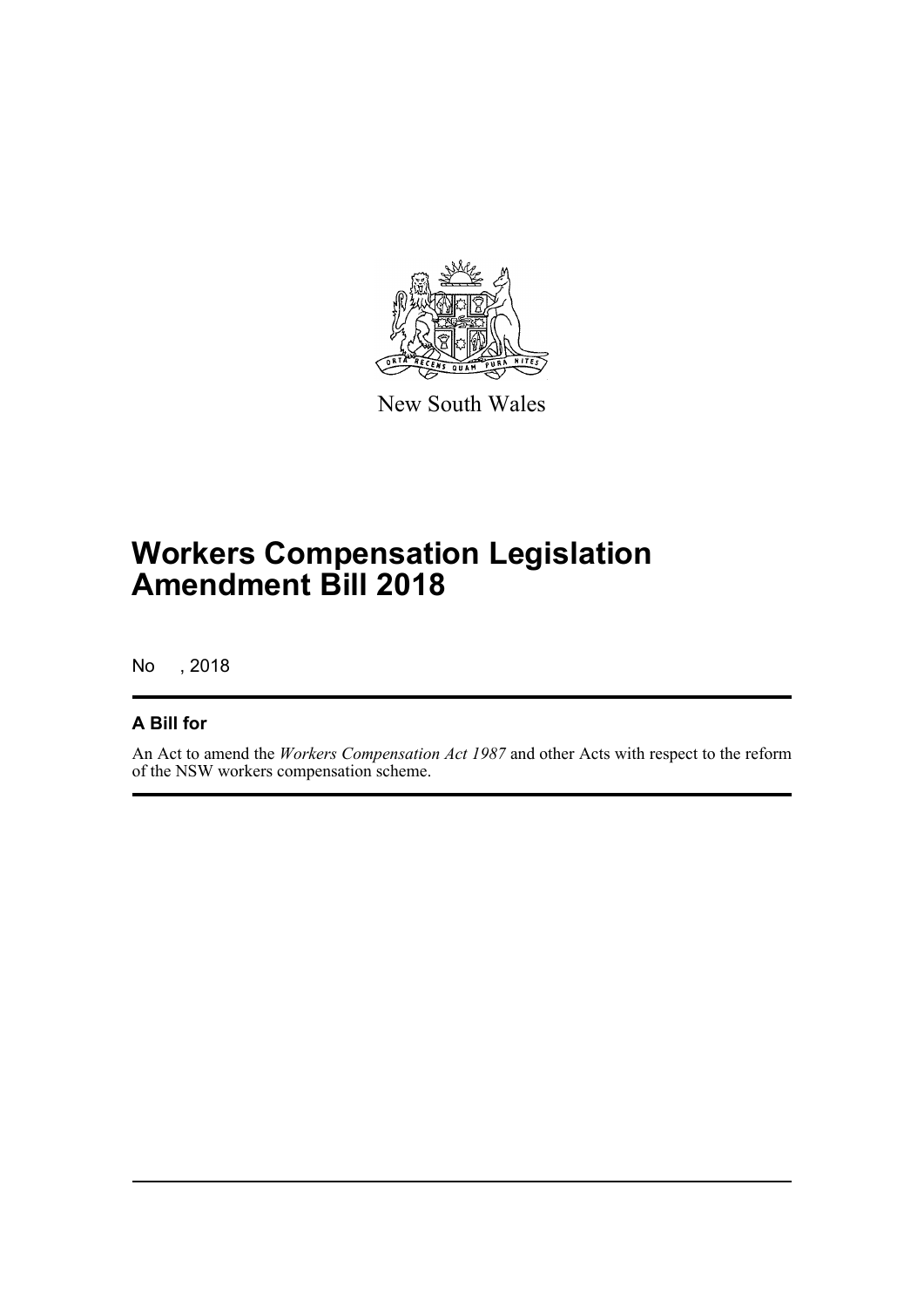Workers Compensation Legislation Amendment Bill 2018 [NSW]

<span id="page-8-1"></span><span id="page-8-0"></span>

|                         |     | The Legislature of New South Wales enacts:                                                                                                                                                                                                                                            | 1             |  |  |
|-------------------------|-----|---------------------------------------------------------------------------------------------------------------------------------------------------------------------------------------------------------------------------------------------------------------------------------------|---------------|--|--|
| <b>Name of Act</b><br>1 |     |                                                                                                                                                                                                                                                                                       |               |  |  |
|                         |     | This Act is the <i>Workers Compensation Legislation Amendment Act 2018</i> .                                                                                                                                                                                                          | 3             |  |  |
|                         |     | <b>Commencement</b>                                                                                                                                                                                                                                                                   |               |  |  |
|                         | (1) | This Act commences on a day or days to be appointed by proclamation, except as<br>provided by subsections $(2)$ and $(3)$ .                                                                                                                                                           | 5<br>6        |  |  |
|                         | (2) | Schedule 5 (Amendments relating to indexation) commences on 1 December 2018.                                                                                                                                                                                                          | 7             |  |  |
|                         | (3) | The following provisions of this Act commence on the date of assent:                                                                                                                                                                                                                  | 8             |  |  |
|                         |     | Schedule 4 (Amendments relating to information sharing) (except<br>(a)<br>Schedule $4\begin{bmatrix} 1 \end{bmatrix}$ and $\begin{bmatrix} 2 \end{bmatrix}$ , to the extent that it inserts section $40D$ into the<br>Workplace Injury Management and Workers Compensation Act 1998), | 9<br>10<br>11 |  |  |
|                         |     | Schedule 6 (Amendments relating to motor accidents scheme),<br>(b)                                                                                                                                                                                                                    | 12            |  |  |
|                         |     | Schedule 7.1,<br>(c)                                                                                                                                                                                                                                                                  | 13            |  |  |
|                         |     | Schedule 8 (Amendments relating to savings and transitional provisions).<br>(d)                                                                                                                                                                                                       | 14            |  |  |
|                         |     |                                                                                                                                                                                                                                                                                       |               |  |  |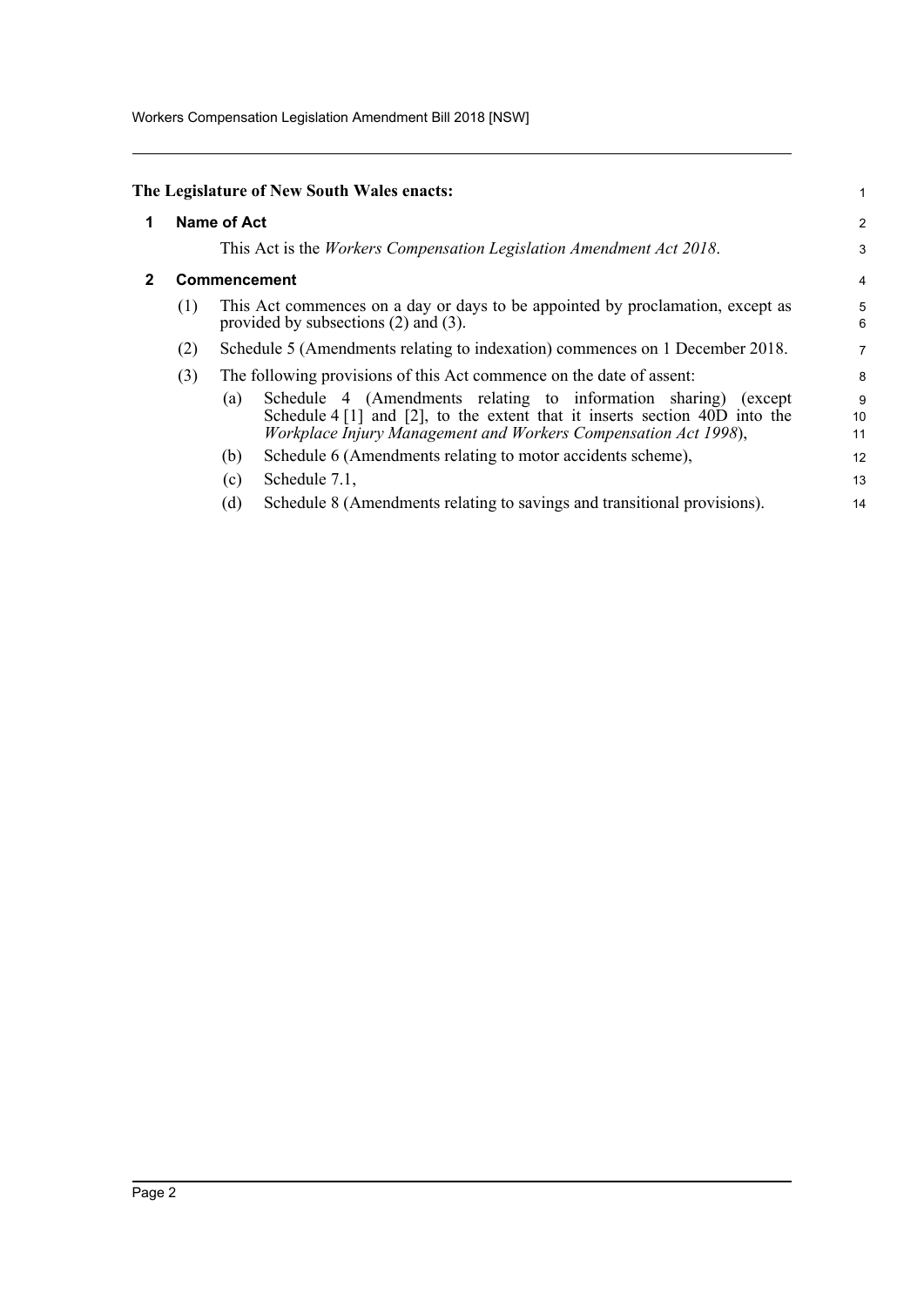<span id="page-9-0"></span>

|       | <b>Schedule 1</b><br>Amendments relating to dispute resolution                                                                                                                                                                                   | $\mathbf{1}$             |
|-------|--------------------------------------------------------------------------------------------------------------------------------------------------------------------------------------------------------------------------------------------------|--------------------------|
| 1.1   | <b>Workers Compensation Act 1987 No 70</b>                                                                                                                                                                                                       | $\overline{2}$           |
| [1]   | Section 43 Work capacity decisions by insurers                                                                                                                                                                                                   | 3                        |
|       | Omit "(referred to in this Division as work capacity decisions) are final and binding on the<br>parties and not subject to appeal or review except review under section 44BB or judicial<br>review by the Supreme Court" from section 43 $(1)$ . | $\overline{4}$<br>5<br>6 |
|       | Insert instead "are work capacity decisions".                                                                                                                                                                                                    | $\overline{7}$           |
| [2]   | <b>Section 43 (3)</b>                                                                                                                                                                                                                            | 8                        |
|       | Omit the subsection.                                                                                                                                                                                                                             | 9                        |
| $[3]$ | Part 3, Division 2, Subdivision 3A Review of work capacity decisions<br>Omit the Subdivision.                                                                                                                                                    | 10<br>11                 |
| [4]   | Section 54 Notice required before termination or reduction of payment of weekly<br>compensation                                                                                                                                                  | 12<br>13                 |
|       | Omit the section.                                                                                                                                                                                                                                | 14                       |
| 1.2   | Workplace Injury Management and Workers Compensation Act 1998<br><b>No 86</b>                                                                                                                                                                    | 15<br>16                 |
| [1]   | <b>Section 4 Definitions</b>                                                                                                                                                                                                                     | 17                       |
|       | Insert in appropriate order in section $4(1)$ :                                                                                                                                                                                                  | 18                       |
|       | work capacity decision—see section 43 of the 1987 Act.                                                                                                                                                                                           | 19                       |
| [2]   | <b>Section 27 Functions of Independent Review Officer</b>                                                                                                                                                                                        | 20                       |
|       | Omit section 27 (b).                                                                                                                                                                                                                             | 21                       |
| [3]   | <b>Section 27B Requirement to provide information</b>                                                                                                                                                                                            | 22                       |
|       | Omit "or a worker who has applied for review of a work capacity decision of an insurer"<br>from section $27B(1)$ .                                                                                                                               | 23<br>24                 |
| [4]   | <b>Section 27C Annual report</b>                                                                                                                                                                                                                 | 25                       |
|       | Omit section $27C(4)$ (d).                                                                                                                                                                                                                       | 26                       |
| $[5]$ | Section 74 Insurers to give notice and reasons when liability disputed                                                                                                                                                                           | 27                       |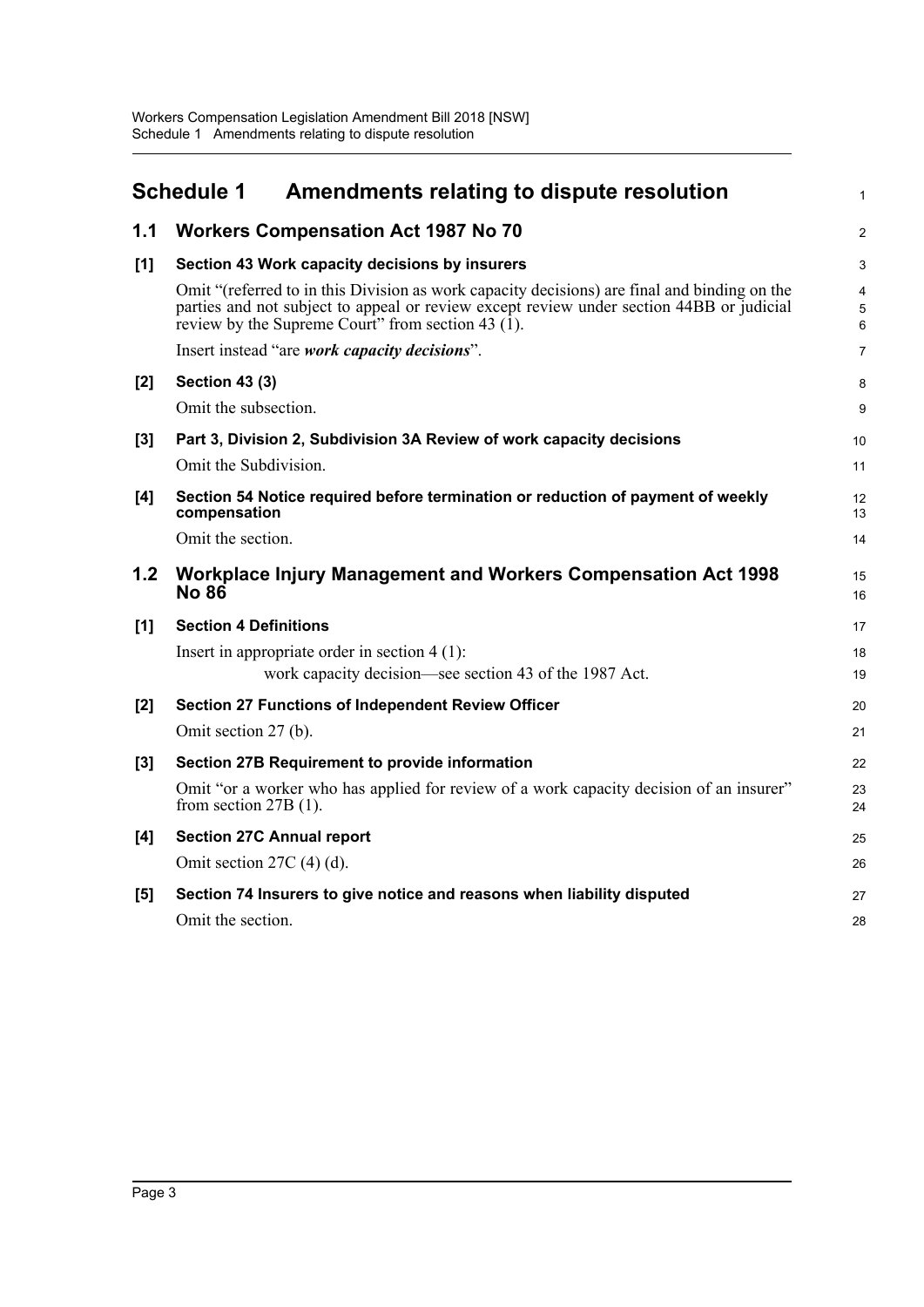| [6] | Chapter 4, Part 2, Division 3<br>Insert after section 75: |                      |                    |                                                                                                                                                                                                                                                                                         |                      |  |  |
|-----|-----------------------------------------------------------|----------------------|--------------------|-----------------------------------------------------------------------------------------------------------------------------------------------------------------------------------------------------------------------------------------------------------------------------------------|----------------------|--|--|
|     |                                                           |                      |                    |                                                                                                                                                                                                                                                                                         | 2                    |  |  |
|     |                                                           | <b>Division 3</b>    |                    | <b>Notification of decisions of insurers</b>                                                                                                                                                                                                                                            | 3                    |  |  |
|     |                                                           | <b>Subdivision 1</b> |                    | <b>Preliminary</b>                                                                                                                                                                                                                                                                      | 4                    |  |  |
|     | 76                                                        |                      | <b>Definitions</b> |                                                                                                                                                                                                                                                                                         | 5                    |  |  |
|     |                                                           |                      |                    | In this Division:                                                                                                                                                                                                                                                                       | 6                    |  |  |
|     |                                                           |                      |                    | <i>internal review</i> means a review by an insurer of a work capacity decision<br>under Part 4 of Chapter 7.                                                                                                                                                                           | 7<br>8               |  |  |
|     |                                                           |                      |                    | <i>notice of discontinuation or reduction</i> means a notice required by this<br>Division of an insurer's decision to discontinue payment to a worker of weekly<br>payments of compensation, or to reduce the amount of the compensation.                                               | 9<br>10<br>11        |  |  |
|     |                                                           |                      |                    | original decision means a work capacity decision that is the subject of an<br>internal review or of a dispute referred for determination by the Commission.<br><i>review decision</i> means:                                                                                            | 12<br>13<br>14       |  |  |
|     |                                                           |                      | (a)                | in relation to an original decision that is the subject of an internal                                                                                                                                                                                                                  | 15                   |  |  |
|     |                                                           |                      |                    | review—a work capacity decision made by an insurer as a result of the<br>review, or                                                                                                                                                                                                     | 16<br>17             |  |  |
|     |                                                           |                      | (b)                | in relation to an original decision that is the subject of a dispute referred<br>for determination by the Commission—a decision of the Commission<br>determining the dispute.                                                                                                           | 18<br>19<br>20       |  |  |
|     | 77                                                        |                      |                    | Requirement for refund of weekly payments not affected                                                                                                                                                                                                                                  | 21                   |  |  |
|     |                                                           |                      |                    | This Division does not affect the operation of section 58 (Refund of weekly<br>payments paid after return to work etc) of the 1987 Act.                                                                                                                                                 | 22<br>23             |  |  |
|     |                                                           | <b>Subdivision 2</b> |                    | <b>General notice requirements</b>                                                                                                                                                                                                                                                      | 24                   |  |  |
|     | 78                                                        |                      |                    | Insurer to give notice of decisions                                                                                                                                                                                                                                                     | 25                   |  |  |
|     |                                                           | (1)                  |                    | An insurer must give notice in accordance with this Division of any decision<br>of the insurer:                                                                                                                                                                                         | 26<br>27             |  |  |
|     |                                                           |                      | (a)                | to dispute liability in respect of a claim or any aspect of a claim, or                                                                                                                                                                                                                 | 28                   |  |  |
|     |                                                           |                      | (b)                | to discontinue payment to a worker of weekly payments of<br>compensation, or reduce the amount of the compensation.                                                                                                                                                                     | 29<br>30             |  |  |
|     |                                                           | (2)                  |                    | Notice of a decision of an insurer involving both a liability dispute and a<br>discontinuation or reduction of weekly compensation may be combined into a<br>single notice (subject to any provision of the Workers Compensation<br>Guidelines requiring separate notices to be given). | 31<br>32<br>33<br>34 |  |  |
|     |                                                           | (3)                  |                    | The requirement to give notice of a decision to discontinue payment to a<br>worker of weekly payments of compensation does not affect any limitation on<br>weekly payments of compensation under Division 2 of Part 3 of the 1987 Act.                                                  | 35<br>36<br>37       |  |  |
|     | 79                                                        |                      |                    | How notice of decision is given                                                                                                                                                                                                                                                         | 38                   |  |  |
|     |                                                           | (1)                  |                    | A notice required by this Division must be given:                                                                                                                                                                                                                                       | 39                   |  |  |
|     |                                                           |                      | (a)                | to the claimant or worker concerned, and                                                                                                                                                                                                                                                | 40                   |  |  |
|     |                                                           |                      | (b)                | in the case of a notice of a decision to dispute liability—to the worker's<br>employer, if required by the regulations.                                                                                                                                                                 | 41<br>42             |  |  |
|     |                                                           |                      |                    |                                                                                                                                                                                                                                                                                         |                      |  |  |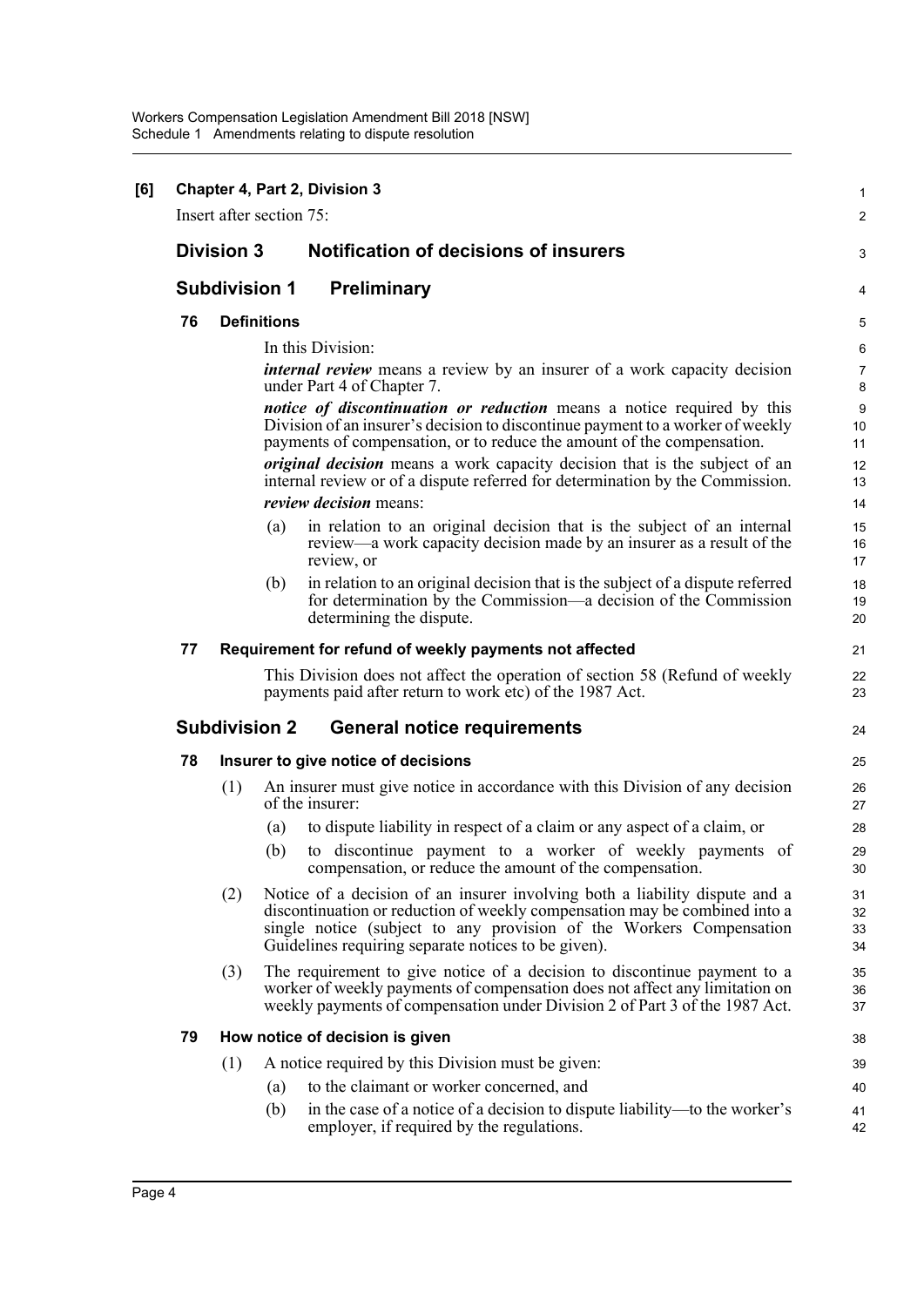|    | (2) |                      | The notice must contain a concise and readily understandable statement of the<br>reason for the insurer's decision and of the issues relevant to the decision.                                                                                                                                                                                                                                                                                                      | $\mathbf{1}$<br>$\overline{2}$      |
|----|-----|----------------------|---------------------------------------------------------------------------------------------------------------------------------------------------------------------------------------------------------------------------------------------------------------------------------------------------------------------------------------------------------------------------------------------------------------------------------------------------------------------|-------------------------------------|
|    | (3) |                      | In addition, notice of a decision to dispute liability for a claim for<br>compensation must identify any provision of the workers compensation<br>legislation on which the insurer relies to dispute liability.                                                                                                                                                                                                                                                     | $\mathbf{3}$<br>$\overline{4}$<br>5 |
|    | (4) |                      | The regulations may make provision for:                                                                                                                                                                                                                                                                                                                                                                                                                             | 6                                   |
|    |     | (a)                  | the manner in which a notice under this Division is to be given, and                                                                                                                                                                                                                                                                                                                                                                                                | $\overline{7}$                      |
|    |     | (b)                  | the form of and other information to be included in or to accompany the<br>notice.                                                                                                                                                                                                                                                                                                                                                                                  | 8<br>9                              |
|    |     | <b>Subdivision 3</b> | Notice period for discontinuation and reduction of<br>weekly compensation                                                                                                                                                                                                                                                                                                                                                                                           | 10<br>11                            |
| 80 |     |                      | <b>Required period of notice</b>                                                                                                                                                                                                                                                                                                                                                                                                                                    | 12                                  |
|    | (1) |                      | An insurer must not discontinue payment to a worker of weekly payments of<br>compensation, or reduce the amount of the compensation, unless the required<br>period of notice (commencing when the notice of discontinuation or reduction<br>is given in accordance with this Division) has expired.                                                                                                                                                                 | 13<br>14<br>15<br>16                |
|    | (2) |                      | This section applies to a worker only if the worker has received weekly<br>payments for a continuous period of at least 12 weeks.                                                                                                                                                                                                                                                                                                                                   | 17<br>18                            |
|    | (3) | 3 months.            | The <i>required period of notice</i> for a decision made on the basis of any<br>reassessment by the insurer of the entitlement to weekly payments of<br>compensation resulting from a work capacity decision of the insurer is<br>Note. See sections 81–83 for the effect of an internal review or determination of a                                                                                                                                               | 19<br>20<br>21<br>22<br>23          |
|    |     |                      | dispute by the Workers Compensation Commission on the required period of notice.                                                                                                                                                                                                                                                                                                                                                                                    | 24                                  |
|    | (4) | (a)                  | In any other case, the <i>required period of notice</i> is:<br>for a worker who has been receiving weekly payments of compensation<br>for a continuous period of less than 1 year—2 weeks, or                                                                                                                                                                                                                                                                       | 25<br>26<br>27                      |
|    |     | (b)                  | for a worker who has been receiving weekly payments of compensation<br>for a continuous period of 1 year or more—6 weeks.                                                                                                                                                                                                                                                                                                                                           | 28<br>29                            |
|    | (5) |                      | The required period of notice of the discontinuation or reduction is required to<br>be given in accordance with this Subdivision whether or not the notice also<br>includes notice of a liability dispute.                                                                                                                                                                                                                                                          | 30<br>31<br>32                      |
|    | (6) |                      | Subsection (1) does not apply to a decision of an insurer to discontinue or<br>reduce the amount of weekly payments of compensation as a result only of the<br>application of different rates of compensation after the expiration of earlier<br>periods of incapacity for which higher rates were payable. However, notice of<br>the decision must be given before the expiration of the period of incapacity<br>that results in the discontinuation or reduction. | 33<br>34<br>35<br>36<br>37<br>38    |
| 81 |     |                      | Effect of stay of decision on notice period                                                                                                                                                                                                                                                                                                                                                                                                                         | 39                                  |
|    |     |                      | A stay of a decision to discontinue, or reduce an amount of, compensation that<br>is the subject of a dispute referred to the Commission for determination does<br>not operate to extend the required period of notice with respect to the<br>discontinuation or reduction.                                                                                                                                                                                         | 40<br>41<br>42<br>43                |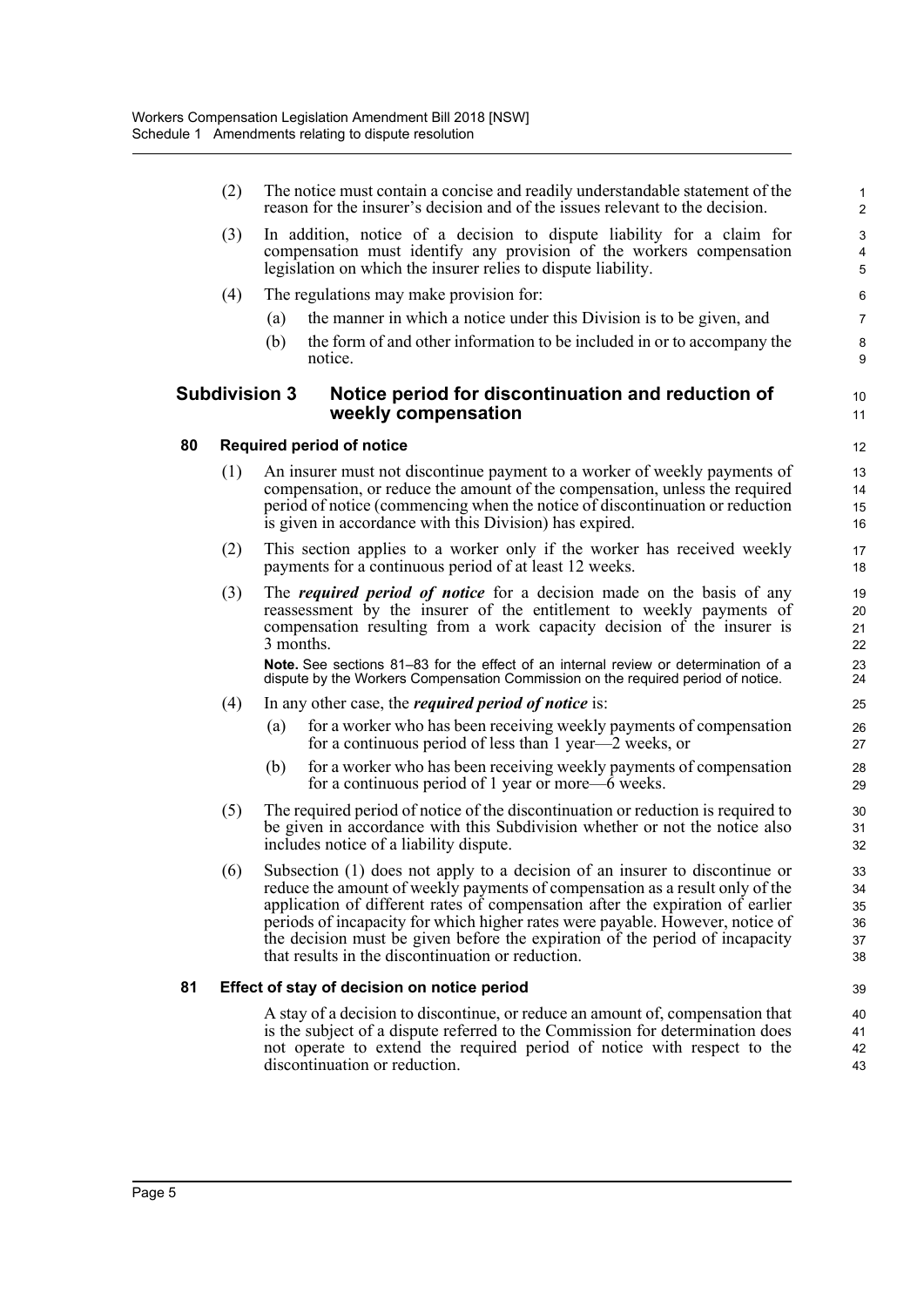#### **82 Effect of review decision on notice period**

- (1) In the application of this Subdivision to a discontinuation, or reduction of the amount, of payments of compensation as a result of a review decision (whether or not the review decision is less favourable to the worker than the original decision):
	- (a) no regard is to be had to any period of notice given to the worker in respect of any discontinuation or reduction before the date on which the worker is notified of the review decision, and

- (b) the required period of notice starts on that date.
- (2) This section does not apply to a discontinuation or reduction as a result of a review decision that affirms an original decision with respect to the discontinuation or reduction. **Note.** See section 83 for the effect of the affirmation of an original decision on the required period of notice.

#### **83 Effect of affirmation of work capacity decision or withdrawal, discontinuance or dismissal of dispute proceedings**

The required period of notice with respect to a discontinuation or reduction of compensation is not affected by:

- (a) a review decision made by an insurer or by the Commission that affirms the original decision of the insurer with respect to the discontinuation or reduction, or
- (b) the withdrawal of a request for internal review of the original decision with respect to the discontinuation or reduction, or
- (c) the withdrawal of the referral to the Commission for determination of a dispute about a work capacity decision, or the discontinuance or dismissal of proceedings before the Commission in relation to the dispute.

#### **84 Recovery of weekly payments by worker where notice not given by insurer**

- (1) If an insurer discontinues payment to a worker of weekly payments of compensation, or reduces the amount of the compensation, in contravention of this Subdivision, the worker may recover from the insurer an amount of compensation in accordance with this section.
- (2) This section applies whether or not the insurer has been prosecuted for an offence under this Division involving the contravention.
- (3) The amount of compensation that may be recovered as a result of a failure to give the required period of notice is:
	- (a) if no period of notice has been given—an amount that is equal to the amount of compensation, or additional compensation, that would have been payable during the required period of notice if payment of the compensation had not been discontinued or if the amount of compensation had not been reduced, or
	- (b) if less than the required period of notice has been given—an amount that is equal to the amount of compensation that would have been payable during the balance of the required period of notice if payment of the compensation had not been discontinued or if the amount of the compensation had not been reduced.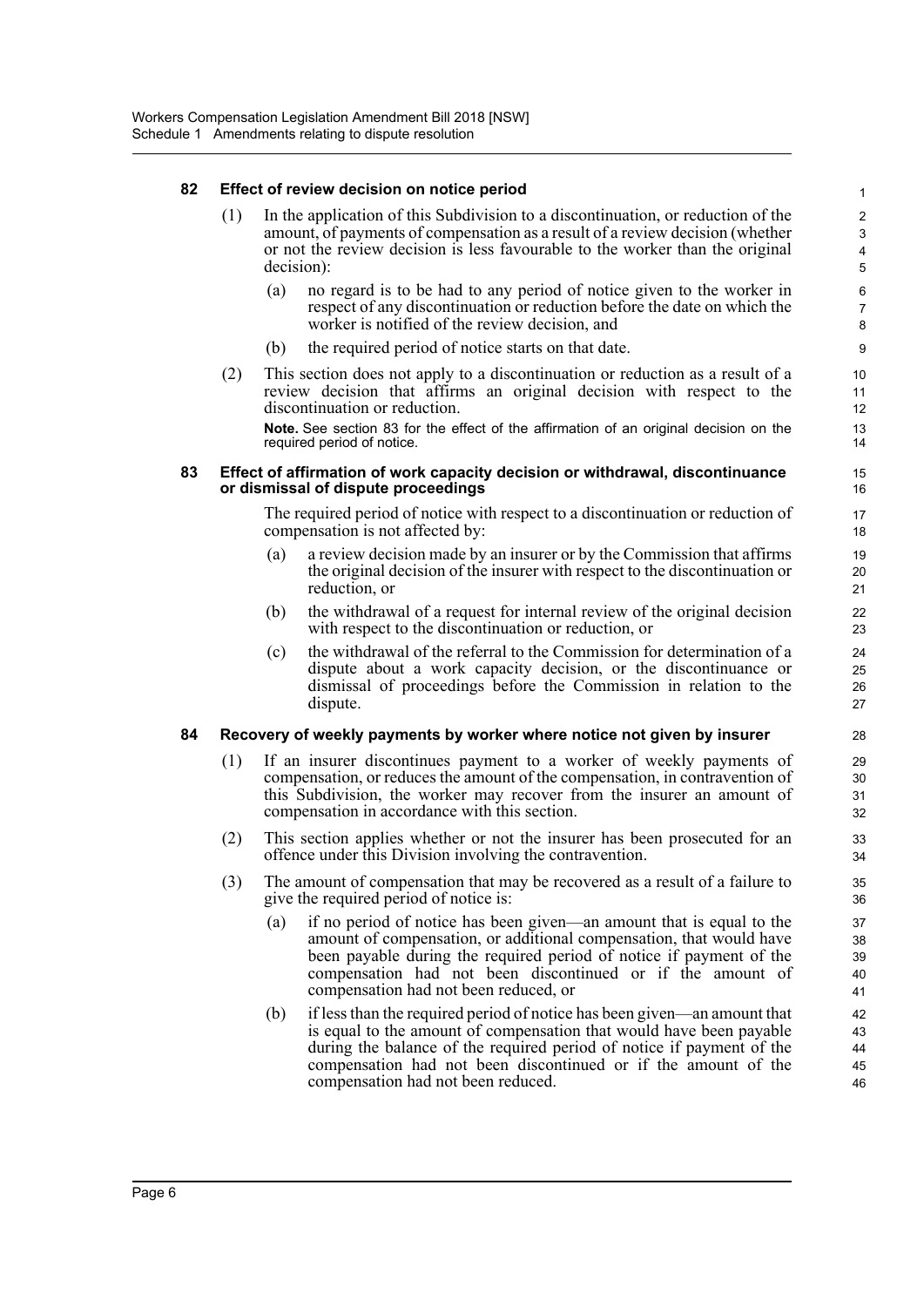|                     |                                                                                                                                      | <b>Subdivision 4</b> |                            | <b>Offences</b>                                                                                                                                                              | $\mathbf{1}$                                         |
|---------------------|--------------------------------------------------------------------------------------------------------------------------------------|----------------------|----------------------------|------------------------------------------------------------------------------------------------------------------------------------------------------------------------------|------------------------------------------------------|
|                     | 85                                                                                                                                   |                      | an offence.                | Failure to comply with notice requirement<br>An insurer who fails to comply with a requirement of this Division is guilty of<br>Maximum penalty: 50 penalty units.           | $\overline{c}$<br>$\mathsf 3$<br>$\overline{4}$<br>5 |
| $\lbrack 7 \rbrack$ |                                                                                                                                      |                      |                            | Section 93 Claims for weekly compensation-commencement of payments                                                                                                           | 6                                                    |
|                     |                                                                                                                                      |                      |                            | Omit "in accordance with section 74" from section 93 (2).                                                                                                                    | $\overline{7}$                                       |
| [8]                 |                                                                                                                                      |                      |                            | Section 105 Jurisdiction of Commission and Compensation Court                                                                                                                | 8                                                    |
|                     |                                                                                                                                      |                      |                            | Omit the note to section $105$ (1).                                                                                                                                          | 9                                                    |
| [9]                 | Sections 271 (1), 274 (1), 279 (1), 281 (2) and 315 (2), notes<br>Omit "Section 74" wherever occurring. Insert instead "Section 78". |                      |                            |                                                                                                                                                                              | 10<br>11                                             |
| [10]                |                                                                                                                                      |                      |                            | Section 281 Liability to be accepted and settlement offer made                                                                                                               | 12                                                   |
|                     |                                                                                                                                      |                      |                            | Insert "under Division 3 of Part 2 of Chapter 4" after "liability" in section 281 (1) (b).                                                                                   | 13                                                   |
| $[11]$              |                                                                                                                                      |                      |                            | Chapter 7, Part 4, Division 1, heading                                                                                                                                       | 14                                                   |
|                     |                                                                                                                                      |                      | Insert before section 287: |                                                                                                                                                                              | 15                                                   |
|                     |                                                                                                                                      | <b>Division 1</b>    |                            | <b>Preliminary</b>                                                                                                                                                           | 16                                                   |
| [12]                |                                                                                                                                      |                      |                            | <b>Chapter 7, Part 4, Division 2</b>                                                                                                                                         | 17                                                   |
|                     |                                                                                                                                      |                      |                            | Omit section 287A. Insert instead:                                                                                                                                           | 18                                                   |
|                     |                                                                                                                                      | <b>Division 2</b>    |                            | <b>Reviews by insurer</b>                                                                                                                                                    | 19                                                   |
|                     | 287A                                                                                                                                 |                      |                            | <b>Request for review</b>                                                                                                                                                    | 20                                                   |
|                     |                                                                                                                                      | (1)                  |                            | A worker may request an insurer to review:                                                                                                                                   | 21                                                   |
|                     |                                                                                                                                      |                      | (a)<br>(b)                 | a work capacity decision of the insurer that is disputed by the worker, or<br>a claim, or any aspect of a claim, that is disputed by the insurer.                            | 22<br>23                                             |
|                     |                                                                                                                                      | (2)                  |                            | A request may be made at any time before the dispute is referred for<br>determination by the Commission.                                                                     | 24<br>25                                             |
|                     |                                                                                                                                      | (3)                  |                            | The insurer must conduct the review, and notify the worker of the decision on<br>the review, within 14 days after the request is made.<br>Maximum penalty: 50 penalty units. | 26<br>27<br>28                                       |
|                     | 287B                                                                                                                                 |                      |                            | Regulations relating to decisions and reviews by insurers                                                                                                                    | 29                                                   |
|                     |                                                                                                                                      |                      |                            | The regulations may make provision for or with respect to:                                                                                                                   | 30                                                   |
|                     |                                                                                                                                      |                      | (a)                        | the notification of decisions of insurers, and                                                                                                                               | 31                                                   |
|                     |                                                                                                                                      |                      | (b)                        | the procedure for conducting internal reviews, and                                                                                                                           | 32                                                   |
|                     |                                                                                                                                      |                      | (c)                        | requiring insurers to conduct reviews of decisions in respect of which<br>disputes are referred for determination by the Commission under this<br>Part.                      | 33<br>34<br>35                                       |
|                     |                                                                                                                                      |                      | disputes.                  | Note. See section 78 for further requirements relating to the giving of notice of                                                                                            | 36<br>37                                             |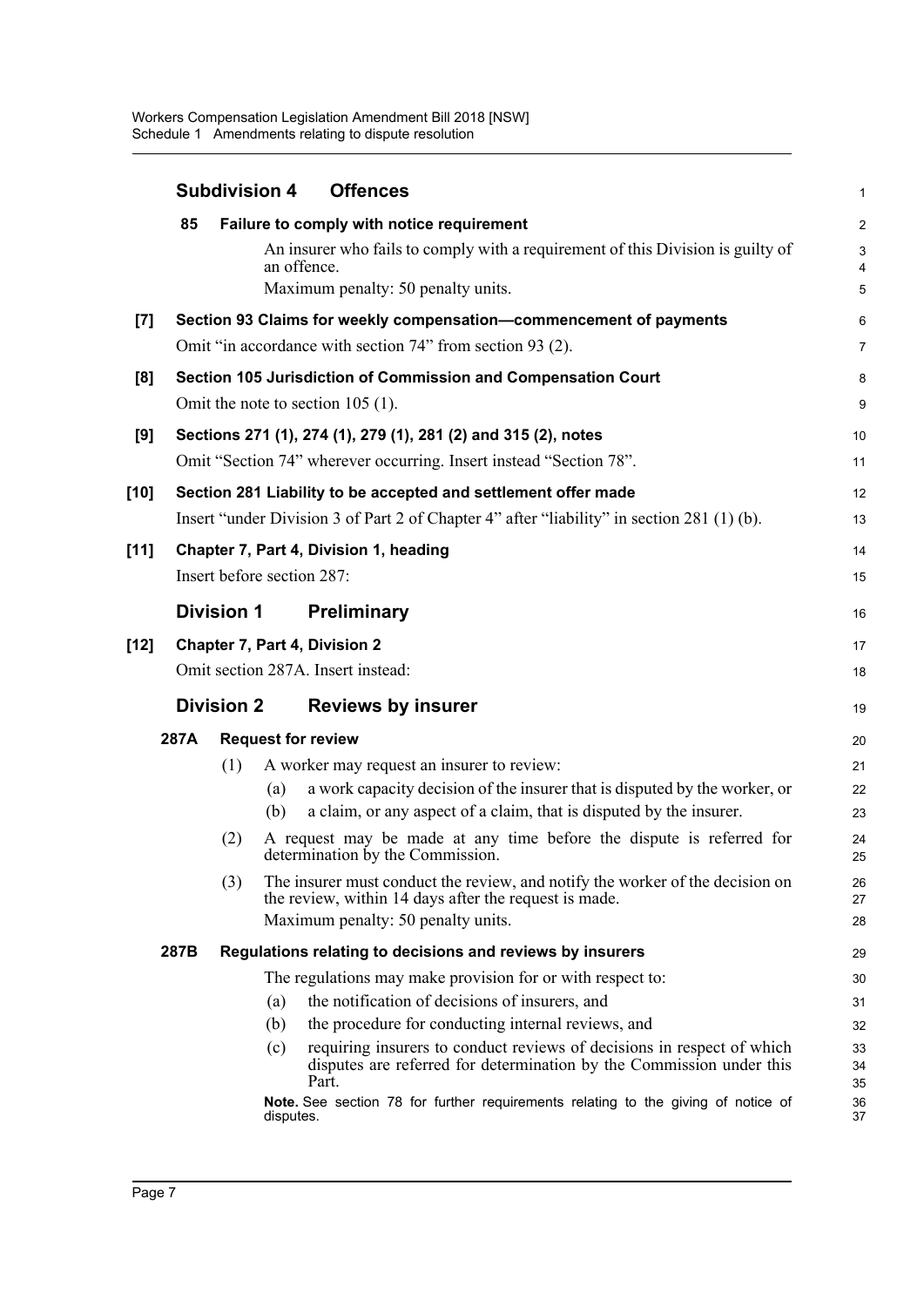|        | <b>Division 3</b>                               |                            | Determination of disputes by Commission                                                                                                                                                                                                                                                                                      | 1                          |  |  |  |  |
|--------|-------------------------------------------------|----------------------------|------------------------------------------------------------------------------------------------------------------------------------------------------------------------------------------------------------------------------------------------------------------------------------------------------------------------------|----------------------------|--|--|--|--|
| $[13]$ |                                                 |                            | Section 289 Restrictions as to when dispute can be referred to Commission                                                                                                                                                                                                                                                    | $\overline{c}$             |  |  |  |  |
|        |                                                 |                            | Insert "(other than a dispute based on a work capacity decision)" after "for weekly<br>payments" in section 289 $\bar{1}$ ).                                                                                                                                                                                                 | 3<br>4                     |  |  |  |  |
| $[14]$ |                                                 |                            | Section 289 (1), note                                                                                                                                                                                                                                                                                                        | 5                          |  |  |  |  |
|        |                                                 |                            | Omit "without having disputed liability".                                                                                                                                                                                                                                                                                    | 6                          |  |  |  |  |
|        |                                                 |                            | Insert instead "pursuant to a work capacity decision (without having disputed liability)".                                                                                                                                                                                                                                   | 7                          |  |  |  |  |
| $[15]$ | <b>Section 289B</b>                             |                            |                                                                                                                                                                                                                                                                                                                              | 8                          |  |  |  |  |
|        |                                                 | Insert after section 289A: |                                                                                                                                                                                                                                                                                                                              |                            |  |  |  |  |
|        | 289B<br>Stay of disputed work capacity decision |                            |                                                                                                                                                                                                                                                                                                                              |                            |  |  |  |  |
|        |                                                 | (1)                        | The referral of a dispute for determination by the Commission in relation to a<br>work capacity decision to discontinue, or reduce the amount of, weekly<br>payments of compensation operates to stay the decision and prevents the<br>taking of action by an insurer based on the decision while the decision is<br>stayed. | 11<br>12<br>13<br>14<br>15 |  |  |  |  |
|        |                                                 | (2)                        | However, the decision is stayed only if the dispute is referred for<br>determination by the Commission before the expiry of the required period of<br>notice under section 80.                                                                                                                                               | 16<br>17<br>18             |  |  |  |  |
|        |                                                 | (3)                        | A stay operates from the time the Registrar accepts the dispute for referral until<br>the proceedings are determined, dismissed or discontinued.                                                                                                                                                                             | 19<br>20                   |  |  |  |  |
|        |                                                 | (4)                        | The Commission may, if it considers that a party to the dispute is unreasonably<br>delaying the proceedings on the dispute, order that the stay ceases to have<br>effect.                                                                                                                                                    | 21<br>22<br>23             |  |  |  |  |
| $[16]$ |                                                 |                            | Section 291 Duties of insurer when dispute referred to Commission                                                                                                                                                                                                                                                            | 24                         |  |  |  |  |
|        | Omit the section.                               |                            |                                                                                                                                                                                                                                                                                                                              | 25                         |  |  |  |  |
| $[17]$ | compensation                                    |                            | Section 297 Directions for interim payment of weekly payments or medical expenses                                                                                                                                                                                                                                            | 26<br>27                   |  |  |  |  |
|        |                                                 |                            | Omit section 297 (1A). Insert instead:                                                                                                                                                                                                                                                                                       | 28                         |  |  |  |  |
|        |                                                 | (1A)                       | Section 298 does not apply to a dispute concerning a decision by the insurer to<br>discontinue or reduce weekly payments of compensation on the basis of a<br>work capacity decision under Division 2 of Part 3 of the 1987 Act.                                                                                             | 29<br>30<br>31             |  |  |  |  |
| 1.3    |                                                 |                            | <b>Workers Compensation Regulation 2016</b>                                                                                                                                                                                                                                                                                  | 32                         |  |  |  |  |
| [1]    |                                                 |                            | <b>Clause 38 Notice of dispute about liability</b><br>Omit "section 74" from clause 38 (1). Insert instead "section 78".                                                                                                                                                                                                     | 33<br>34                   |  |  |  |  |
| $[2]$  | Clause 38 (1) (g)                               |                            |                                                                                                                                                                                                                                                                                                                              | 35                         |  |  |  |  |
|        |                                                 |                            | Omit "or from any".                                                                                                                                                                                                                                                                                                          | 36                         |  |  |  |  |
|        |                                                 |                            | Insert instead ", from the Independent Review Officer or from any other".                                                                                                                                                                                                                                                    | 37                         |  |  |  |  |
|        |                                                 |                            |                                                                                                                                                                                                                                                                                                                              |                            |  |  |  |  |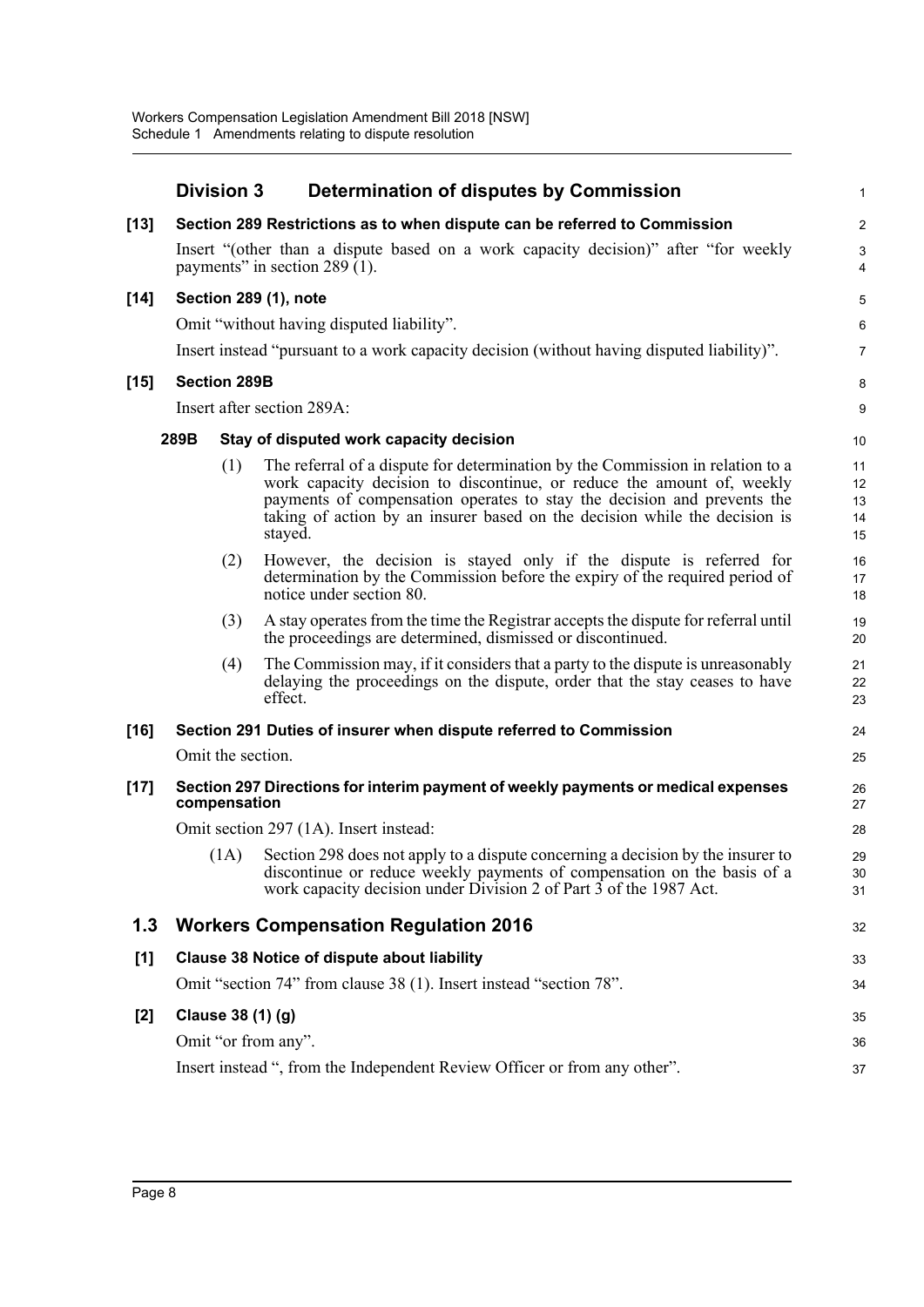| [3]   | Clause 38 (1), note                                                                |                                                                                                                                                                                     | 1                        |  |  |  |
|-------|------------------------------------------------------------------------------------|-------------------------------------------------------------------------------------------------------------------------------------------------------------------------------------|--------------------------|--|--|--|
|       | Omit 'Section 74" and "indicating".                                                |                                                                                                                                                                                     | $\overline{2}$           |  |  |  |
|       | Insert instead "Section 79" and "identifying", respectively.                       |                                                                                                                                                                                     | 3                        |  |  |  |
| [4]   | <b>Clause 38 (2)</b>                                                               |                                                                                                                                                                                     | 4                        |  |  |  |
|       | Omit the subclause.                                                                |                                                                                                                                                                                     | 5                        |  |  |  |
| [5]   |                                                                                    | Clause 41 Access to certain medical reports and other reports obtained by insurer                                                                                                   | 6                        |  |  |  |
|       | occurring in clause 41 $(2)$ $(a)$ and $(b)$ and $(3)$ .                           | Omit "and reasons under section 74 of the 1998 Act", "of intention under section 54 of the<br>1987 Act" and "under section 74 of the 1998 Act, section 54 of the 1987 Act" wherever | $\overline{7}$<br>8<br>9 |  |  |  |
|       | Insert instead "under Division 3 of Part 2 of Chapter 4 of the 1998 Act".          |                                                                                                                                                                                     |                          |  |  |  |
| [6]   |                                                                                    | Clause 42 Interim payment direction not presumed to be warranted                                                                                                                    | 11                       |  |  |  |
|       | disputed)".                                                                        | Omit "section 74 of the 1998 Act (Insurers to give notice and reasons when liability                                                                                                | 12<br>13                 |  |  |  |
|       | Insert instead "section 78 of the 1998 Act (Insurer to give notice of decisions)". |                                                                                                                                                                                     |                          |  |  |  |
| $[7]$ | <b>Schedule 5 Penalty notice offences</b>                                          |                                                                                                                                                                                     | 15                       |  |  |  |
|       | Insert in appropriate order in Part 2:                                             |                                                                                                                                                                                     | 16                       |  |  |  |
|       | Section 85                                                                         | 500                                                                                                                                                                                 |                          |  |  |  |
|       | Section $287A(3)$                                                                  | 500                                                                                                                                                                                 |                          |  |  |  |
| [8]   | Schedule 5, Part 3                                                                 |                                                                                                                                                                                     | 17                       |  |  |  |
|       | Omit the matter relating to clause 38 (2).                                         |                                                                                                                                                                                     |                          |  |  |  |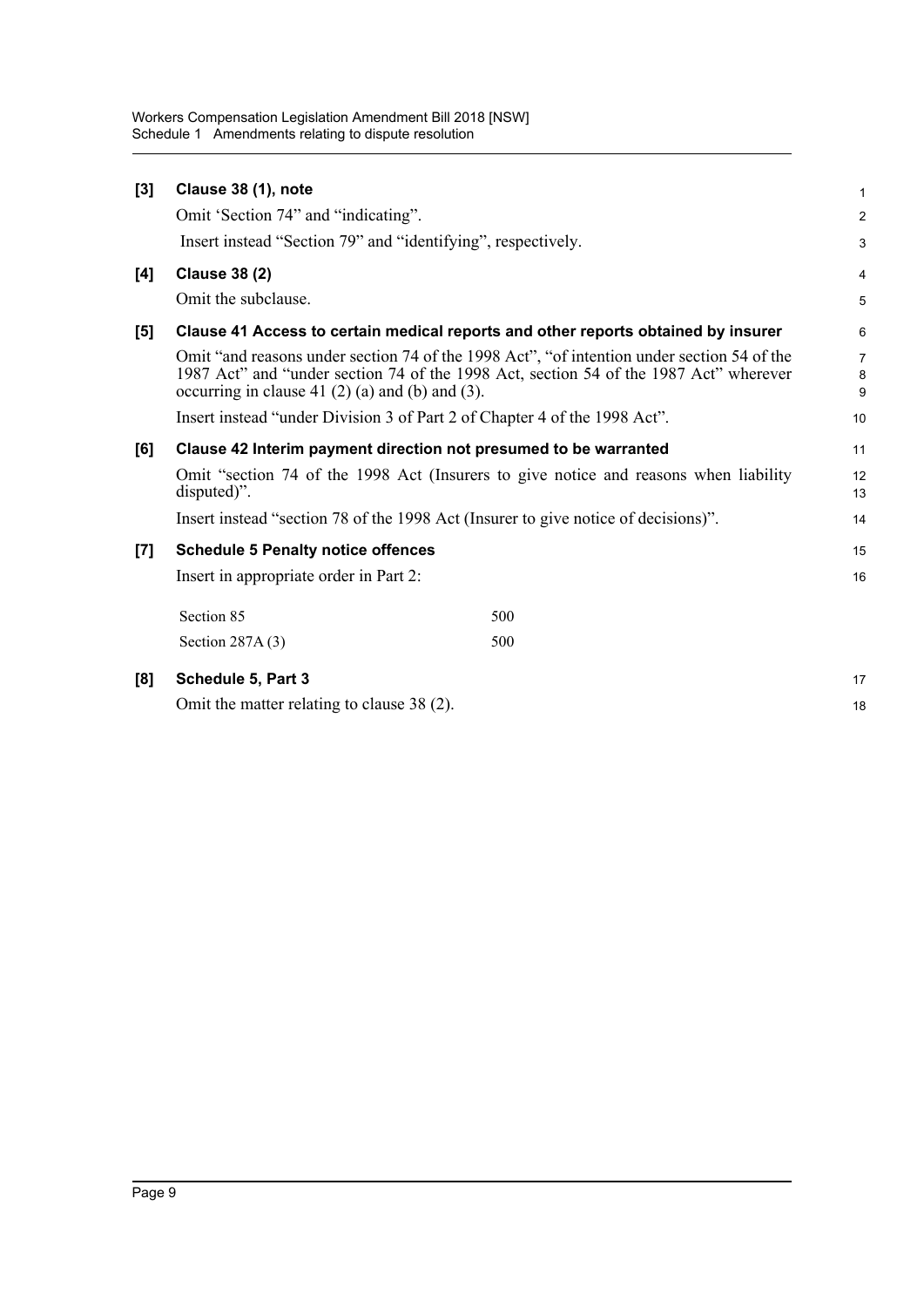<span id="page-16-0"></span>

|                                    | <b>Schedule 2</b>                                                             |                           |     | Amendments relating to medical assessments for<br>permanent impairment                                                                                                                                                                                                                                               | 1<br>$\overline{2}$  |
|------------------------------------|-------------------------------------------------------------------------------|---------------------------|-----|----------------------------------------------------------------------------------------------------------------------------------------------------------------------------------------------------------------------------------------------------------------------------------------------------------------------|----------------------|
| 2.1                                |                                                                               |                           |     | <b>Workers Compensation Act 1987 No 70</b>                                                                                                                                                                                                                                                                           | 3                    |
| [1]                                | etc                                                                           |                           |     | Section 60 Compensation for cost of medical or hospital treatment and rehabilitation                                                                                                                                                                                                                                 | 4<br>5               |
|                                    |                                                                               |                           |     | Insert "by an approved medical specialist" after "for assessment" in section 60 (5).                                                                                                                                                                                                                                 | $6\phantom{1}6$      |
| [2]                                |                                                                               |                           |     | Section 65 Determination of degree of permanent impairment                                                                                                                                                                                                                                                           | 7                    |
|                                    |                                                                               | Omit section 65 (3).      |     |                                                                                                                                                                                                                                                                                                                      | 8                    |
| $2.2\,$                            | Workplace Injury Management and Workers Compensation Act 1998<br><b>No 86</b> |                           |     |                                                                                                                                                                                                                                                                                                                      |                      |
| [1]                                |                                                                               |                           |     | <b>Section 293 Medical assessment</b>                                                                                                                                                                                                                                                                                | 11                   |
|                                    |                                                                               |                           |     | Omit ", in accordance with this section," from section 293 (1).                                                                                                                                                                                                                                                      | 12                   |
|                                    |                                                                               |                           |     | Insert instead "(subject to the regulations under section 321A (Referral of medical dispute<br>concerning permanent impairment))".                                                                                                                                                                                   | 13<br>14             |
| Section 293 (2) and (3) (a)<br>[2] |                                                                               |                           | 15  |                                                                                                                                                                                                                                                                                                                      |                      |
|                                    |                                                                               | Omit the provisions.      |     |                                                                                                                                                                                                                                                                                                                      | 16                   |
| [3]                                |                                                                               |                           |     | Section 321 Referral of medical dispute for assessment                                                                                                                                                                                                                                                               | 17                   |
|                                    |                                                                               |                           |     | Insert "(other than a dispute concerning permanent impairment of an injured worker)" after<br>"medical dispute" in section 321 (1).                                                                                                                                                                                  | 18<br>19             |
| [4]                                |                                                                               | Section 321 (3) and (4)   |     |                                                                                                                                                                                                                                                                                                                      | 20                   |
|                                    |                                                                               | Omit the subsections.     |     |                                                                                                                                                                                                                                                                                                                      | 21                   |
| [5]                                |                                                                               | <b>Section 321A</b>       |     |                                                                                                                                                                                                                                                                                                                      | 22                   |
|                                    |                                                                               | Insert after section 321: |     |                                                                                                                                                                                                                                                                                                                      | 23                   |
|                                    | 321A                                                                          |                           |     | Referral of medical dispute concerning permanent impairment                                                                                                                                                                                                                                                          | 24                   |
|                                    |                                                                               | (1)                       |     | The regulations may make provision for or with respect to:                                                                                                                                                                                                                                                           | 25                   |
|                                    |                                                                               |                           |     | (a) the circumstances in which a medical dispute concerning permanent<br>impairment of an injured worker is authorised, required or not permitted<br>to be referred for assessment under this Part, and                                                                                                              | 26<br>27<br>28       |
|                                    |                                                                               |                           | (b) | the giving of notice of a referral to the parties to the dispute.                                                                                                                                                                                                                                                    | 29                   |
|                                    |                                                                               | (2)                       |     | Without limiting subsection (1), the regulations may provide that a medical<br>dispute may not be referred for assessment under this Part if the dispute<br>concerns permanent impairment of an injured worker where liability is in issue<br>and has not been determined by the Commission.                         | 30<br>31<br>32<br>33 |
|                                    |                                                                               | (3)                       |     | A medical dispute concerning permanent impairment of an injured worker that<br>is authorised or required by the regulations to be referred for assessment under<br>this Part may be referred by a court, the Commission or the Registrar, either of<br>their own motion or at the request of a party to the dispute. | 34<br>35<br>36<br>37 |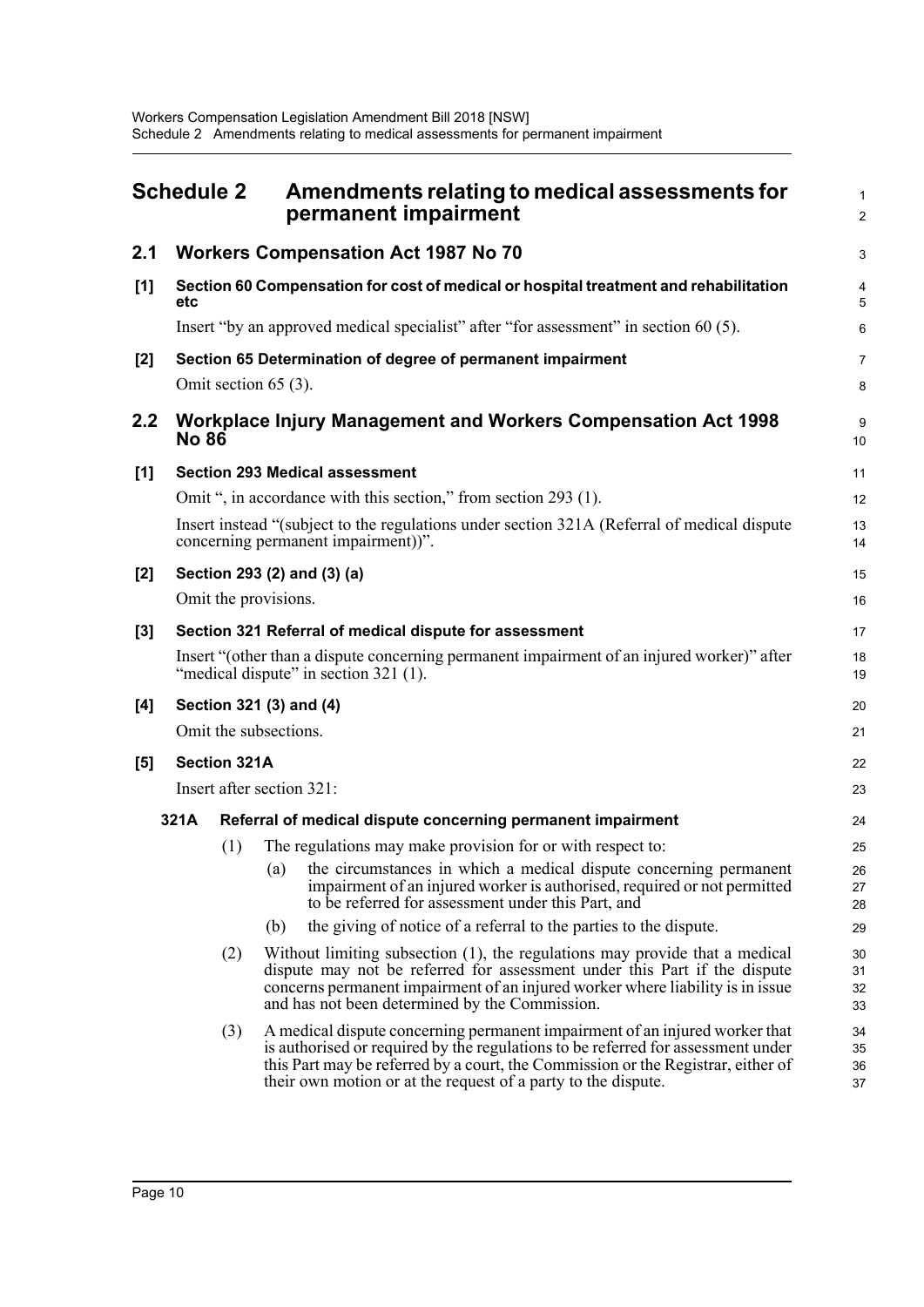| [6] | Section 322A One assessment only of degree of permanent impairment                                                                                                                                                                                                                            | 1                |
|-----|-----------------------------------------------------------------------------------------------------------------------------------------------------------------------------------------------------------------------------------------------------------------------------------------------|------------------|
|     | Insert after section $322A(1)$ :                                                                                                                                                                                                                                                              | $\overline{2}$   |
|     | A reference in subsection (1) to an assessment includes an assessment of the<br>(1A)<br>degree of permanent impairment made by the Commission in the course of the<br>determination of a dispute about the degree of the impairment that is not the<br>subject of a referral under this Part. | 3<br>4<br>5<br>6 |
| [7] | <b>Section 322A (3)</b>                                                                                                                                                                                                                                                                       | $\overline{7}$   |
|     | Omit "subject of assessment and a medical assessment certificate under this Part".                                                                                                                                                                                                            | 8                |
|     | Insert instead:                                                                                                                                                                                                                                                                               | 9                |
|     | subject of:                                                                                                                                                                                                                                                                                   | 10               |
|     | assessment and a medical assessment certificate under this Part, or<br>(a)                                                                                                                                                                                                                    | 11               |
|     | a determination by the Commission under Part 4.<br>(b)                                                                                                                                                                                                                                        | 12               |
| [8] | <b>Section 322A (4)</b>                                                                                                                                                                                                                                                                       | 13               |
|     | Insert "or 352 (Appeal against decision of Commission constituted by Arbitrator)" after<br>"assessment)".                                                                                                                                                                                     | 14<br>15         |
| [9] | Section 352 Appeal against decision of Commission constituted by Arbitrator                                                                                                                                                                                                                   | 16               |
|     | Insert "(including, in the case of a decision about the degree of permanent impairment<br>resulting from an injury, a direction to refer the matter for assessment by an approved<br>medical specialist under Part 7)" after "Commission" in section 352 (7).                                 | 17<br>18<br>19   |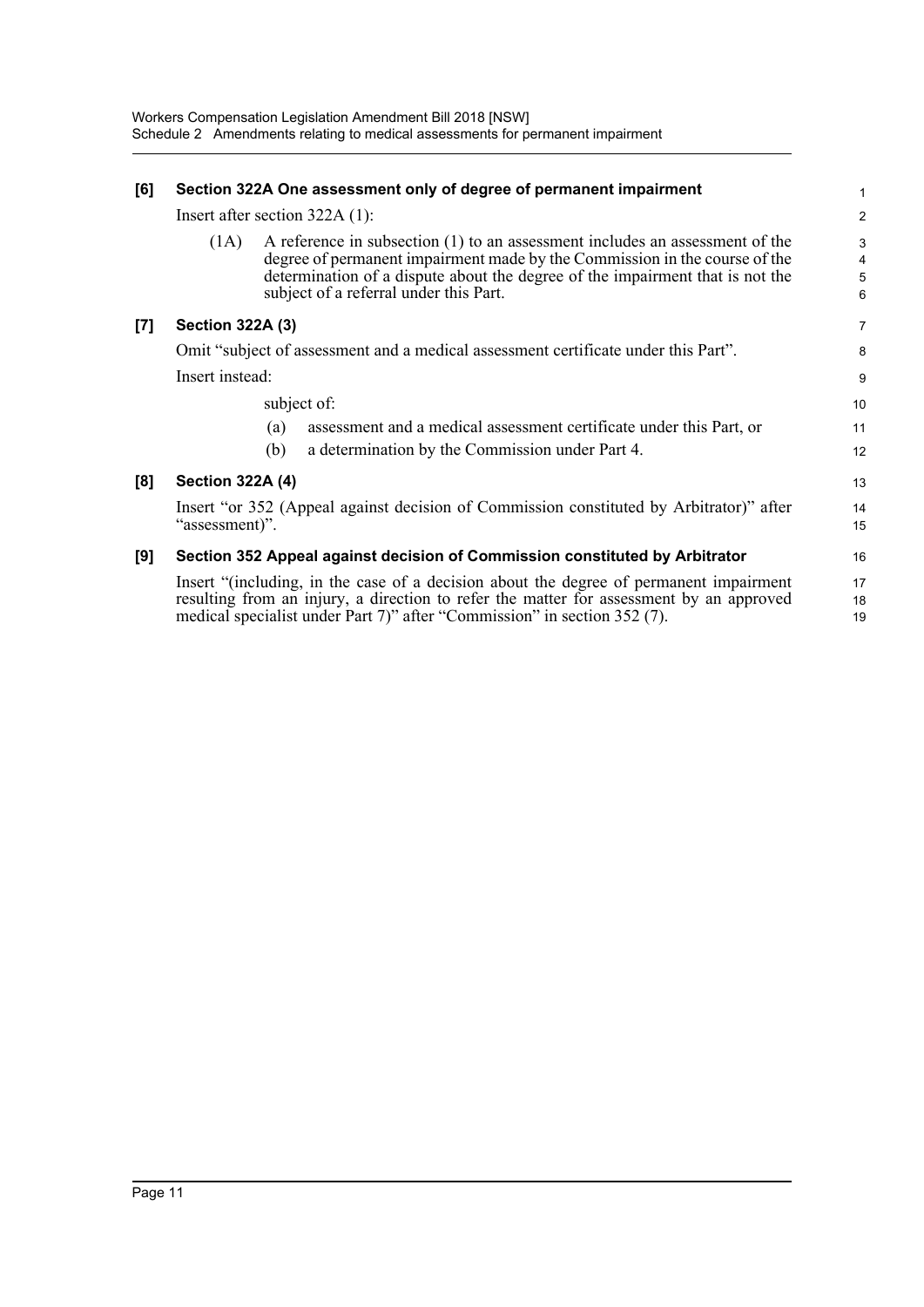<span id="page-18-0"></span>

| <b>Schedule 3</b> |                                                                                                                                                                                                                                                                                    |                 | Amendments relating to pre-injury average<br>weekly earnings                                                                                                                                                                                                                       | $\mathbf{1}$<br>$\overline{c}$ |  |  |
|-------------------|------------------------------------------------------------------------------------------------------------------------------------------------------------------------------------------------------------------------------------------------------------------------------------|-----------------|------------------------------------------------------------------------------------------------------------------------------------------------------------------------------------------------------------------------------------------------------------------------------------|--------------------------------|--|--|
| 3.1               |                                                                                                                                                                                                                                                                                    |                 | <b>Workers Compensation Act 1987 No 70</b>                                                                                                                                                                                                                                         | 3                              |  |  |
| [1]               |                                                                                                                                                                                                                                                                                    |                 | <b>Section 32A Definitions</b>                                                                                                                                                                                                                                                     | 4                              |  |  |
|                   | Omit the definitions of base rate of pay, base rate of pay exclusion, current weekly<br>earnings, current work capacity, no current work capacity, non-pecuniary benefit,<br>ordinary earnings, ordinary hours of work, pre-injury average weekly earnings and<br>relevant period. |                 |                                                                                                                                                                                                                                                                                    |                                |  |  |
| [2]               |                                                                                                                                                                                                                                                                                    | Section 32A (2) |                                                                                                                                                                                                                                                                                    | 9                              |  |  |
|                   |                                                                                                                                                                                                                                                                                    |                 | Insert at the end of section 32A:                                                                                                                                                                                                                                                  | 10                             |  |  |
|                   |                                                                                                                                                                                                                                                                                    | (2)             | Words and expressions in this Division that are defined in Schedule 3 have the<br>meanings provided by that Schedule. The regulations may amend Schedule 3.<br>Note. Definitions include current work capacity, current weekly earnings and<br>pre-injury average weekly earnings. | 11<br>12<br>13<br>14           |  |  |
| [3]               |                                                                                                                                                                                                                                                                                    |                 | Section 34 Maximum weekly compensation amount                                                                                                                                                                                                                                      | 15                             |  |  |
|                   |                                                                                                                                                                                                                                                                                    |                 | Insert before section $34(1)$ :                                                                                                                                                                                                                                                    | 16                             |  |  |
|                   |                                                                                                                                                                                                                                                                                    | (1AA)           | A weekly payment of compensation under this Subdivision is not to exceed the<br>maximum weekly compensation amount.                                                                                                                                                                | 17<br>18                       |  |  |
| [4]               | <b>Section 34 (1)</b>                                                                                                                                                                                                                                                              |                 |                                                                                                                                                                                                                                                                                    |                                |  |  |
|                   | Omit "maximum weekly compensation amount" from section 34 (1).                                                                                                                                                                                                                     |                 |                                                                                                                                                                                                                                                                                    |                                |  |  |
|                   |                                                                                                                                                                                                                                                                                    |                 | Insert instead " <i>maximum weekly compensation amount</i> ".                                                                                                                                                                                                                      | 21                             |  |  |
| [5]               | Sections 36 and 37                                                                                                                                                                                                                                                                 |                 |                                                                                                                                                                                                                                                                                    |                                |  |  |
|                   |                                                                                                                                                                                                                                                                                    |                 | Omit sections 35–37. Insert instead:                                                                                                                                                                                                                                               | 23                             |  |  |
|                   | 36                                                                                                                                                                                                                                                                                 |                 | Weekly payments during first entitlement period (first 13 weeks)                                                                                                                                                                                                                   | 24                             |  |  |
|                   |                                                                                                                                                                                                                                                                                    | (1)             | The weekly payment of compensation to which an injured worker who has no<br>current work capacity is entitled during the first entitlement period is to be at<br>the rate of 95% of the worker's pre-injury average weekly earnings.                                               | 25<br>26<br>27                 |  |  |
|                   |                                                                                                                                                                                                                                                                                    | (2)             | The weekly payment of compensation to which an injured worker who has<br>current work capacity is entitled during the first entitlement period is to be at<br>the lesser of the following rates:                                                                                   | 28<br>29<br>30                 |  |  |
|                   |                                                                                                                                                                                                                                                                                    |                 | 95% of the worker's pre-injury average weekly earnings, less the<br>(a)<br>worker's current weekly earnings,                                                                                                                                                                       | 31<br>32                       |  |  |
|                   |                                                                                                                                                                                                                                                                                    |                 | the maximum weekly compensation amount, less the worker's current<br>(b)<br>weekly earnings.                                                                                                                                                                                       | 33<br>34                       |  |  |
|                   | 37                                                                                                                                                                                                                                                                                 |                 | Weekly payments during second entitlement period (weeks 14-130)                                                                                                                                                                                                                    | 35                             |  |  |
|                   |                                                                                                                                                                                                                                                                                    | (1)             | The weekly payment of compensation to which an injured worker who has no<br>current work capacity is entitled during the second entitlement period is to be<br>at the rate of $80\%$ of the worker's pre-injury average weekly earnings.                                           | 36<br>37<br>38                 |  |  |
|                   |                                                                                                                                                                                                                                                                                    | (2)             | The weekly payment of compensation to which an injured worker who has<br>current work capacity and has returned to work for not less than 15 hours per<br>week is entitled during the second entitlement period is to be at the lesser of<br>the following rates:                  | 39<br>40<br>41<br>42           |  |  |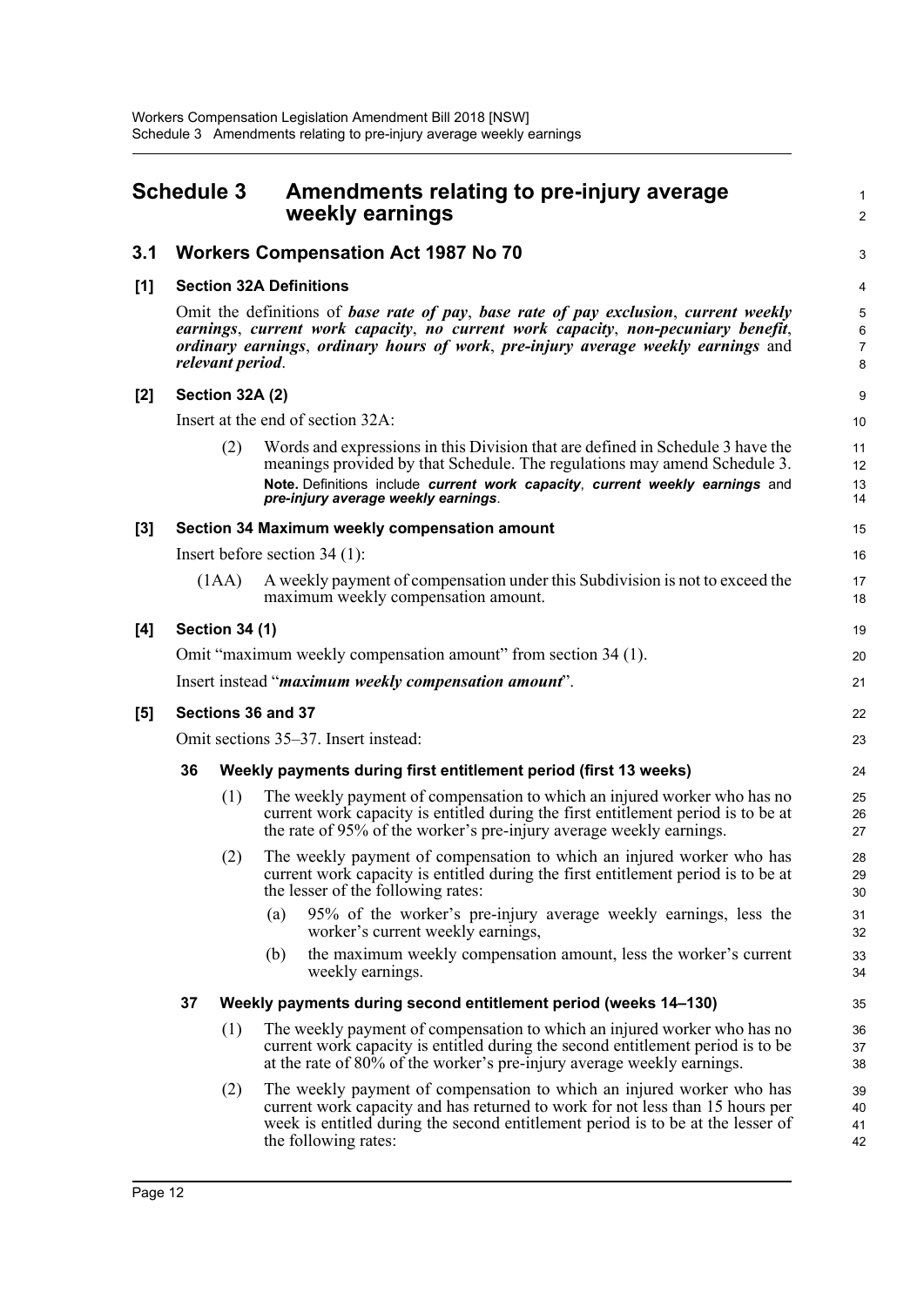|      |                       | 95% of the worker's pre-injury average weekly earnings, less the<br>(a)<br>worker's current weekly earnings,                                                                                                                                                                                    | $\mathbf{1}$<br>$\overline{2}$        |
|------|-----------------------|-------------------------------------------------------------------------------------------------------------------------------------------------------------------------------------------------------------------------------------------------------------------------------------------------|---------------------------------------|
|      |                       | the maximum weekly compensation amount, less the worker's current<br>(b)<br>weekly earnings.                                                                                                                                                                                                    | $\ensuremath{\mathsf{3}}$<br>4        |
|      | (3)                   | The weekly payment of compensation to which an injured worker who has<br>current work capacity and has returned to work for less than 15 hours per week<br>(or who has not returned to work) is entitled during the second entitlement<br>period is to be at the lesser of the following rates: | 5<br>6<br>$\boldsymbol{7}$<br>$\bf 8$ |
|      |                       | 80% of the worker's pre-injury average weekly earnings, less the<br>(a)<br>worker's current weekly earnings,                                                                                                                                                                                    | 9<br>10                               |
|      |                       | the maximum weekly compensation amount, less the worker's current<br>(b)<br>weekly earnings.                                                                                                                                                                                                    | 11<br>12                              |
| [6]  |                       | Section 38 Weekly payments after second entitlement period (after week 130)                                                                                                                                                                                                                     | 13                                    |
|      |                       | Omit section 38 (6) and (7). Insert instead:                                                                                                                                                                                                                                                    | 14                                    |
|      | (6)                   | The weekly payment of compensation to which an injured worker who has no<br>current work capacity is entitled under this section after the second entitlement<br>period is to be at the rate of 80% of the worker's pre-injury average weekly<br>earnings.                                      | 15<br>16<br>17<br>18                  |
|      | (7)                   | The weekly payment of compensation to which an injured worker who has<br>current work capacity is entitled under this section after the second entitlement<br>period is to be at the lesser of the following rates:                                                                             | 19<br>20<br>21                        |
|      |                       | 80% of the worker's pre-injury average weekly earnings, less the<br>(a)<br>worker's current weekly earnings,                                                                                                                                                                                    | 22<br>23                              |
|      |                       | the maximum weekly compensation amount, less the worker's current<br>(b)<br>weekly earnings.                                                                                                                                                                                                    | 24<br>25                              |
| [7]  | <b>Section 44BAA</b>  |                                                                                                                                                                                                                                                                                                 | 26                                    |
|      |                       | Insert after section 44B:                                                                                                                                                                                                                                                                       | 27                                    |
|      | 44BAA                 | <b>Regulations</b>                                                                                                                                                                                                                                                                              | 28                                    |
|      |                       | The regulations may provide for the procedures to be followed by insurers in<br>connection with the making of work capacity decisions, including the<br>adjustment of any amount of weekly payments as a result of a work capacity<br>decision.                                                 | 29<br>30<br>31<br>32                  |
| [8]  |                       | Part 3, Division 2, Subdivision 4, heading                                                                                                                                                                                                                                                      | 33                                    |
|      |                       | Omit the heading. Insert instead:                                                                                                                                                                                                                                                               | 34                                    |
|      | <b>Subdivision 4</b>  | <b>Miscellaneous</b>                                                                                                                                                                                                                                                                            | 35                                    |
| [9]  | Sections 44C-44I      |                                                                                                                                                                                                                                                                                                 | 36                                    |
|      | Omit the sections.    |                                                                                                                                                                                                                                                                                                 | 37                                    |
| [10] |                       | Section 82A Indexation-weekly payments                                                                                                                                                                                                                                                          | 38                                    |
|      | Omit section 82A (3). |                                                                                                                                                                                                                                                                                                 | 39                                    |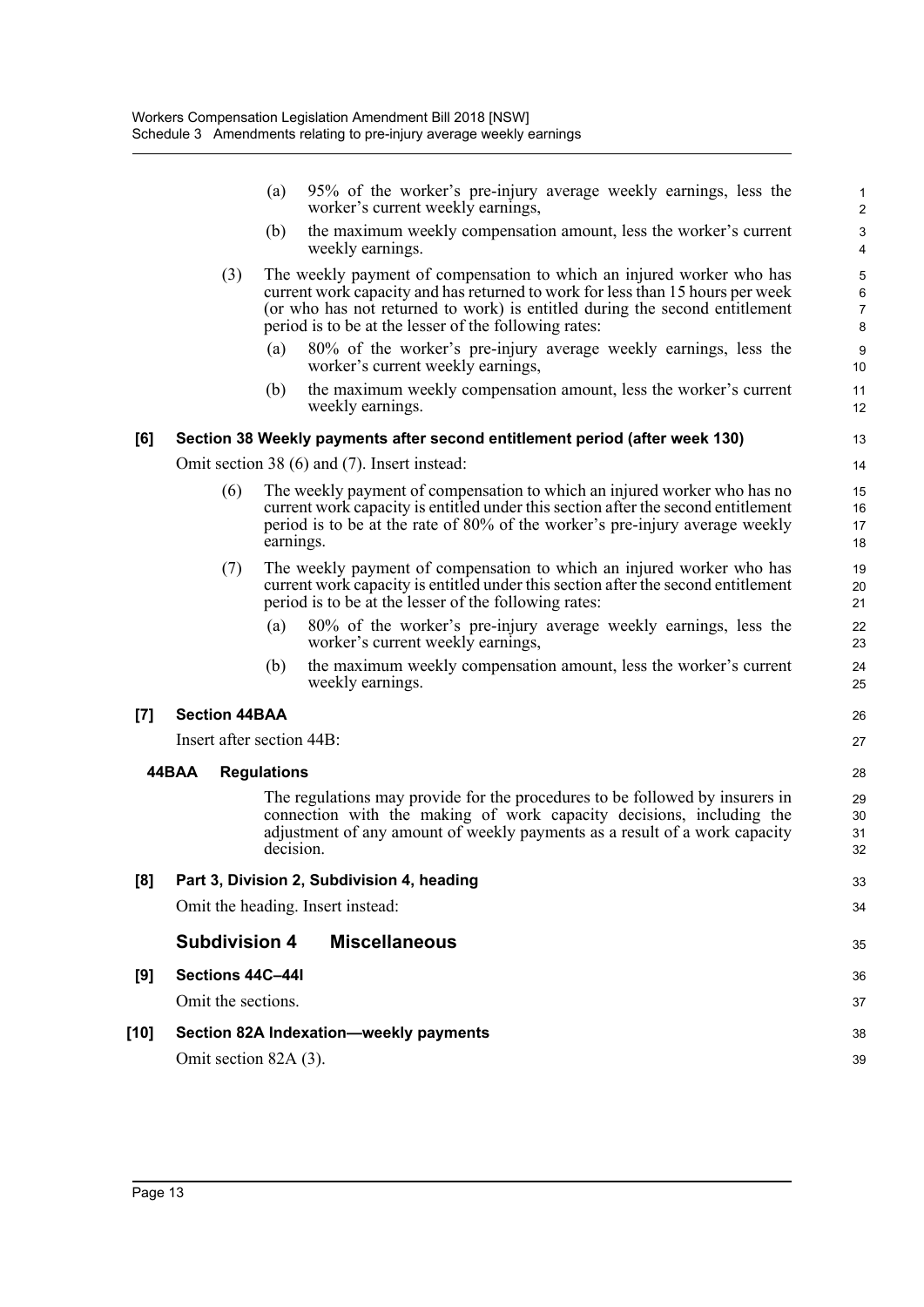| $[11]$ | <b>Schedule 3</b> |                   |                    |                                                                                                                                                                                                                                                                                                                                                                                                                                                          |                                  |  |
|--------|-------------------|-------------------|--------------------|----------------------------------------------------------------------------------------------------------------------------------------------------------------------------------------------------------------------------------------------------------------------------------------------------------------------------------------------------------------------------------------------------------------------------------------------------------|----------------------------------|--|
|        |                   |                   |                    | Omit the Schedule. Insert instead:                                                                                                                                                                                                                                                                                                                                                                                                                       | $\overline{\mathbf{c}}$          |  |
|        |                   | <b>Schedule 3</b> |                    | Earnings for purposes of weekly payments of<br>compensation under Division 2 of Part 3                                                                                                                                                                                                                                                                                                                                                                   | 3<br>4                           |  |
|        |                   |                   |                    | (Section 32A)                                                                                                                                                                                                                                                                                                                                                                                                                                            | 5                                |  |
|        | 1                 |                   | <b>Application</b> |                                                                                                                                                                                                                                                                                                                                                                                                                                                          | 6                                |  |
|        |                   |                   |                    | The words and expressions defined in this Schedule apply for the purposes of<br>Division 2 of Part 3 of this Act.                                                                                                                                                                                                                                                                                                                                        | 7<br>8                           |  |
|        | $\mathbf 2$       |                   |                    | Meaning of "pre-injury average weekly earnings"                                                                                                                                                                                                                                                                                                                                                                                                          | 9                                |  |
|        |                   | (1)               | injury.            | <b>Pre-injury average weekly earnings</b> , in relation to an injured worker, means<br>the weekly average of the gross pre-injury earnings received by the worker for<br>work in any employment in which the worker was engaged at the time of the<br>Note. See also clauses 3-5 relating to modifications of pre-injury average weekly<br>earnings by agreement and in relation to apprentices, trainees and persons aged under                         | 10<br>11<br>12<br>13<br>14<br>15 |  |
|        |                   |                   | 21 years.          |                                                                                                                                                                                                                                                                                                                                                                                                                                                          | 16                               |  |
|        |                   | (2)               |                    | Except as provided by this clause (or by regulations made under this clause),<br>in calculating the <i>pre-injury earnings</i> received by a worker in employment for<br>the purposes of subclause $(1)$ , no regard is to be had to earnings in the<br>employment paid or payable to the worker for work performed before or after<br>the period of 52 weeks ending immediately before the date of the injury (the<br><i>relevant earning period</i> ). | 17<br>18<br>19<br>20<br>21<br>22 |  |
|        |                   | (3)               | the period):       | The regulations may provide for the adjustment of the relevant earning period<br>for a worker in employment (including, for example, by extending or reducing                                                                                                                                                                                                                                                                                            | 23<br>24<br>25                   |  |
|        |                   |                   | (a)                | to take into account any period of unpaid leave or other change in<br>earnings circumstances in the employment, or                                                                                                                                                                                                                                                                                                                                       | 26<br>27                         |  |
|        |                   |                   | (b)                | to align the relevant earning period with any regular interval at which<br>the worker is entitled to receive payment of earnings for work<br>performed in the employment.                                                                                                                                                                                                                                                                                | 28<br>29<br>30                   |  |
|        |                   | (4)               |                    | If the amount of a worker's pre-injury average weekly earnings is less than any<br>minimum amount prescribed by the regulations as applicable to the worker,<br>the amount of the worker's pre-injury average weekly earnings is taken to be<br>that minimum amount. Different minimum amounts may be prescribed for<br>different classes of workers, including part-time and full-time workers.                                                         | 31<br>32<br>33<br>34<br>35       |  |
|        | 3                 |                   |                    | Agreements relating to pre-injury average weekly earnings                                                                                                                                                                                                                                                                                                                                                                                                | 36                               |  |
|        |                   | (1)               | of this Act.       | An injured worker and the employer may agree, in accordance with any<br>requirements of the regulations, as to the amount of pre-injury average weekly<br>earnings that is to apply to the worker for the purposes of Division 2 of Part 3                                                                                                                                                                                                               | 37<br>38<br>39<br>40             |  |
|        |                   | (2)               |                    | If a worker enters into an agreement under this clause, the amount of pre-injury<br>average weekly earnings that applies to the worker for the purposes of that<br>Division is, subject to the regulations, the amount so agreed.                                                                                                                                                                                                                        | 41<br>42<br>43                   |  |
|        |                   | (3)               |                    | Any decision of the insurer authorised or required by the regulations to be<br>made in relation to an agreement under this clause before the agreement can                                                                                                                                                                                                                                                                                               | 44<br>45                         |  |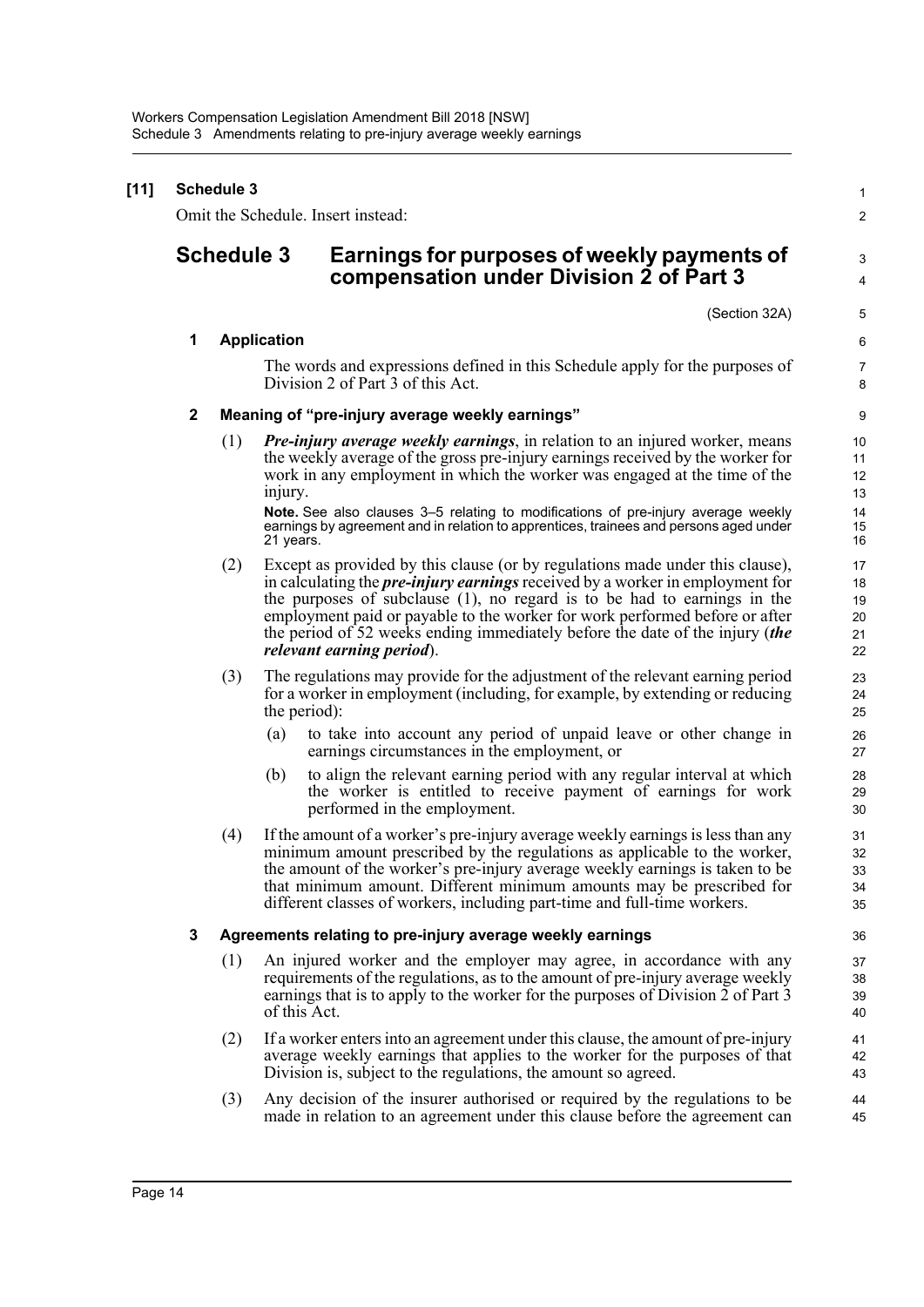take effect is, subject to the regulations, taken not to be a work capacity decision for the purposes of that Division.

1 2

#### **4 Pre-injury average weekly earnings for short-term workers**

- (1) If, at the time of the injury, the injured worker had been continuously employed in employment for less than 4 weeks, the *pre-injury average weekly earnings* in relation to the worker may be calculated having regard to the weekly average of the earnings that the worker could reasonably have been expected to have earned in the employment, but for the injury, during the period of 52 weeks after the injury.
- (2) The regulations may make provision for the matters to be taken into account for the purposes of determining the earnings that the worker could reasonably have been expected to have earned in the employment, but for the injury, during the period of 52 weeks after the injury.

#### **5 Pre-injury average weekly earnings of apprentices, trainees and young people**

- (1) This clause applies to an injured worker who, at the time of the injury, is:
	- (a) under the age of 21 years, or
	- (b) an apprentice, or
	- (c) working under a contract of employment under which the worker is required to undergo training, instruction or examination in order to become qualified to carry on an occupation to which the contract of employment relates.
- (2) This clause applies to an injured worker under subclause (1) only if the worker would, but for the injury, have been entitled to increments in earnings at certain ages or stages during the course of employment to become qualified.
- (3) The *pre-injury average weekly earnings*, in relation to an injured worker to whom this clause applies, means:
	- (a) until the day on which the worker attains the age or stage or would, but for the injury, have attained the stage at which the highest rate is payable—the amount of earnings that the worker would have been entitled to receive in respect of a relevant week if the worker had not sustained the injury and had continued in the employment, or
	- (b) on and after the day on which the worker attains the age or stage or would, but for the injury, have attained the age or stage at which the highest rate is payable—the amount of pre-injury average weekly earnings calculated under clause 6 as if, at the time of the injury, the worker were being paid at the highest rate applicable to that age or stage, or
	- (c) if paragraph (a) or (b) applies but there is no rate applicable to a worker who has attained the age of 21 years, the worker's pre-injury average weekly earnings are to be determined in accordance with the regulations.
- (4) The Workers Compensation Guidelines may make provision for the matters to be taken into account for the purposes of determining the weekly earnings that it is likely that a worker would have been entitled to in a week had the injury not occurred and had he or she continued in the employment concerned. 42 43 44 45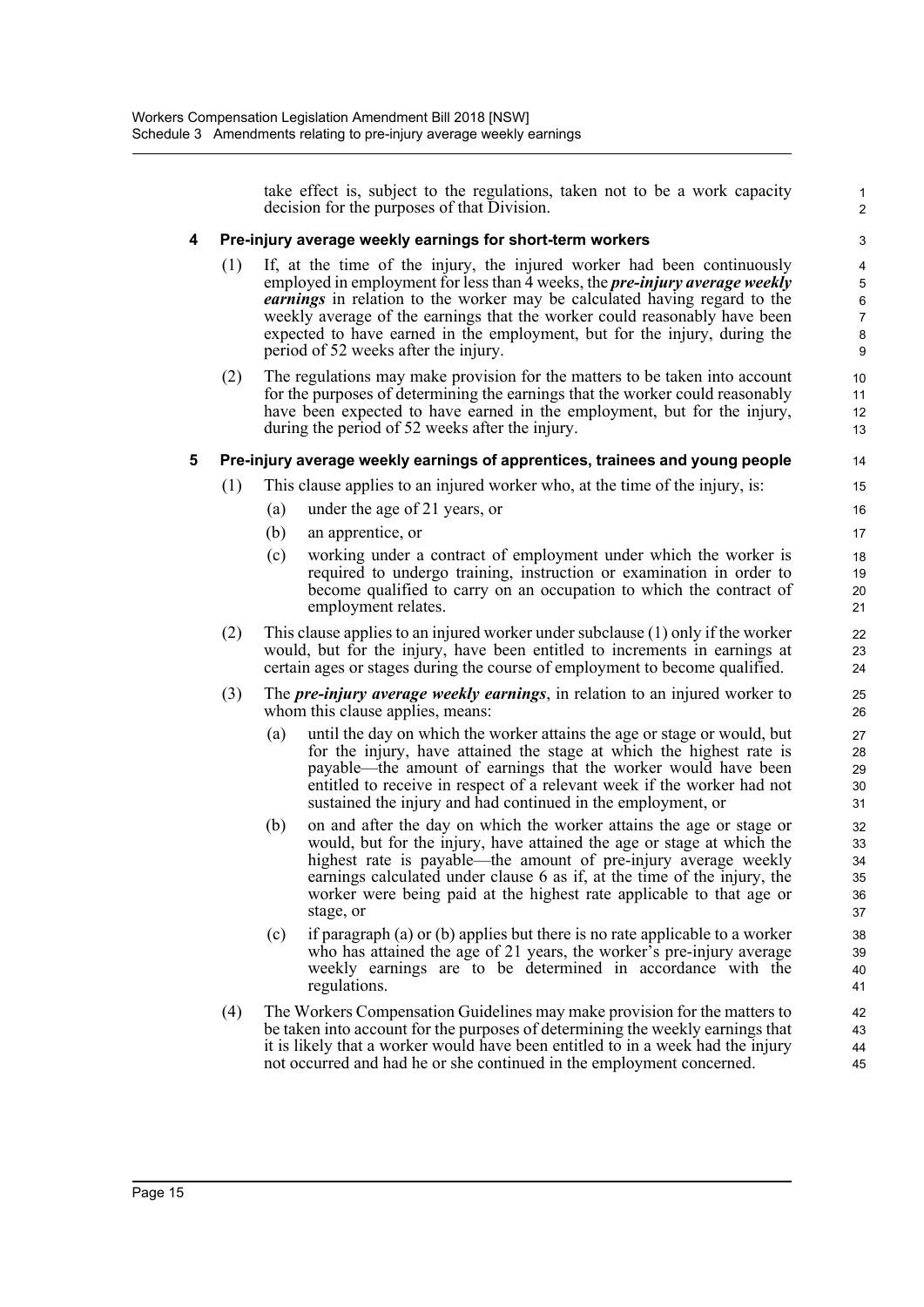#### **6 Meaning of "earnings"**

- (1) The *earnings* received by a worker in respect of a week means the amount that is the income of the worker received by the worker for work performed in any employment during the week.
- (2) The *income* of a worker does not include:
	- (a) any minimum amount paid to a superannuation fund or scheme in respect of the week to avoid an individual superannuation guarantee shortfall, within the meaning of the *Superannuation Guarantee (Administration) Act 1992* of the Commonwealth, for the worker, or

- (b) the monetary value of any non-monetary benefit provided to the worker for the performance of work by the worker, or
- (c) any payment in respect of loss of earnings under a scheme to which the workers compensation legislation relates or under any other insurance or compensation scheme.
- (3) However, the monetary value of a non-monetary benefit of a worker is to be included as part of the income of the worker for the purposes of the calculation of the weekly payments of compensation payable to the worker if the worker is not entitled to the use of the benefit.
- (4) The Workers Compensation Guidelines may make provision for or with respect to the matters to be taken into account for the purposes of determining whether a benefit has been provided to a worker or whether the worker is entitled to the use of a benefit.

#### **7 Monetary value of non-monetary benefits**

- (1) The monetary value of a non-monetary benefit in respect of a week is:
	- (a) the value that would be the value as a fringe benefit for the purposes of the *Fringe Benefits Tax Assessment Act 1986* of the Commonwealth, calculated in accordance with subclause (2), divided by 52, or
	- (b) in the case of a non-monetary benefit that is not a fringe benefit or is otherwise not subject to fringe benefits tax, the amount that would reasonably be payable for that benefit (having regard to any matter specified by the Workers Compensation Guidelines).
- (2) Value as a fringe benefit is to be determined in accordance with the formula:

$$
TV \times \frac{1}{1 - FBT\ rate}
$$

where:

*TV* is the value that would be the taxable value of the benefit as a fringe benefit for the purposes of the *Fringe Benefits Tax Assessment Act 1986* of the Commonwealth.

*FBT rate* is the rate of fringe benefits tax imposed by the *Fringe Benefits Tax Assessment Act 1986* of the Commonwealth that applies when the non-pecuniary benefit is provided.

#### **8 Meaning of "current weekly earnings"**

*Current weekly earnings*, of an injured worker in relation to a week, means whichever of the following is the greater amount:

- (a) the worker's actual gross earnings in respect of that week,
- (b) the weekly amount that the worker is able to earn in suitable employment.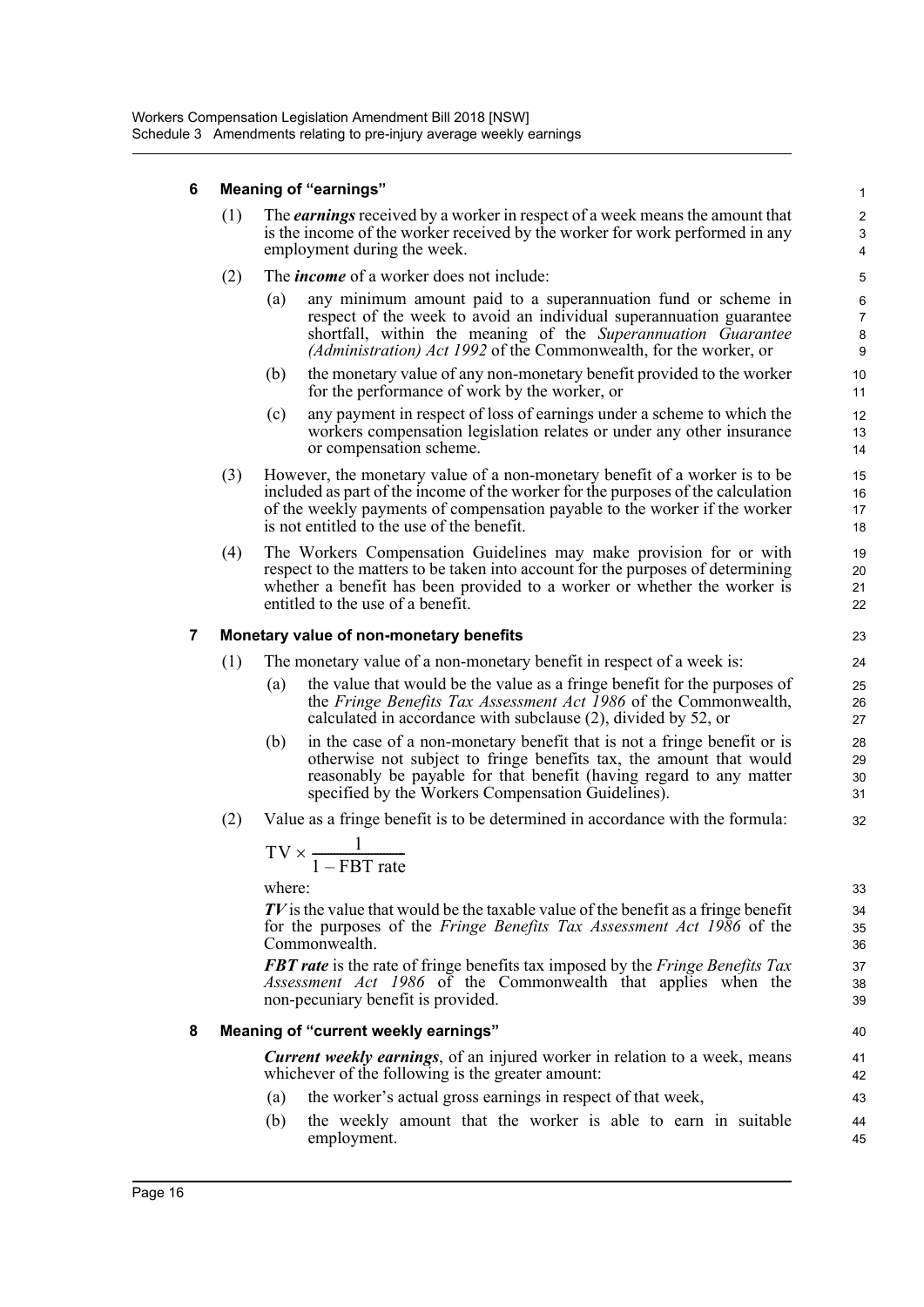#### **9 Meaning of "current work capacity" and "no current work capacity"**

(1) An injured worker has *current work capacity* if the worker has a present inability arising from the injury such that the worker is able to return to the worker's pre-injury employment, or is able to return to work in suitable employment, but the weekly amount that the worker has the capacity to earn in any such employment is less than the weekly amount that the worker had the capacity to earn in that employment immediately before the injury.

12 13

(2) An injured worker has *no current work capacity* if the worker has a present inability arising from an injury such that the worker is not able to return to work, either in the worker's pre-injury employment or in suitable employment.

#### **3.2 Workplace Injury Management and Workers Compensation Act 1998 No 86**

| <b>Section 4 Definitions</b>                                  |    |  |
|---------------------------------------------------------------|----|--|
| Insert in appropriate order in section $4(1)$ :               | 15 |  |
| <i>current work capacity</i> —see Schedule 3 to the 1987 Act. | 16 |  |
| no current work capacity—see Schedule 3 to the 1987 Act.      | 17 |  |
| suitable employment—see section 32A of the 1987 Act.          | 18 |  |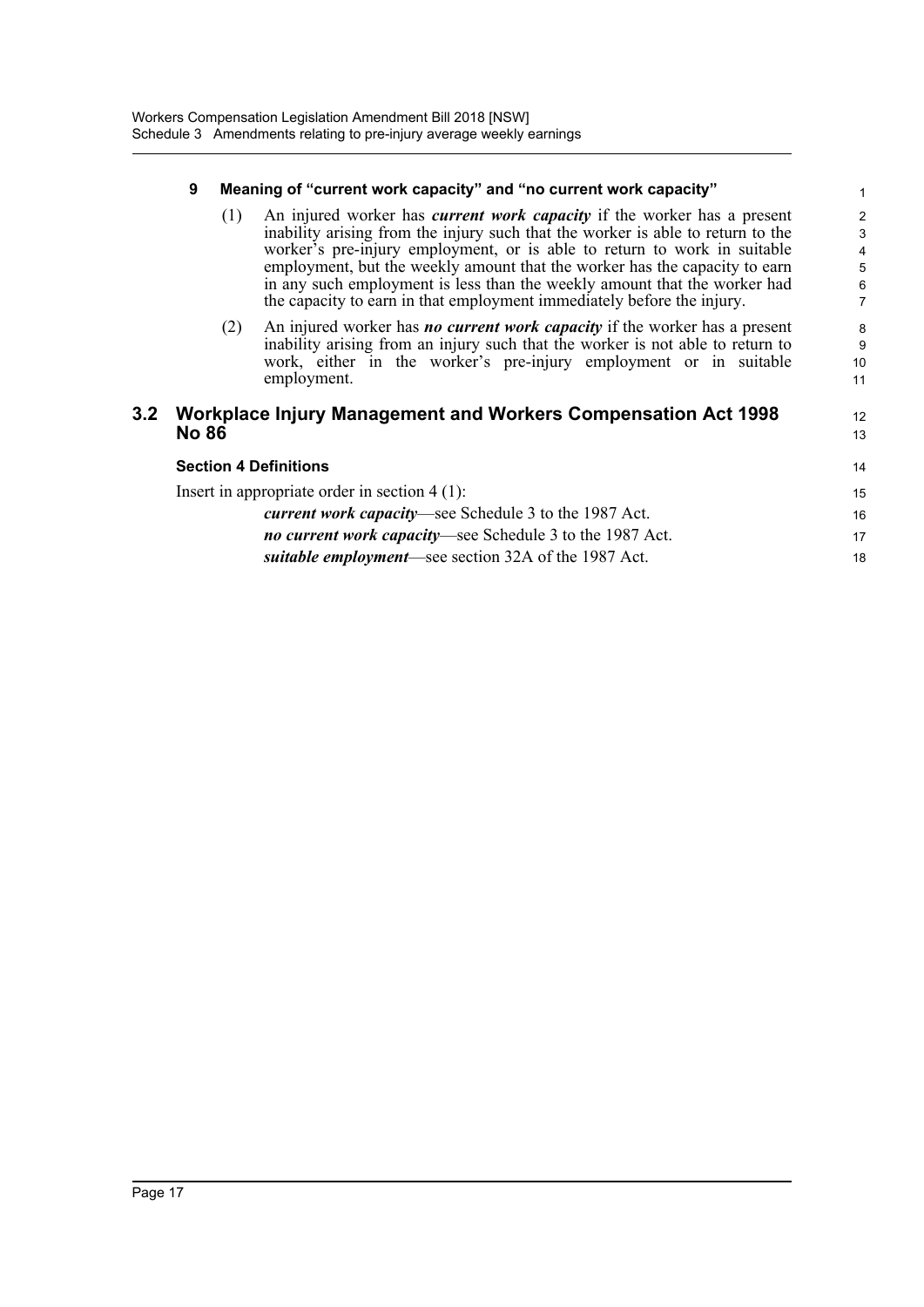<span id="page-24-0"></span>

|       | <b>Schedule 4</b><br>Amendments relating to information sharing     |                                                             |                                                                                                                                                                                                                                                                                                  |                      |  |  |  |
|-------|---------------------------------------------------------------------|-------------------------------------------------------------|--------------------------------------------------------------------------------------------------------------------------------------------------------------------------------------------------------------------------------------------------------------------------------------------------|----------------------|--|--|--|
|       | Workplace Injury Management and Workers Compensation Act 1998 No 86 |                                                             |                                                                                                                                                                                                                                                                                                  |                      |  |  |  |
| [1]   | <b>Section 4 Definitions</b>                                        |                                                             |                                                                                                                                                                                                                                                                                                  |                      |  |  |  |
|       | Insert in appropriate order in section $4(1)$ :                     |                                                             |                                                                                                                                                                                                                                                                                                  |                      |  |  |  |
|       |                                                                     | <i>mandatory notification requirement</i> —see section 40D. |                                                                                                                                                                                                                                                                                                  |                      |  |  |  |
| $[2]$ |                                                                     |                                                             | Chapter 2, Part 7                                                                                                                                                                                                                                                                                | 6                    |  |  |  |
|       |                                                                     |                                                             | Insert after Part 6 of Chapter 2:                                                                                                                                                                                                                                                                | 7                    |  |  |  |
|       | Part 7                                                              |                                                             | Information collection and sharing                                                                                                                                                                                                                                                               | 8                    |  |  |  |
|       | 40A                                                                 |                                                             | <b>Definitions</b>                                                                                                                                                                                                                                                                               | 9                    |  |  |  |
|       |                                                                     |                                                             | In this Part:                                                                                                                                                                                                                                                                                    | 10                   |  |  |  |
|       |                                                                     |                                                             | <i>data</i> means any facts, statistics, instructions, concepts or other information in                                                                                                                                                                                                          | 11                   |  |  |  |
|       |                                                                     |                                                             | a form that is capable of being communicated, analysed or processed (whether<br>by an individual or by a computer or other automated means).                                                                                                                                                     | 12<br>13             |  |  |  |
|       |                                                                     |                                                             | <i>insurer</i> means a licensed insurer, a former licensed insurer, a self-insurer or a                                                                                                                                                                                                          | 14                   |  |  |  |
|       |                                                                     |                                                             | former self-insurer, and includes a scheme agent.                                                                                                                                                                                                                                                | 15                   |  |  |  |
|       |                                                                     |                                                             | <i>relevant insurance or compensation authority</i> means a relevant authority for                                                                                                                                                                                                               | 16                   |  |  |  |
|       |                                                                     |                                                             | the purposes of section 10 of the State Insurance and Care Governance Act<br>$201\overline{5}$ , and includes authorities of the Commonwealth, the other States and                                                                                                                              | 17<br>18             |  |  |  |
|       |                                                                     |                                                             | Territories that administer insurance or compensation schemes.                                                                                                                                                                                                                                   | 19                   |  |  |  |
|       | 40B                                                                 |                                                             | General data gathering, exchange, etc, by Authority, insurers and relevant<br>insurance or compensation authorities                                                                                                                                                                              | 20<br>21             |  |  |  |
|       |                                                                     | (1)                                                         | The Authority may collect, use and disclose data relating to any of the<br>following:                                                                                                                                                                                                            | 22<br>23             |  |  |  |
|       |                                                                     |                                                             | policies of insurance,<br>(a)                                                                                                                                                                                                                                                                    | 24                   |  |  |  |
|       |                                                                     |                                                             | claims for compensation or for work injury damages,<br>(b)                                                                                                                                                                                                                                       | 25                   |  |  |  |
|       |                                                                     |                                                             | the functions, activities and performance of insurers and employers,<br>(c)                                                                                                                                                                                                                      | 26                   |  |  |  |
|       |                                                                     |                                                             | the provision of health, legal and other services to injured workers,<br>(d)                                                                                                                                                                                                                     | 27                   |  |  |  |
|       |                                                                     |                                                             | any matter in respect of which a complaint is made to the Authority or<br>(e)<br>the Independent Review Officer concerning any aspect of the schemes<br>to which the workers compensation legislation relates.                                                                                   | 28<br>29<br>30       |  |  |  |
|       |                                                                     | (2)                                                         | For that purpose, the Authority may obtain data from insurers, from relevant<br>insurance or compensation authorities, from hospitals, from government<br>agencies and from any other source.                                                                                                    | 31<br>32<br>33       |  |  |  |
|       |                                                                     | (3)                                                         | Data concerning policies of insurance, claims and other related matters under<br>the workers compensation legislation and policies, claims and other related<br>matters under other insurance or compensation schemes is authorised to be<br>exchanged between different parts of the Authority. | 34<br>35<br>36<br>37 |  |  |  |
|       |                                                                     | (4)                                                         | The Authority, the Independent Review Officer and insurers are authorised to<br>exchange data concerning policies of insurance, claims, complaints and other<br>related matters under the workers compensation legislation.                                                                      | 38<br>39<br>40       |  |  |  |
|       |                                                                     | (5)                                                         | The Authority and relevant insurance or compensation authorities are<br>authorised to exchange data concerning policies of insurance, claims and other<br>related matters under the workers compensation legislation and policies,                                                               | 41<br>42<br>43       |  |  |  |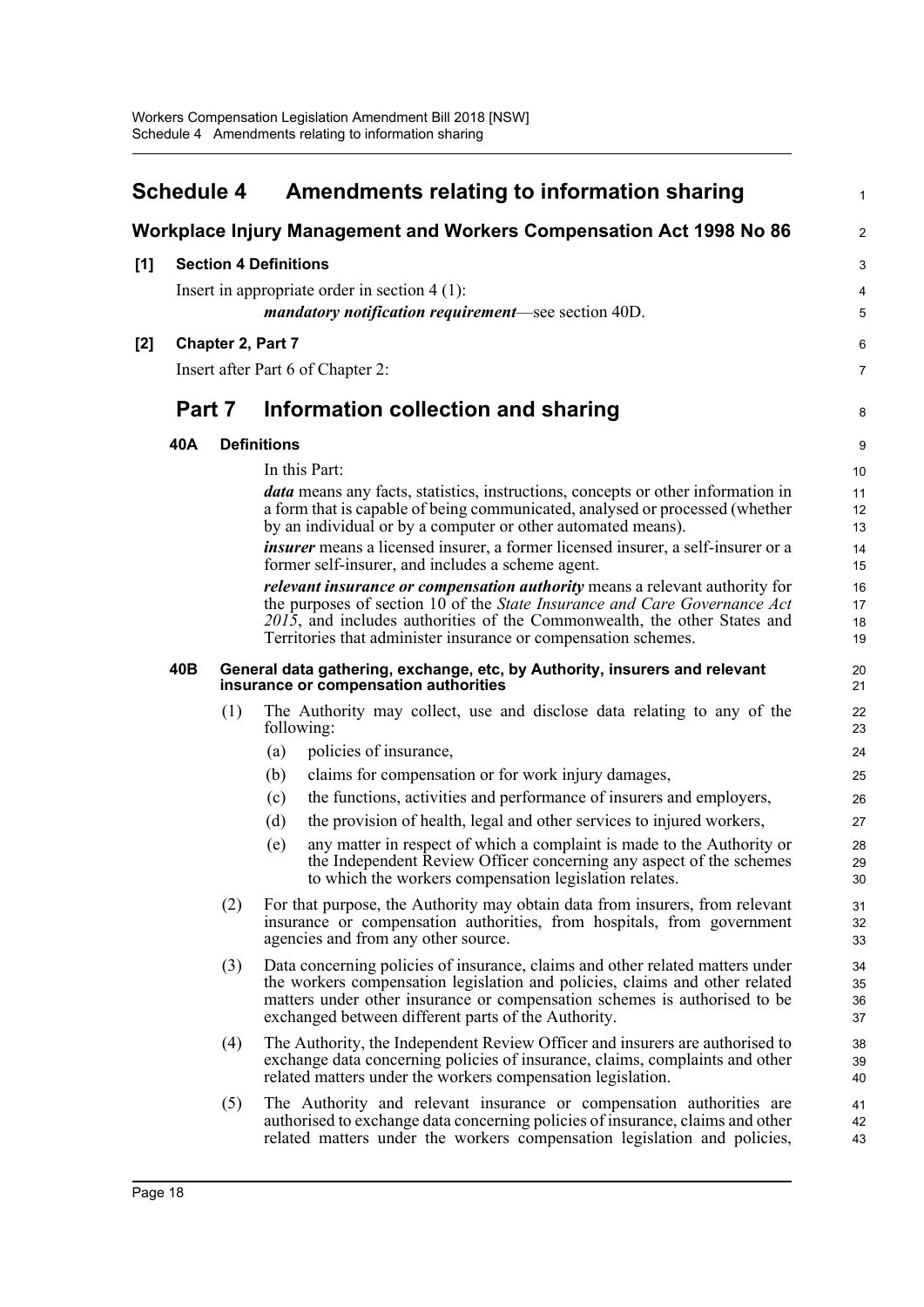claims and other related matters under other insurance or compensation schemes administered by those authorities.

46

- (6) This section applies in respect of data that is personal information or health information about an individual despite anything to the contrary in the *Privacy and Personal Information Protection Act 1998* or the *Health Records and Information Privacy Act 2002*.
- (7) Section 243 does not prevent the disclosure of information in accordance with this section.

#### **40C Data required to be supplied to Authority by insurers**

- (1) The Authority may require an insurer to disclose to the Authority (within the time and in the manner specified by the Authority) data relating to policies of insurance, claims and other related matters under the workers compensation legislation.
- (2) Subsection (1) extends to requiring:
	- (a) data relating to any aspect of a workers compensation insurance scheme under the workers compensation legislation (for example, the setting of premiums, the handling of claims, the cost of providing health, legal and other services to injured workers or the detection and prosecution of fraudulent claims), and
	- (b) data relating to policies or claims generally or to particular policies or claims.

This subsection does not affect the generality of subsection (1) or any other provision of this Act regarding the obtaining of data by the Authority.

- (3) An insurer may be required to disclose data to the Authority under this section that is personal information or health information about an individual despite anything to the contrary in the *Privacy and Personal Information Protection Act 1998* or the *Health Records and Information Privacy Act 2002*.
- (4) Unless the insurer satisfies the court that it is not within its power to comply with a requirement under this section, an insurer that fails to comply with a requirement under this section is guilty of an offence. Maximum penalty: 100 penalty units.

#### **40D Mandatory notification**

- (1) The regulations may make provision for or with respect to requiring a scheme participant to notify the Authority of any contravention of this Act of which the scheme participant becomes aware. Any such requirement is a *mandatory notification requirement*.
- (2) Each of the following is a *scheme participant*:
	- (a) an insurer,
	- (b) any specified person, or person of a specified class, on whom functions are conferred by this Act.
- (3) A mandatory notification requirement may apply in relation to all or any specified class of insurers.
- (4) Without limiting subsection (1), the regulations may:
	- (a) provide for the form and manner in which notification is to be given, and 44 45
	- (b) provide for when the notification is to be given, and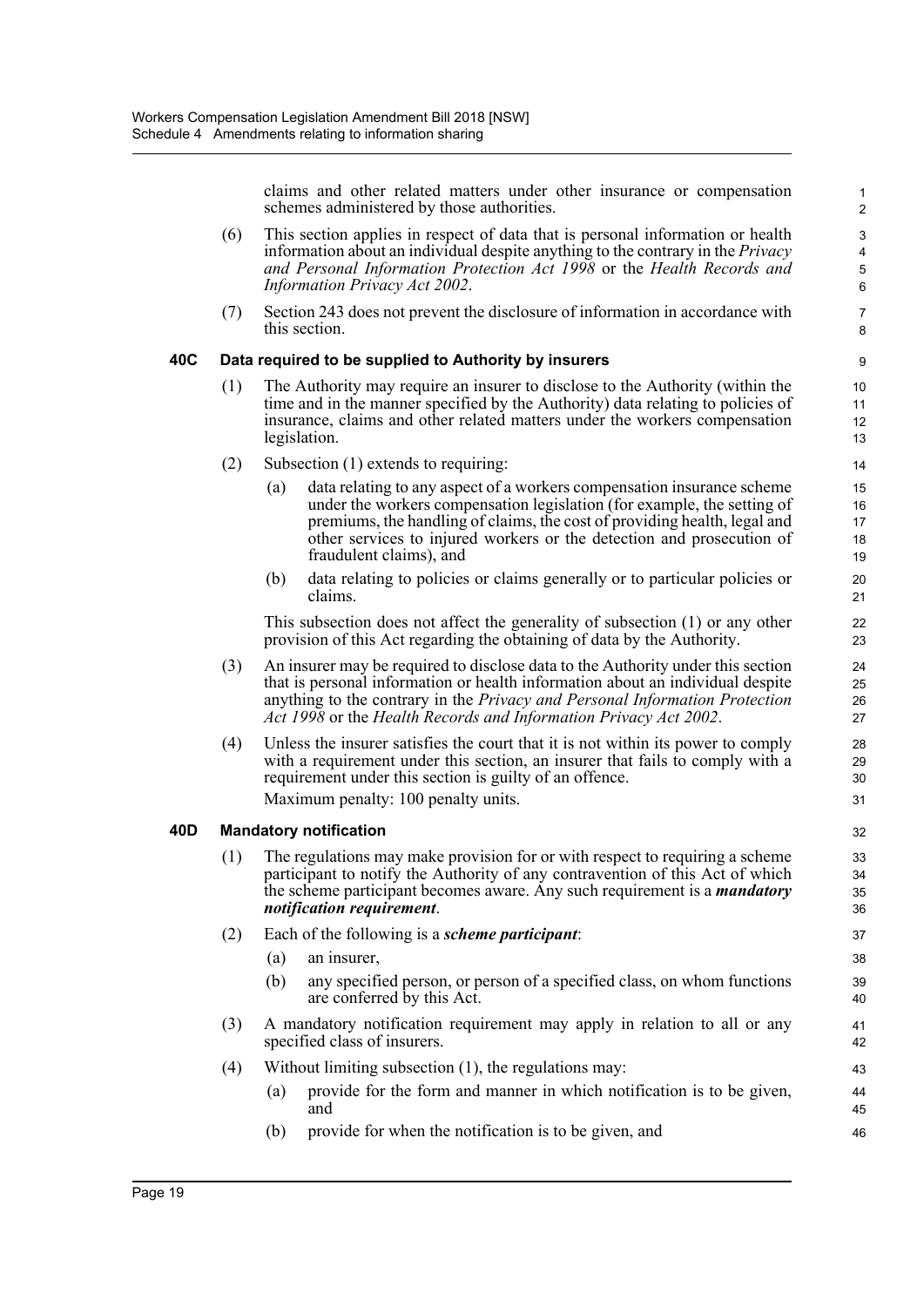|     | provide for the information required to be notified, and<br>(c)                                                                                         | 1                  |
|-----|---------------------------------------------------------------------------------------------------------------------------------------------------------|--------------------|
|     | provide for any further requirements relating to the notification (such as<br>(d)<br>a requirement to provide further information or answer questions). | $\mathcal{P}$<br>3 |
| [3] | <b>Section 243 Disclosure requirements</b>                                                                                                              | $\overline{4}$     |
|     | Omit section 243 (2) (c). Insert instead:                                                                                                               | 5                  |
|     | the Australian Prudential Regulation Authority or the Australian<br>(c)<br>Securities and Investments Commission, and                                   | 6<br>7             |
| [4] | Section 243A Information gathering and use by Authority and Nominal Insurer                                                                             | 8                  |
|     | Omit the section.                                                                                                                                       | 9                  |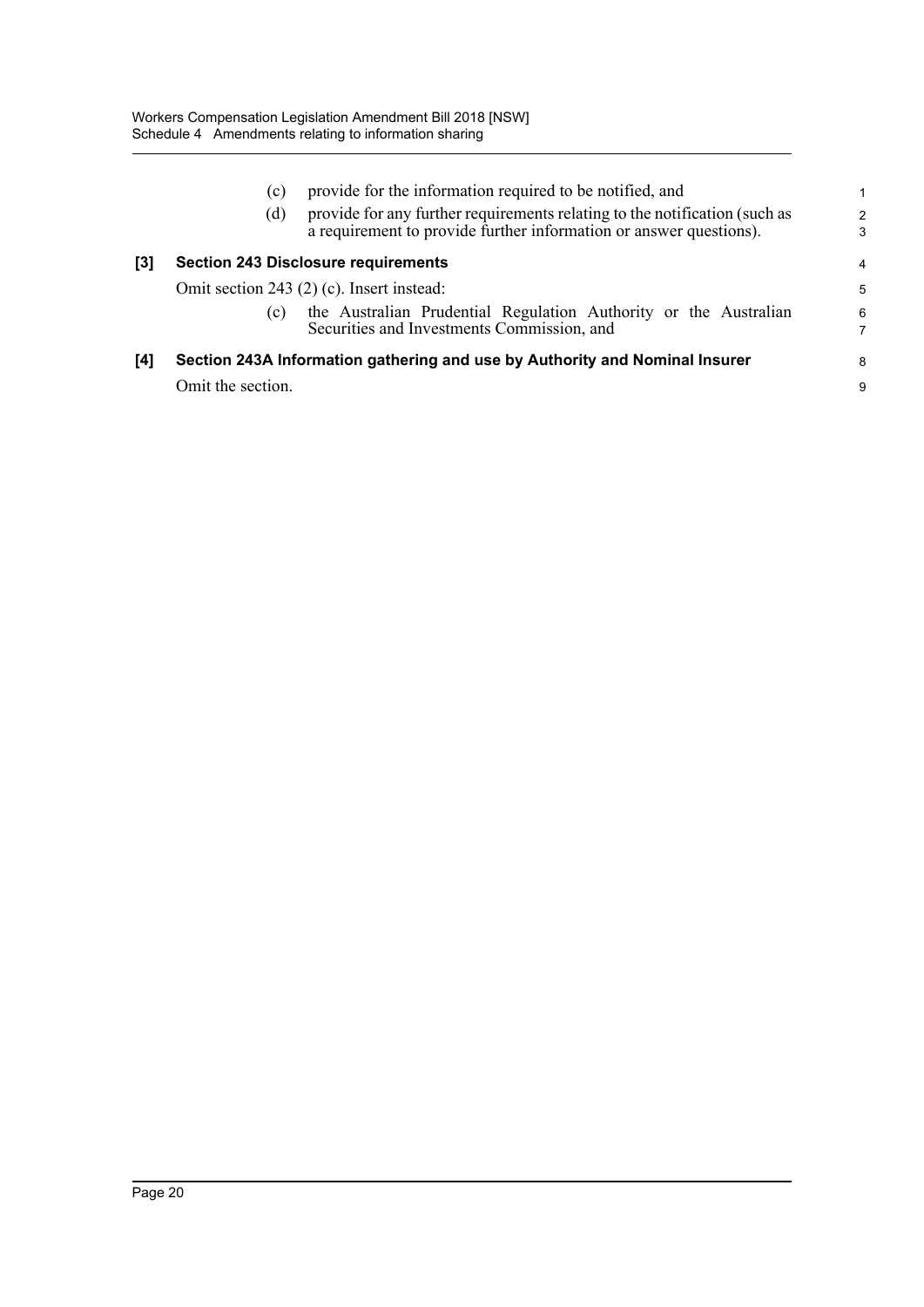<span id="page-27-0"></span>

|                  | <b>Schedule 5</b><br><b>Amendments relating to indexation</b>                                                                            | $\mathbf{1}$        |
|------------------|------------------------------------------------------------------------------------------------------------------------------------------|---------------------|
| 5.1              | <b>Workers Compensation Act 1987 No 70</b>                                                                                               | $\overline{c}$      |
| [1]              | <b>Section 79 Definitions</b>                                                                                                            | 3                   |
|                  | Omit "prescribed by the regulations in respect of that date" from paragraph (b) of the<br>definition of <i>latest index number</i> .     | 4<br>5              |
|                  | Insert instead "declared by the Authority in respect of that date by order published on the<br>NSW legislation website".                 | 6<br>$\overline{7}$ |
| $[2]$            | Section 82 Publication of adjusted amounts                                                                                               | 8                   |
|                  | Omit "shall, by notice published in the Gazette, declare" from section 82 (1).                                                           | 9                   |
|                  | Insert instead "is to declare, by order published on the NSW legislation website,".                                                      | 10                  |
| $[3]$            | <b>Section 82 (2)</b>                                                                                                                    | 11                  |
|                  | Omit "(including a failure that occurred before the commencement of this subsection) to<br>publish the notice".                          | 12<br>13            |
|                  | Insert instead "to publish the order".                                                                                                   | 14                  |
| [4]              | Section 82A Indexation-weekly payments                                                                                                   | 15                  |
|                  | Omit "Minister is, on or before each review date, to notify, by order published on the NSW<br>legislation website" from section 82A (4). | 16<br>17            |
|                  | Insert instead "Authority is to declare, by order published on the NSW legislation website<br>on or before each review date".            | 18<br>19            |
| [5]              | Section 82A (5)                                                                                                                          | 20                  |
|                  | Omit "A notification" and "as if published".                                                                                             | 21                  |
|                  | Insert instead "A declaration made by an order" and "as if the order were published",<br>respectively.                                   | 22<br>23            |
| [6]              | Section 82B Indexation of certain amounts—according to average weekly earnings                                                           | 24                  |
|                  | Omit "Minister is to notify" from section 82B (2). Insert instead "Authority is to declare".                                             | 25                  |
| $\left[7\right]$ | Section 82B (3)                                                                                                                          | 26                  |
|                  | Omit "A notification". Insert instead "A declaration made by an order"                                                                   | 27                  |
| [8]              | Section 82BA Indexation-compensation amount for workers with highest needs                                                               | 28                  |
|                  | Omit "Minister is to notify" from section 82BA (3). Insert instead "Authority is to declare".                                            | 29                  |
| [9]              | Section 82BA (4)                                                                                                                         | 30                  |
|                  | Omit "A notification" and "as if published".                                                                                             | 31                  |
|                  | Insert instead "A declaration made by an order" and "as if the order were published",<br>respectively.                                   | 32<br>33            |
| [10]             | Section 82F Indexation-compensation for permanent impairment                                                                             | 34                  |
|                  | Omit "Minister is to notify" from section 82F (3). Insert instead "Authority is to declare".                                             | 35                  |
|                  |                                                                                                                                          |                     |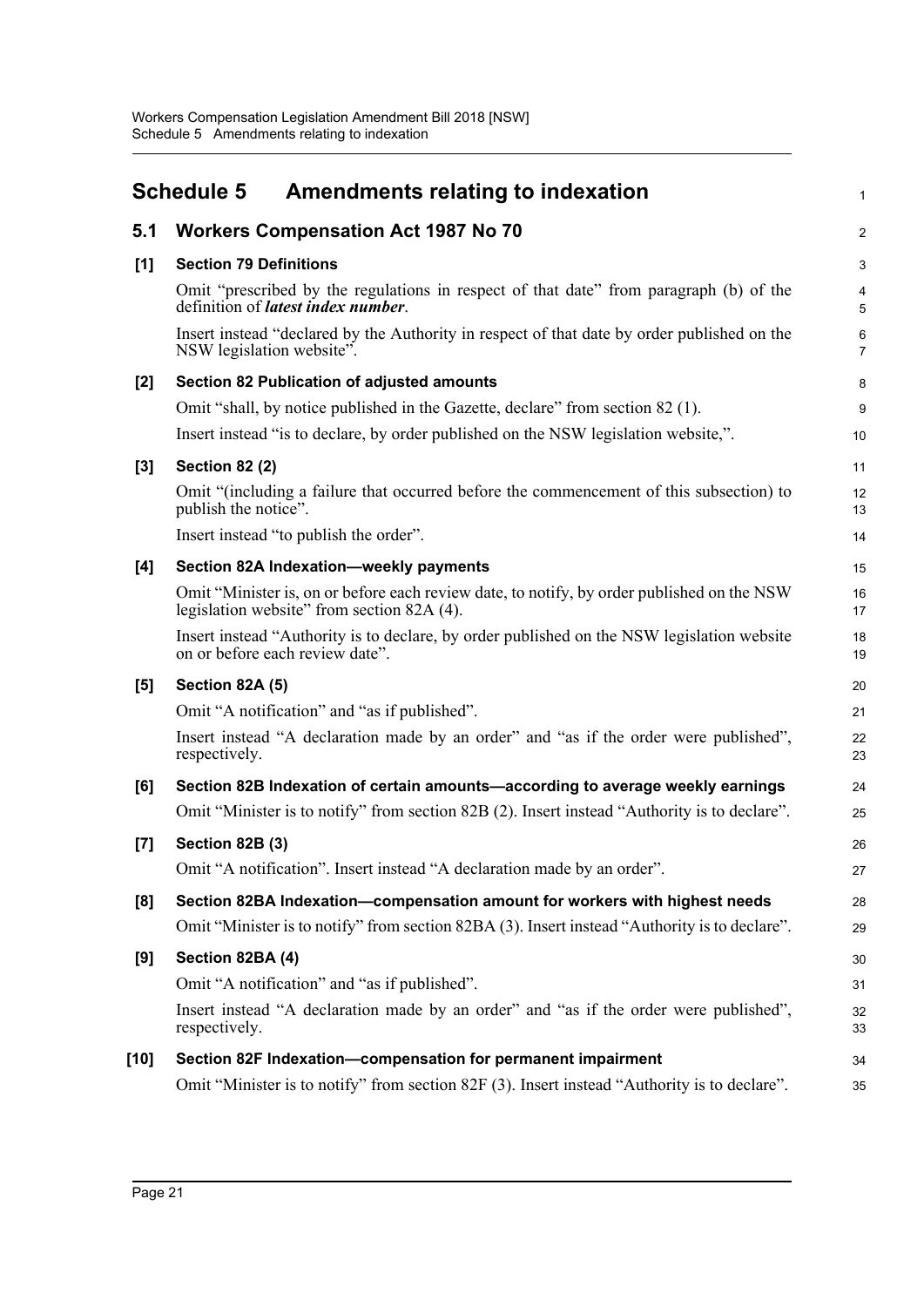| $[11]$ | Section 82F (4)                                                                        |                                                                         | 1              |  |
|--------|----------------------------------------------------------------------------------------|-------------------------------------------------------------------------|----------------|--|
|        |                                                                                        | Omit "A notification". Insert instead "A declaration made by an order". | $\overline{2}$ |  |
| 5.2    |                                                                                        | <b>Workers Compensation Regulation 2016</b>                             | 3              |  |
| [1]    |                                                                                        | Clause 8 Meaning of "latest index number"                               | $\overline{4}$ |  |
|        | Transfer the clause as clause 41 of Part 8 (with the following heading) of Schedule 8. |                                                                         |                |  |
|        |                                                                                        |                                                                         |                |  |
|        | Part 8                                                                                 | <b>Provision consequent on enactment of Workers</b>                     | 6              |  |
|        |                                                                                        | <b>Compensation Legislation Amendment Act 2018</b>                      | 7              |  |
| [2]    |                                                                                        | Schedule 8, clause 41 (as amended by item [1])                          | 8              |  |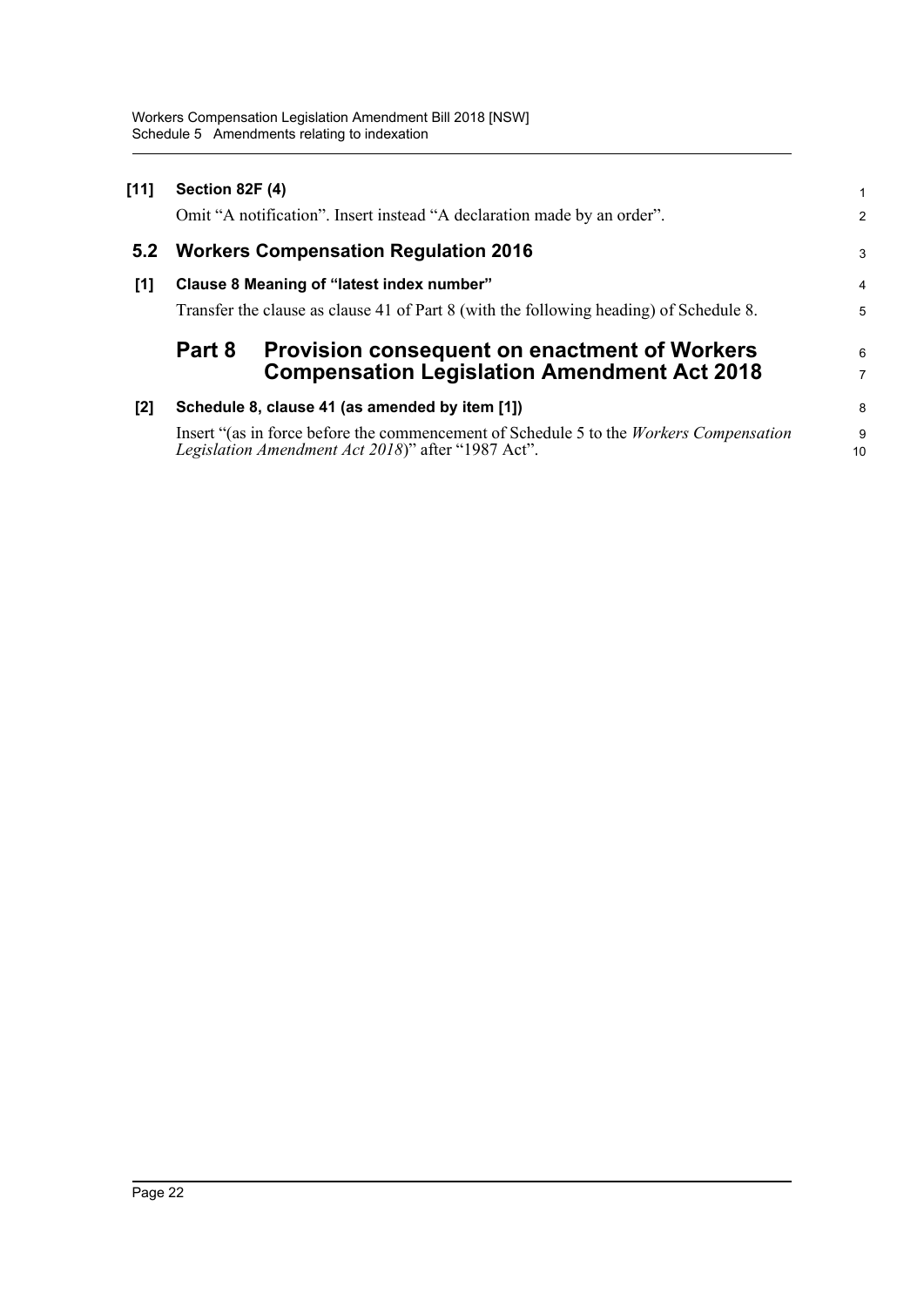<span id="page-29-0"></span>

|     | <b>Schedule 6</b>                                                  | Amendments relating to motor accidents scheme                                                                                                                                                                                                                                                                                                                                                                                                                                                                                                                                      | $\mathbf{1}$                                                     |  |  |  |  |
|-----|--------------------------------------------------------------------|------------------------------------------------------------------------------------------------------------------------------------------------------------------------------------------------------------------------------------------------------------------------------------------------------------------------------------------------------------------------------------------------------------------------------------------------------------------------------------------------------------------------------------------------------------------------------------|------------------------------------------------------------------|--|--|--|--|
| 6.1 |                                                                    | Motor Accident Injuries Act 2017 No 10                                                                                                                                                                                                                                                                                                                                                                                                                                                                                                                                             | 2                                                                |  |  |  |  |
| [1] | Section 3.35 No statutory benefits if workers compensation payable |                                                                                                                                                                                                                                                                                                                                                                                                                                                                                                                                                                                    |                                                                  |  |  |  |  |
|     |                                                                    | Insert after section $3.35(7)$ :                                                                                                                                                                                                                                                                                                                                                                                                                                                                                                                                                   | 4                                                                |  |  |  |  |
|     | (8)                                                                | Nothing in this section affects the entitlement of an injured person to statutory<br>benefits for treatment and care under Division 3.4 in respect of an injury if<br>compensation under Division 3 (Compensation for medical, hospital and<br>rehabilitation expenses etc) of Part 3 of the Workers Compensation Act 1987<br>previously payable in respect of the injury has ceased to be payable. The<br>relevant insurer is not entitled to refuse payment of the statutory benefits on<br>the grounds that workers compensation was previously payable under that<br>Division. | 5<br>$\,6\,$<br>$\overline{7}$<br>$\bf 8$<br>9<br>10<br>11<br>12 |  |  |  |  |
| [2] |                                                                    | Section 3.40 Effect of recovery of damages on statutory benefits                                                                                                                                                                                                                                                                                                                                                                                                                                                                                                                   | 13                                                               |  |  |  |  |
|     |                                                                    | Omit "this Part" from section 3.40 (3) (a). Insert instead "Division 3.3".                                                                                                                                                                                                                                                                                                                                                                                                                                                                                                         | 14                                                               |  |  |  |  |
| [3] |                                                                    | Section 6.13 Time for making of claims for statutory benefits                                                                                                                                                                                                                                                                                                                                                                                                                                                                                                                      | 15                                                               |  |  |  |  |
|     |                                                                    | Omit "date within" from section 6.13 (1). Insert instead "period within".                                                                                                                                                                                                                                                                                                                                                                                                                                                                                                          | 16                                                               |  |  |  |  |
| [4] | Section 6.13 (4)                                                   |                                                                                                                                                                                                                                                                                                                                                                                                                                                                                                                                                                                    | 17                                                               |  |  |  |  |
|     | Insert after section $6.13(3)$ :                                   |                                                                                                                                                                                                                                                                                                                                                                                                                                                                                                                                                                                    |                                                                  |  |  |  |  |
|     | (4)                                                                | In addition, a claim for statutory benefits under Division 3.4 in respect of an<br>injury for which compensation under Division 3 (Compensation for medical,<br>hospital and rehabilitation expenses etc) of Part 3 of the Workers<br>Compensation Act 1987 has been payable may be made within 3 months after<br>the compensation ceases to be payable.                                                                                                                                                                                                                           | 19<br>20<br>21<br>22<br>23                                       |  |  |  |  |
| 6.2 |                                                                    | <b>Workers Compensation Act 1987 No 70</b>                                                                                                                                                                                                                                                                                                                                                                                                                                                                                                                                         | 24                                                               |  |  |  |  |
| [1] |                                                                    | Section 151A Effect of recovery of damages on compensation                                                                                                                                                                                                                                                                                                                                                                                                                                                                                                                         | 25                                                               |  |  |  |  |
|     |                                                                    | Omit "or $(4)$ " from section 151A (1). Insert instead ", $(4)$ or $(5)$ ".                                                                                                                                                                                                                                                                                                                                                                                                                                                                                                        | 26                                                               |  |  |  |  |
| [2] |                                                                    | Section 151A (4) and (5)                                                                                                                                                                                                                                                                                                                                                                                                                                                                                                                                                           | 27                                                               |  |  |  |  |
|     |                                                                    | Omit section 151A (4). Insert instead:                                                                                                                                                                                                                                                                                                                                                                                                                                                                                                                                             | 28                                                               |  |  |  |  |
|     | (4)                                                                | If a person recovers motor accident damages (other than damages to which<br>Part 4 of the <i>Motor Accident Injuries Act 2017</i> applies) from the employer<br>liable to pay compensation under this Act:                                                                                                                                                                                                                                                                                                                                                                         | 29<br>30<br>31                                                   |  |  |  |  |
|     |                                                                    | the person ceases to be entitled to any further compensation under this<br>(a)<br>Act in respect of the injury concerned (including compensation claimed<br>but not yet paid), and                                                                                                                                                                                                                                                                                                                                                                                                 | 32<br>33<br>34                                                   |  |  |  |  |
|     |                                                                    | the amount of any compensation already paid in respect of the injury<br>(b)<br>concerned is to be deducted from the damages (awarded or otherwise<br>paid as a lump sum) and is to be paid to the person who paid the<br>compensation.                                                                                                                                                                                                                                                                                                                                             | 35<br>36<br>37<br>38                                             |  |  |  |  |
|     | (5)                                                                | If a person recovers damages to which Part 4 of the Motor Accident Injuries<br><i>Act 2017</i> applies from the employer liable to pay compensation under this Act:                                                                                                                                                                                                                                                                                                                                                                                                                | 39<br>40                                                         |  |  |  |  |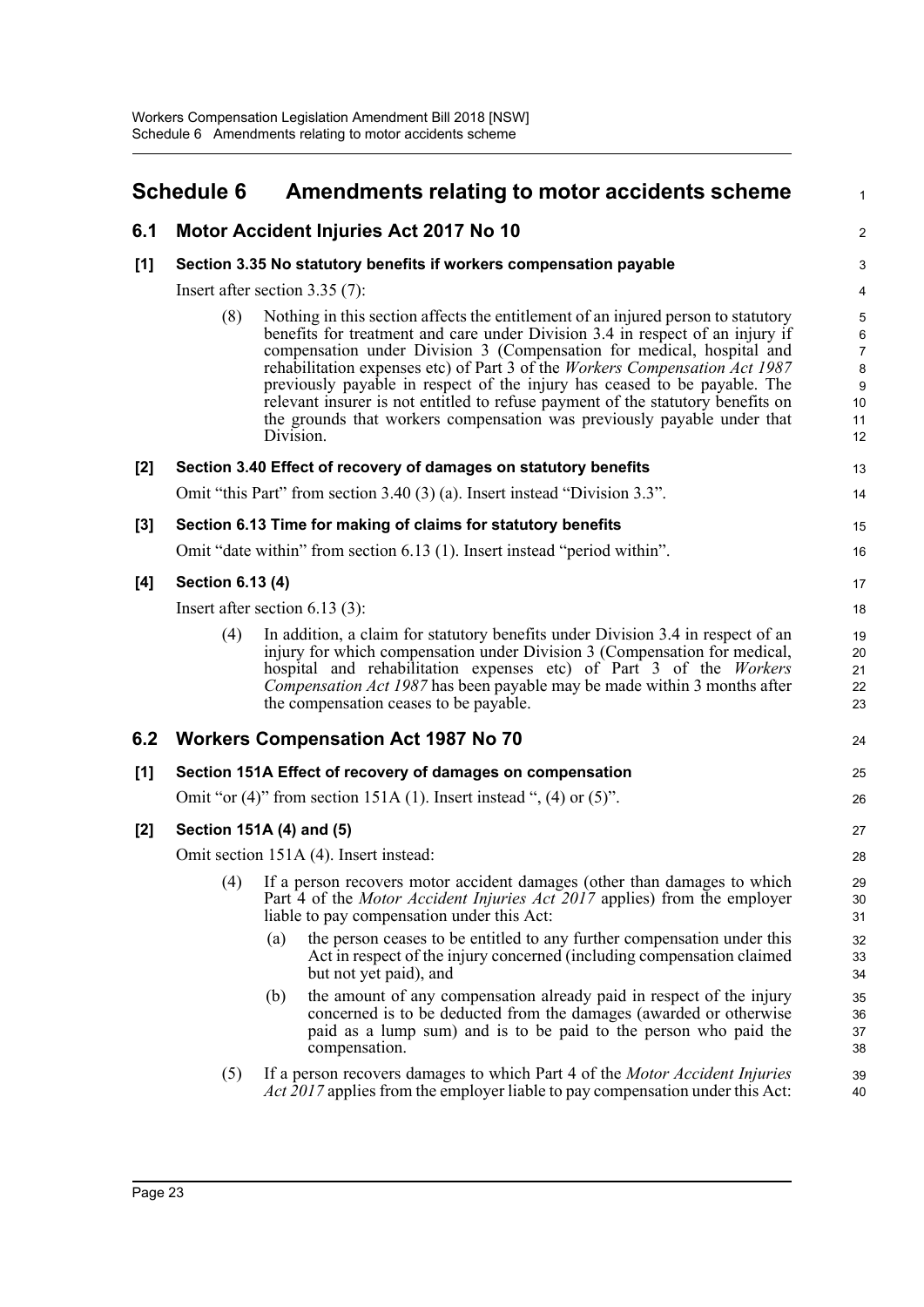|     |                                   | (a) | the person ceases to be entitled to any further compensation under this<br>Act in respect of the injury concerned (including compensation claimed<br>but not yet paid), and                                                                                                                        | $\mathbf{1}$<br>$\overline{2}$<br>3                  |
|-----|-----------------------------------|-----|----------------------------------------------------------------------------------------------------------------------------------------------------------------------------------------------------------------------------------------------------------------------------------------------------|------------------------------------------------------|
|     |                                   | (b) | the amount of any of the following compensation already paid in respect<br>of the injury concerned is to be deducted from the damages (awarded or<br>otherwise paid as a lump sum) and is to be paid to the person who paid<br>the compensation:                                                   | $\overline{4}$<br>$\mathbf 5$<br>6<br>$\overline{7}$ |
|     |                                   |     | (i)<br>weekly payments of compensation,<br>permanent impairment compensation and pain and suffering<br>(ii)<br>compensation, but limited to the amount of any damages<br>recovered for non-economic loss.                                                                                          | 8<br>9<br>10<br>11                                   |
| [3] |                                   |     | Section 151E Application-modified common law damages                                                                                                                                                                                                                                               | 12                                                   |
|     | section $151E(2)$ .               |     | Omit "and section 3B of the <i>Motor Accidents Compensation Act 1999</i> " from the note to                                                                                                                                                                                                        | 13<br>14                                             |
|     |                                   |     | Insert instead ", section 3B of the <i>Motor Accidents Compensation Act 1999</i> and section 1.10<br>of the <i>Motor Accident Injuries Act 2017</i> ".                                                                                                                                             | 15<br>16                                             |
| [4] |                                   |     | Section 151Z Recovery against both employer and stranger                                                                                                                                                                                                                                           | 17                                                   |
|     |                                   |     | Insert after section $151Z(1)(b)$ :<br>Note. See also section 151N of this Act and section 10 of the Law Reform<br>(Miscellaneous Provisions) Act 1965 in relation to the application of other laws<br>concerning contributory negligence.                                                         | 18<br>19<br>20<br>21                                 |
| [5] | Section 151Z (1A) and (1B)        |     |                                                                                                                                                                                                                                                                                                    | 22                                                   |
|     | Insert after section $151Z(1)$ :  |     |                                                                                                                                                                                                                                                                                                    | 23                                                   |
|     | (1A)                              |     | In the application of subsection $(1)$ (b) in relation to a worker who recovers<br>motor accident damages to which Part 4 of the Motor Accident Injuries Act<br>2017 applies in respect of an injury:                                                                                              | 24<br>25<br>26                                       |
|     |                                   | (a) | the liability of the worker to repay the amount of compensation already<br>paid does not include any amount of compensation already paid under<br>Division 3 (Compensation for medical, hospital and rehabilitation<br>expenses etc) of Part 3 of this Act in respect of the injury concerned, and | 27<br>28<br>29<br>30                                 |
|     |                                   | (b) | the liability of the worker to repay the amount of any permanent<br>impairment compensation and pain and suffering compensation already<br>paid is limited to the amount of any damages recovered for<br>non-economic loss.                                                                        | 31<br>32<br>33<br>34                                 |
|     | (1B)                              |     | Any amount that is excluded under subsection $(1A)$ from the amount that a<br>worker is liable to repay out of damages is excluded from the indemnity to<br>which a person is entitled under subsection $(1)$ $(d)$ .                                                                              | 35<br>36<br>37                                       |
| 6.3 | <b>No 86</b>                      |     | Workplace Injury Management and Workers Compensation Act 1998                                                                                                                                                                                                                                      | 38<br>39                                             |
|     | <b>Section 250 Interpretation</b> |     |                                                                                                                                                                                                                                                                                                    | 40                                                   |
|     |                                   |     | Omit "and section 3B of the <i>Motor Accidents Compensation Act 1999</i> " from the note to the<br>definition of <i>work injury damages</i> in section $250(1)$ .                                                                                                                                  | 41<br>42                                             |
|     |                                   |     | Insert instead", section 3B of the <i>Motor Accidents Compensation Act 1999</i> and section 1.10<br>of the Motor Accident Injuries Act 2017".                                                                                                                                                      | 43<br>44                                             |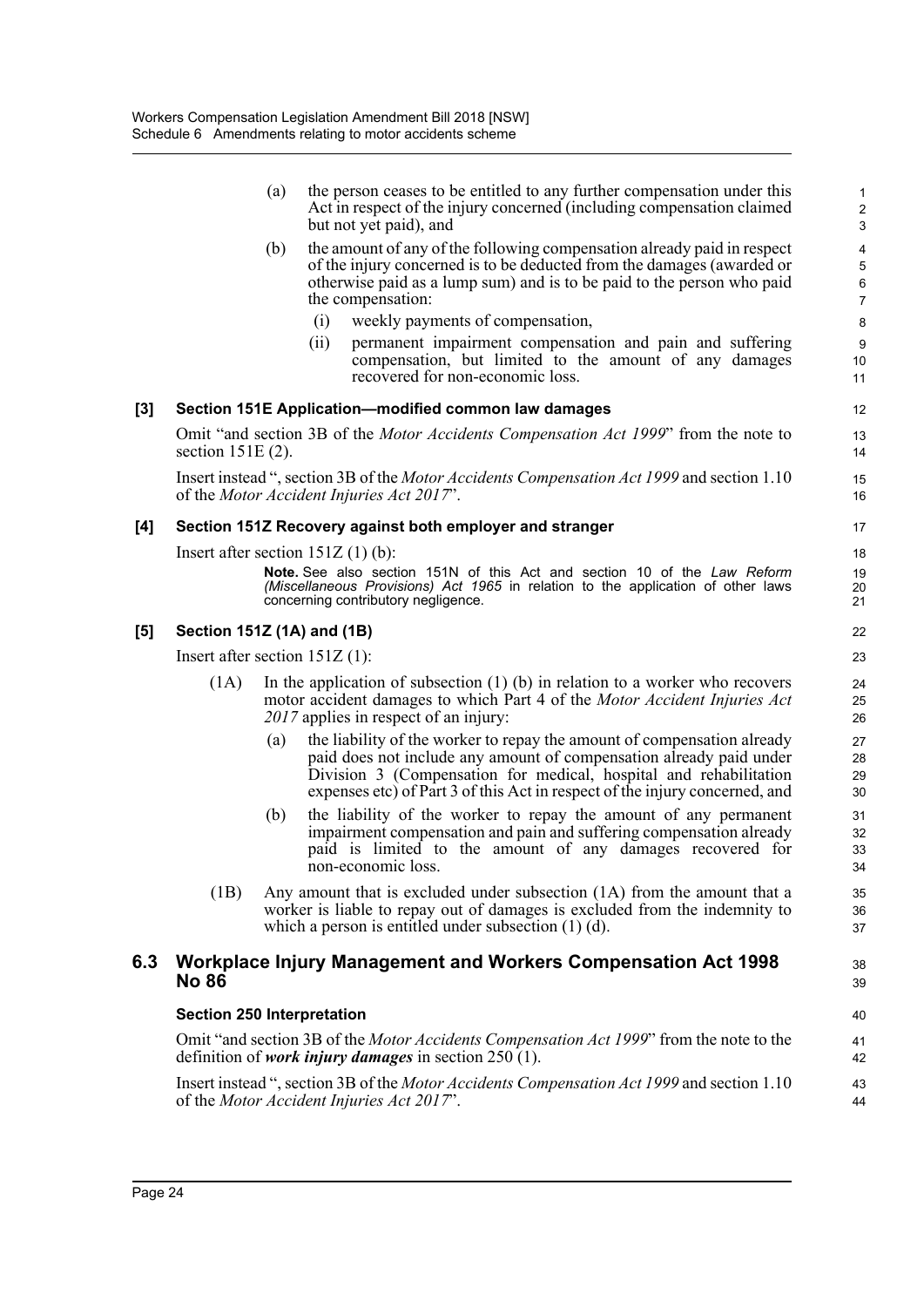<span id="page-31-0"></span>

|       | <b>Schedule 7</b>            |     |     | <b>Miscellaneous amendments</b>                                                                                                                                                                                                                                                                                                                                                | $\mathbf{1}$              |
|-------|------------------------------|-----|-----|--------------------------------------------------------------------------------------------------------------------------------------------------------------------------------------------------------------------------------------------------------------------------------------------------------------------------------------------------------------------------------|---------------------------|
| 7.1   |                              |     |     | State Insurance and Care Governance Act 2015 No 19                                                                                                                                                                                                                                                                                                                             | $\overline{2}$            |
|       | <b>Section 18 SIRA Board</b> |     |     |                                                                                                                                                                                                                                                                                                                                                                                | 3                         |
|       |                              |     |     | Omit "up to 3" from section 18 (2) (c). Insert instead "up to 5".                                                                                                                                                                                                                                                                                                              | 4                         |
| 7.2   |                              |     |     | <b>Workers Compensation Act 1987 No 70</b>                                                                                                                                                                                                                                                                                                                                     | 5                         |
|       | <b>Section 87EAA</b>         |     |     |                                                                                                                                                                                                                                                                                                                                                                                | $6\phantom{1}6$           |
|       | Insert after section 87E:    |     |     |                                                                                                                                                                                                                                                                                                                                                                                | $\overline{7}$            |
|       | 87EAA                        |     |     | Medical expenses compensation not to be commuted for catastrophic injuries                                                                                                                                                                                                                                                                                                     | 8                         |
|       |                              | (1) |     | A liability in respect of compensation under Division 3 (Compensation for<br>medical, hospital and rehabilitation expenses etc) of Part 3 of this Act or<br>section 10 of the former Act may not be commuted to a lump sum under this<br>Division unless the Authority is satisfied that, and certifies that it is satisfied<br>that, the injury is not a catastrophic injury. | 9<br>10<br>11<br>12<br>13 |
|       |                              | (2) |     | An injury is a <i>catastrophic injury</i> if it satisfies the criteria specified in the<br>Workers Compensation Guidelines for the purposes of this section.                                                                                                                                                                                                                   | 14<br>15                  |
|       |                              | (3) |     | This section applies in addition to any other provision of this Division limiting<br>the commutation of a liability.                                                                                                                                                                                                                                                           | 16<br>17                  |
| 7.3   | <b>No 86</b>                 |     |     | Workplace Injury Management and Workers Compensation Act 1998                                                                                                                                                                                                                                                                                                                  | 18<br>19                  |
| [1]   |                              |     |     | Section 52 Workplace rehabilitation                                                                                                                                                                                                                                                                                                                                            | 20                        |
|       |                              |     |     | Omit section 52 $(2)$ $(c)$ . Insert instead:                                                                                                                                                                                                                                                                                                                                  | 21                        |
|       |                              |     | (c) | be in writing, and                                                                                                                                                                                                                                                                                                                                                             | 22                        |
|       |                              |     | (d) | be displayed at places of work, or notified to workers by publishing it<br>on a website or by any other method authorised by the regulations.                                                                                                                                                                                                                                  | 23<br>24                  |
| $[2]$ |                              |     |     | Section 61 Notice of injury to be given to employer                                                                                                                                                                                                                                                                                                                            | 25                        |
|       |                              |     |     | Insert "(as in force at the time of the injury)" after "section 231" in section 61 (2) (d) (i).                                                                                                                                                                                                                                                                                | 26                        |
| $[3]$ |                              |     |     | Section 231 Notification of summary of Act and insurance details                                                                                                                                                                                                                                                                                                               | 27                        |
|       |                              |     |     | Omit "There must be kept constantly posted up in some conspicuous place at or near every<br>mine, quarry, factory, workshop, office or shop, and on every ship to which this Act applies,<br>where it may be conveniently read by a person employed there" from section 231 $(1)$ .                                                                                            | 28<br>29<br>30            |
|       |                              |     |     | Insert instead "An employer must ensure that the following information is available at all<br>times to workers of the employer".                                                                                                                                                                                                                                               | 31<br>32                  |
| [4]   | Section 231 (1) (a)          |     |     |                                                                                                                                                                                                                                                                                                                                                                                | 33                        |
|       | time)".                      |     |     | Omit "(in the form prescribed by the regulations or approved by the Authority from time to                                                                                                                                                                                                                                                                                     | 34<br>35                  |
| [5]   | Section 231 (1) (a)–(c)      |     |     |                                                                                                                                                                                                                                                                                                                                                                                | 36                        |
|       |                              |     |     | Omit "and" wherever lastly occurring.                                                                                                                                                                                                                                                                                                                                          | 37                        |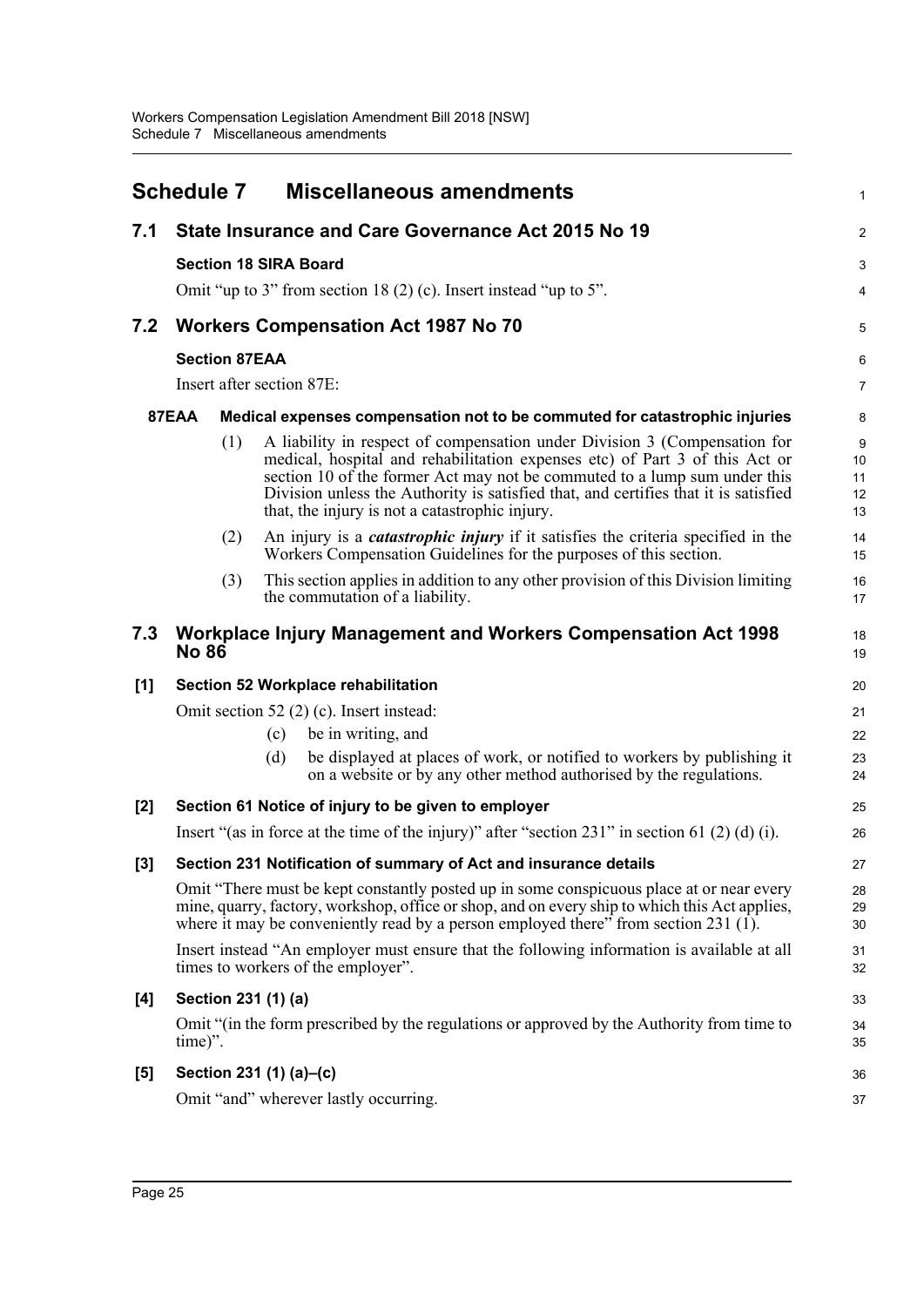| [6]               | Section 231 (2)-(4) |                                                                                                                                                                                                                                                                     | 1                       |
|-------------------|---------------------|---------------------------------------------------------------------------------------------------------------------------------------------------------------------------------------------------------------------------------------------------------------------|-------------------------|
|                   |                     | Omit section 231 (2) and (3). Insert instead:                                                                                                                                                                                                                       | $\overline{\mathbf{c}}$ |
|                   | (2)                 | The information is to be made available to workers by publishing it on a<br>website or by any other method authorised by the regulations.                                                                                                                           | 3<br>4                  |
|                   | (3)                 | If the information required by this section is made available to workers of the<br>employer but becomes damaged, destroyed or otherwise inaccessible, the<br>employer must renew the information (whether by the same or another<br>method) as soon as practicable. | 5<br>6<br>7<br>8        |
|                   | (4)                 | The Workers Compensation Guidelines may make provision for or with<br>respect to the form of the information required to be made available.<br>Maximum penalty: 20 penalty units.                                                                                   | 9<br>10<br>11           |
| $\left[ 7\right]$ |                     | Section 254 Notice of injury must be given to employer                                                                                                                                                                                                              | 12                      |
|                   |                     | Insert after section $254$ (3) (d):                                                                                                                                                                                                                                 | 13                      |
|                   |                     | the employer has contravened section 231,<br>(e)                                                                                                                                                                                                                    | 14                      |
|                   |                     | the injury has been treated in a first aid room at the place of work,<br>(f)                                                                                                                                                                                        | 15                      |
|                   |                     | if the employer is the owner of a mine—the injury has been reported by<br>(g)<br>or on behalf of the employer to an inspector of mines or an inspector<br>under the Work Health and Safety Act 2011.                                                                | 16<br>17<br>18          |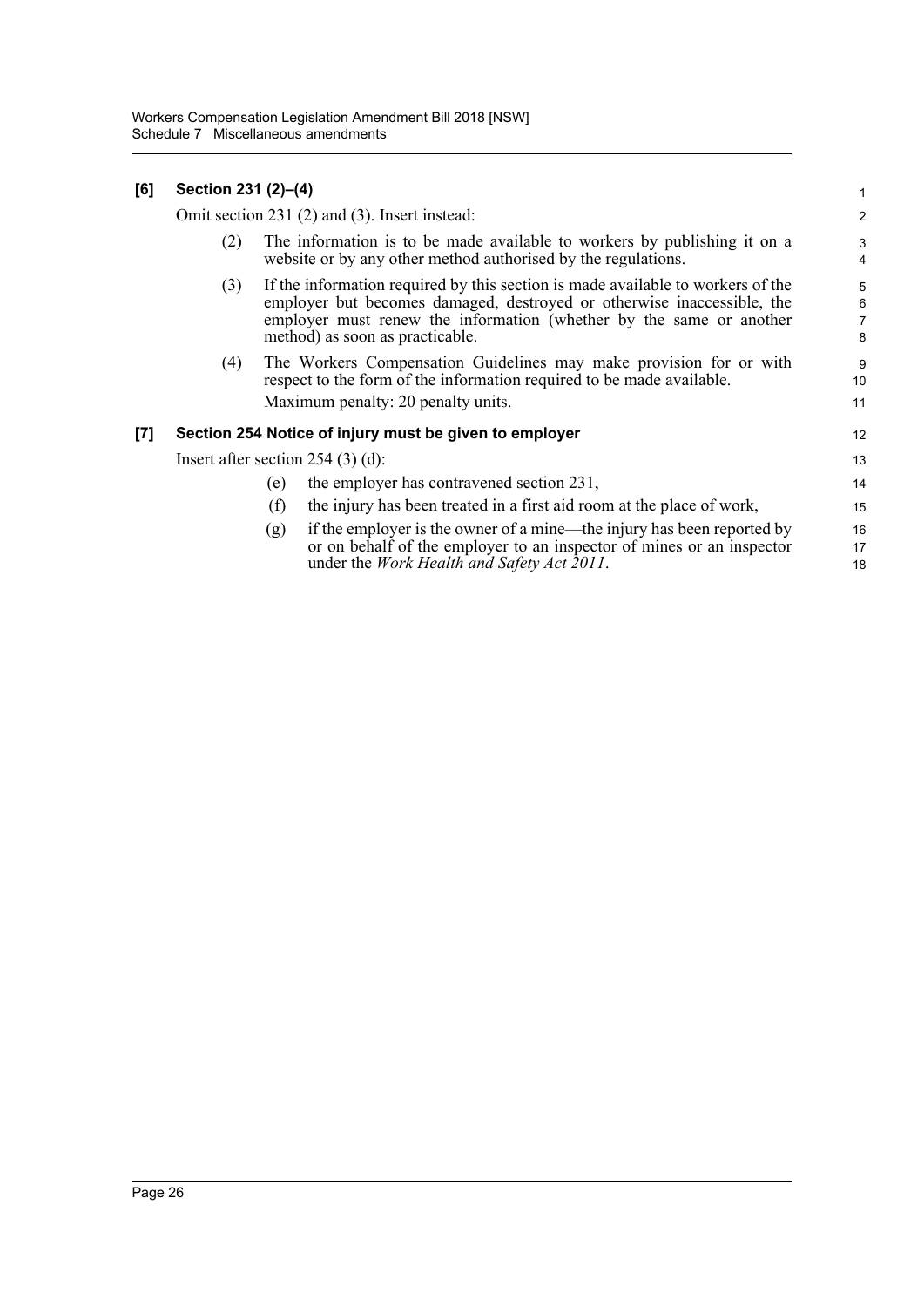<span id="page-33-0"></span>

| <b>Schedule 8</b> |                                        | Amendments relating to savings and transitional<br>provisions                                                                                                                                                                                                              |                      |  |  |
|-------------------|----------------------------------------|----------------------------------------------------------------------------------------------------------------------------------------------------------------------------------------------------------------------------------------------------------------------------|----------------------|--|--|
| 8.1               | Motor Accident Injuries Act 2017 No 10 |                                                                                                                                                                                                                                                                            |                      |  |  |
|                   |                                        | Schedule 4 Savings, transitional and other provisions<br>Insert at the end of the Schedule, with appropriate Part and clause numbering:                                                                                                                                    |                      |  |  |
|                   | <b>Part</b>                            | <b>Provisions consequent on enactment of Workers</b><br><b>Compensation Legislation Amendment Act 2018</b>                                                                                                                                                                 | 6<br>$\overline{7}$  |  |  |
|                   |                                        | <b>Definitions</b>                                                                                                                                                                                                                                                         | 8                    |  |  |
|                   |                                        | In this Part:<br>2018 amending Act means the Workers Compensation Legislation<br>Amendment Act 2018.                                                                                                                                                                       | 9<br>10<br>11        |  |  |
|                   |                                        | <b>Application of amendments</b>                                                                                                                                                                                                                                           | 12                   |  |  |
|                   |                                        | An amendment made to this Act by Schedule 6 to the 2018 amending Act<br>extends to:                                                                                                                                                                                        | 13<br>14             |  |  |
|                   |                                        | (a)<br>a motor accident occurring before the commencement of the<br>amendment (but not before 1 December 2017), and                                                                                                                                                        | 15<br>16             |  |  |
|                   |                                        | a claim for statutory benefits or damages made before the<br>(b)<br>commencement of the amendment (but not before 1 December 2017),<br>and                                                                                                                                 | 17<br>18<br>19       |  |  |
|                   |                                        | statutory benefits or damages paid or payable before the<br>(c)<br>commencement of the amendment in respect of a motor accident<br>occurring on or after 1 December 2017, and                                                                                              | 20<br>21<br>22       |  |  |
|                   |                                        | proceedings pending before a merit reviewer, a medical assessor, a<br>(d)<br>claims assessor or a court immediately before the commencement of the<br>amendment.                                                                                                           | 23<br>24<br>25       |  |  |
| 8.2               |                                        | <b>Workers Compensation Act 1987 No 70</b>                                                                                                                                                                                                                                 | 26                   |  |  |
| [1]               |                                        | Schedule 6 Savings, transitional and other provisions                                                                                                                                                                                                                      | 27                   |  |  |
|                   |                                        | Insert after clause 1 (6) of Part 20:                                                                                                                                                                                                                                      | 28                   |  |  |
|                   | (7)                                    | Without limiting subclauses $(1)$ , $(2)$ and $(4)$ , regulations made for the purposes<br>of this clause may amend this Schedule to provide for additional or different<br>savings and transitional provisions instead of including the provisions in the<br>regulations. | 29<br>30<br>31<br>32 |  |  |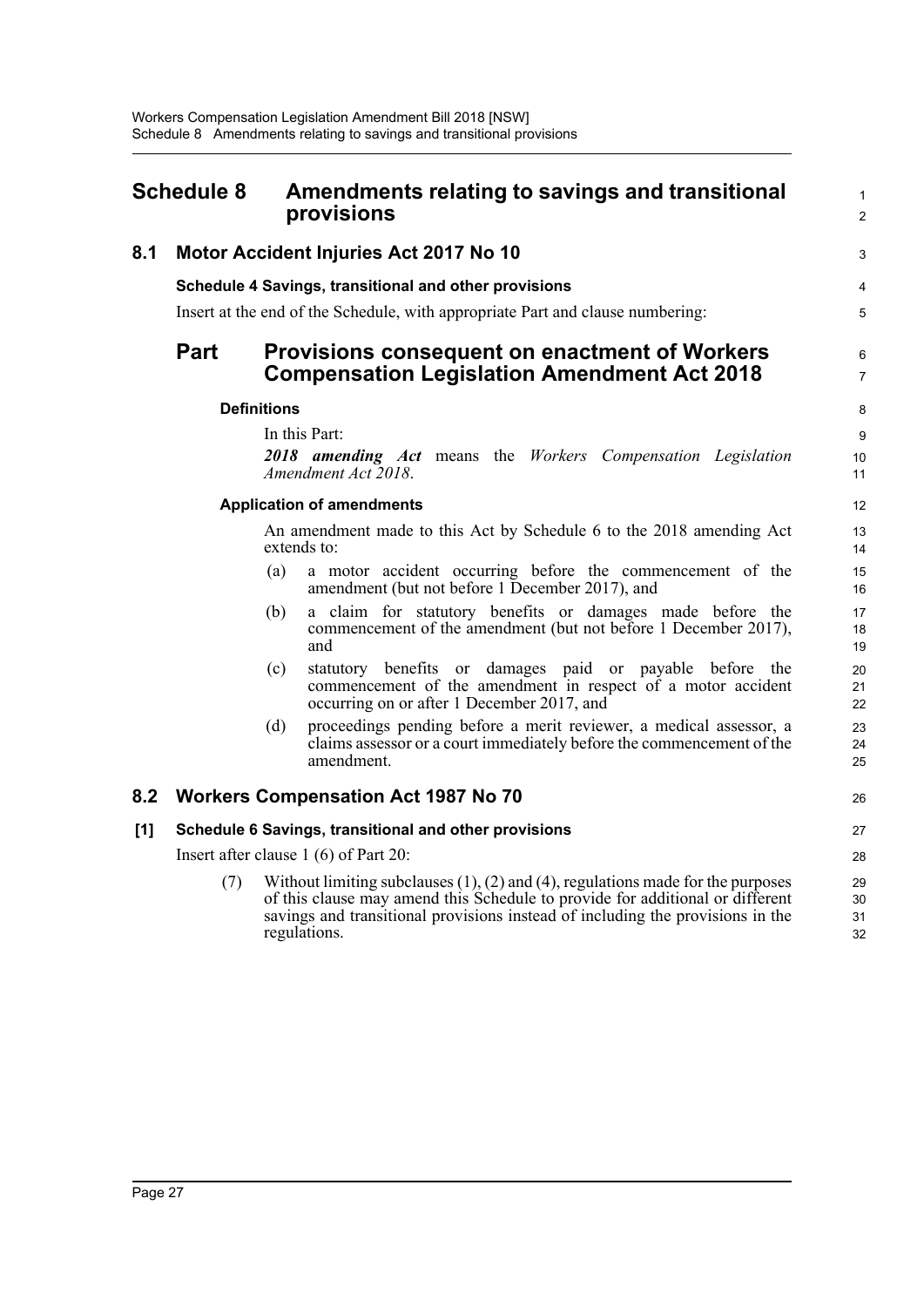| [2] | Schedule 6  |                                                                                                                                                                                                                                                                                                                           | $\mathbf{1}$         |
|-----|-------------|---------------------------------------------------------------------------------------------------------------------------------------------------------------------------------------------------------------------------------------------------------------------------------------------------------------------------|----------------------|
|     |             | Insert at the end of the Schedule, with appropriate Part and clause numbering:                                                                                                                                                                                                                                            | $\overline{2}$       |
|     | <b>Part</b> | <b>Provisions consequent on enactment of Workers</b><br><b>Compensation Legislation Amendment Act 2018</b>                                                                                                                                                                                                                | 3<br>$\overline{4}$  |
|     |             | <b>Definitions</b>                                                                                                                                                                                                                                                                                                        | 5                    |
|     |             | In this Part:                                                                                                                                                                                                                                                                                                             | $\,6\,$              |
|     |             | 2018 amending Act means the Workers Compensation Legislation<br>Amendment Act 2018.                                                                                                                                                                                                                                       | $\overline{7}$<br>8  |
|     |             | <i>earnings amendments</i> means the amendments made by Schedule 3 to the<br>2018 amending Act.                                                                                                                                                                                                                           | 9<br>10              |
|     |             | existing claim for weekly payments means a claim for weekly payments made<br>before the commencement of the earnings amendments.                                                                                                                                                                                          | 11<br>12             |
|     |             | existing work capacity decision means a work capacity decision of an insurer<br>made before the commencement of Schedule 1 to the 2018 amending Act.                                                                                                                                                                      | 13<br>14             |
|     |             | work capacity decision amendments means the amendments made by<br>Schedule 1 to the 2018 amending Act, but only to the extent that the<br>amendments apply to a work capacity decision.                                                                                                                                   | 15<br>16<br>17       |
|     |             | Application of amendments generally                                                                                                                                                                                                                                                                                       | 18                   |
|     | (1)         | Except as provided by this Part or the regulations, an amendment made by the<br>2018 amending Act extends to:                                                                                                                                                                                                             | 19<br>20             |
|     |             | an injury received before the commencement of the amendment, and<br>(a)                                                                                                                                                                                                                                                   | 21                   |
|     |             | (b)<br>a claim for compensation made before the commencement of the<br>amendment, and                                                                                                                                                                                                                                     | 22<br>23             |
|     |             | proceedings pending in the Commission or a court immediately before<br>(c)<br>the commencement of the amendment.                                                                                                                                                                                                          | 24<br>25             |
|     | (2)         | An amendment made by the 2018 amending Act does not apply to<br>compensation paid or payable in respect of any period before the<br>commencement of the amendment, except as otherwise provided by this Part.                                                                                                             | 26<br>27<br>28       |
|     |             | Application of amendments to other Workers Compensation Acts                                                                                                                                                                                                                                                              | 29                   |
|     | (1)         | The following amendments do not apply for the purposes of the <i>Workers</i><br>Compensation (Bush Fire, Emergency and Rescue Services) Act 1987 and a<br>reference in that Act to a provision of the Workers Compensation Acts is a<br>reference to the provision without regard to those amendments:                    | 30<br>31<br>32<br>33 |
|     |             | the work capacity decision amendments,<br>(a)                                                                                                                                                                                                                                                                             | 34                   |
|     |             | the amendments made by Schedules 2 and 3 to the 2018 amending Act.<br>(b)                                                                                                                                                                                                                                                 | 35                   |
|     | (2)         | The amendments made by Schedules $1-3$ and 6 to the 2018 amending Act do<br>not apply for the purposes of the <i>Workers' Compensation (Dust Diseases) Act</i><br>1942 and a reference in that Act to a provision of the Workers Compensation<br>Acts is a reference to the provision without regard to those amendments. | 36<br>37<br>38<br>39 |
|     |             | Application of amendments to police officers, paramedics and firefighters                                                                                                                                                                                                                                                 | 40                   |
|     |             | The following amendments do not apply to or in respect of an injury received<br>by a police officer, paramedic or firefighter (before or after the<br>commencement of this clause), and the Workers Compensation Acts (and the                                                                                            | 41<br>42<br>43       |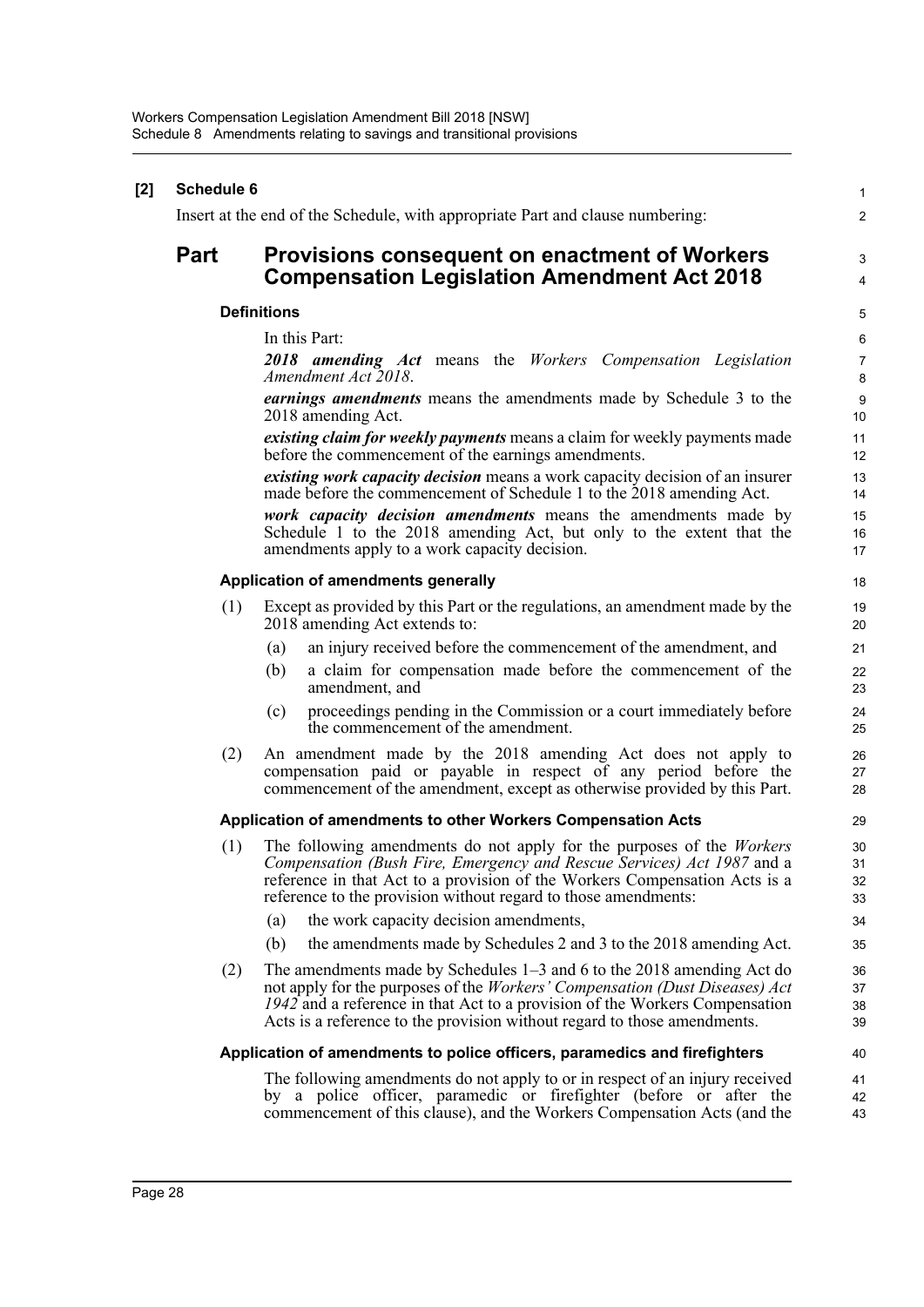|                            | regulations under those Acts) apply to and in respect of such an injury as if<br>those amendments had not been enacted:                                                                                                                                                                                                                                                                                                                                                                                                                                           |                                                                                                                                                                                                                                          | $\mathbf{1}$<br>$\overline{2}$               |
|----------------------------|-------------------------------------------------------------------------------------------------------------------------------------------------------------------------------------------------------------------------------------------------------------------------------------------------------------------------------------------------------------------------------------------------------------------------------------------------------------------------------------------------------------------------------------------------------------------|------------------------------------------------------------------------------------------------------------------------------------------------------------------------------------------------------------------------------------------|----------------------------------------------|
|                            | (a)                                                                                                                                                                                                                                                                                                                                                                                                                                                                                                                                                               | the work capacity decision amendments,                                                                                                                                                                                                   | 3                                            |
|                            | (b)                                                                                                                                                                                                                                                                                                                                                                                                                                                                                                                                                               | Schedule 3 to the 2018 amending Act.                                                                                                                                                                                                     | 4                                            |
|                            |                                                                                                                                                                                                                                                                                                                                                                                                                                                                                                                                                                   | Application of amendments to coal miners                                                                                                                                                                                                 | 5                                            |
| (1)                        | The amendments made by Schedules $1-3$ to the 2018 amending Act do not<br>apply to or in respect of an injury received by a coal miner (before or after the<br>commencement of this clause), and the Workers Compensation Acts (and the<br>regulations under those Acts) apply to and in respect of such an injury as if<br>those amendments had not been enacted.                                                                                                                                                                                                |                                                                                                                                                                                                                                          | 6<br>$\overline{7}$<br>8<br>9<br>10          |
| (2)                        |                                                                                                                                                                                                                                                                                                                                                                                                                                                                                                                                                                   | In this clause:                                                                                                                                                                                                                          | 11                                           |
|                            |                                                                                                                                                                                                                                                                                                                                                                                                                                                                                                                                                                   | <i>coal miner</i> means a worker employed in or about a mine.                                                                                                                                                                            | 12                                           |
|                            |                                                                                                                                                                                                                                                                                                                                                                                                                                                                                                                                                                   | Work capacity decision disputes                                                                                                                                                                                                          | 13                                           |
| (1)                        |                                                                                                                                                                                                                                                                                                                                                                                                                                                                                                                                                                   | Subdivision 3A of Division 2 of Part 3 of the 1987 Act continues to apply to<br>an existing work capacity decision (as if the work capacity decision<br>amendments had not been enacted):                                                | 14<br>15<br>16                               |
|                            | (a)                                                                                                                                                                                                                                                                                                                                                                                                                                                                                                                                                               | during the transitional review period, and                                                                                                                                                                                               | 17                                           |
|                            | (b)                                                                                                                                                                                                                                                                                                                                                                                                                                                                                                                                                               | if, immediately before the expiry of the transitional review period, the<br>decision is subject to a review under that Subdivision—until the review<br>is finally determined.                                                            | 18<br>19<br>20                               |
| (2)                        | A dispute about an existing work capacity decision that is determined before<br>the expiry of the period during which Subdivision 3A of Division 2 of Part 3<br>of the 1987 Act applies to the decision is not subject to referral for<br>determination by the Commission after the expiry of that period.                                                                                                                                                                                                                                                        |                                                                                                                                                                                                                                          | 21<br>22<br>23<br>24                         |
| (3)                        | The work capacity decision amendments do not apply in relation to an existing<br>work capacity decision during the period in which Subdivision 3A of<br>Division 2 of Part 3 of the 1987 Act applies to the decision.                                                                                                                                                                                                                                                                                                                                             |                                                                                                                                                                                                                                          | 25<br>26<br>27                               |
| (4)                        | The <i>transitional review period</i> is:                                                                                                                                                                                                                                                                                                                                                                                                                                                                                                                         |                                                                                                                                                                                                                                          | 28                                           |
|                            | (a)                                                                                                                                                                                                                                                                                                                                                                                                                                                                                                                                                               | the period of 6 months commencing on the day on which<br>Schedule 1.1 [3] to the 2018 amending Act commences, or                                                                                                                         | 29<br>30                                     |
|                            | (b)                                                                                                                                                                                                                                                                                                                                                                                                                                                                                                                                                               | any other period prescribed by the regulations.                                                                                                                                                                                          | 31                                           |
|                            |                                                                                                                                                                                                                                                                                                                                                                                                                                                                                                                                                                   | Pre-injury average weekly earnings                                                                                                                                                                                                       | 32                                           |
| (1)                        |                                                                                                                                                                                                                                                                                                                                                                                                                                                                                                                                                                   | The earnings amendments do not apply to an injury received by a worker<br>before the commencement of the amendments.                                                                                                                     | 33<br>34                                     |
| (2)                        | In the application of section 44C of the 1987 Act (as in force before the<br>commencement of the earnings amendments) to an injury received by a<br>worker before the commencement of the amendments but not before the date<br>of assent to the 2018 amending Act, overtime and shift allowance payments<br>are permitted to be included under that section for the purposes of the<br>calculation of weekly payments payable at any time in respect of the injury<br>(whether during or after the first 52 weeks for which the weekly payments are<br>payable). |                                                                                                                                                                                                                                          | 35<br>36<br>37<br>38<br>39<br>40<br>41<br>42 |
| <b>Information sharing</b> |                                                                                                                                                                                                                                                                                                                                                                                                                                                                                                                                                                   |                                                                                                                                                                                                                                          | 43                                           |
|                            |                                                                                                                                                                                                                                                                                                                                                                                                                                                                                                                                                                   | Data collected before the commencement of Part 7 of Chapter 2 of the 1998<br>Act (as inserted by the 2018 amending Act) is taken to have been collected in<br>accordance with that Part (and may be used or disclosed in accordance with | 44<br>45<br>46                               |